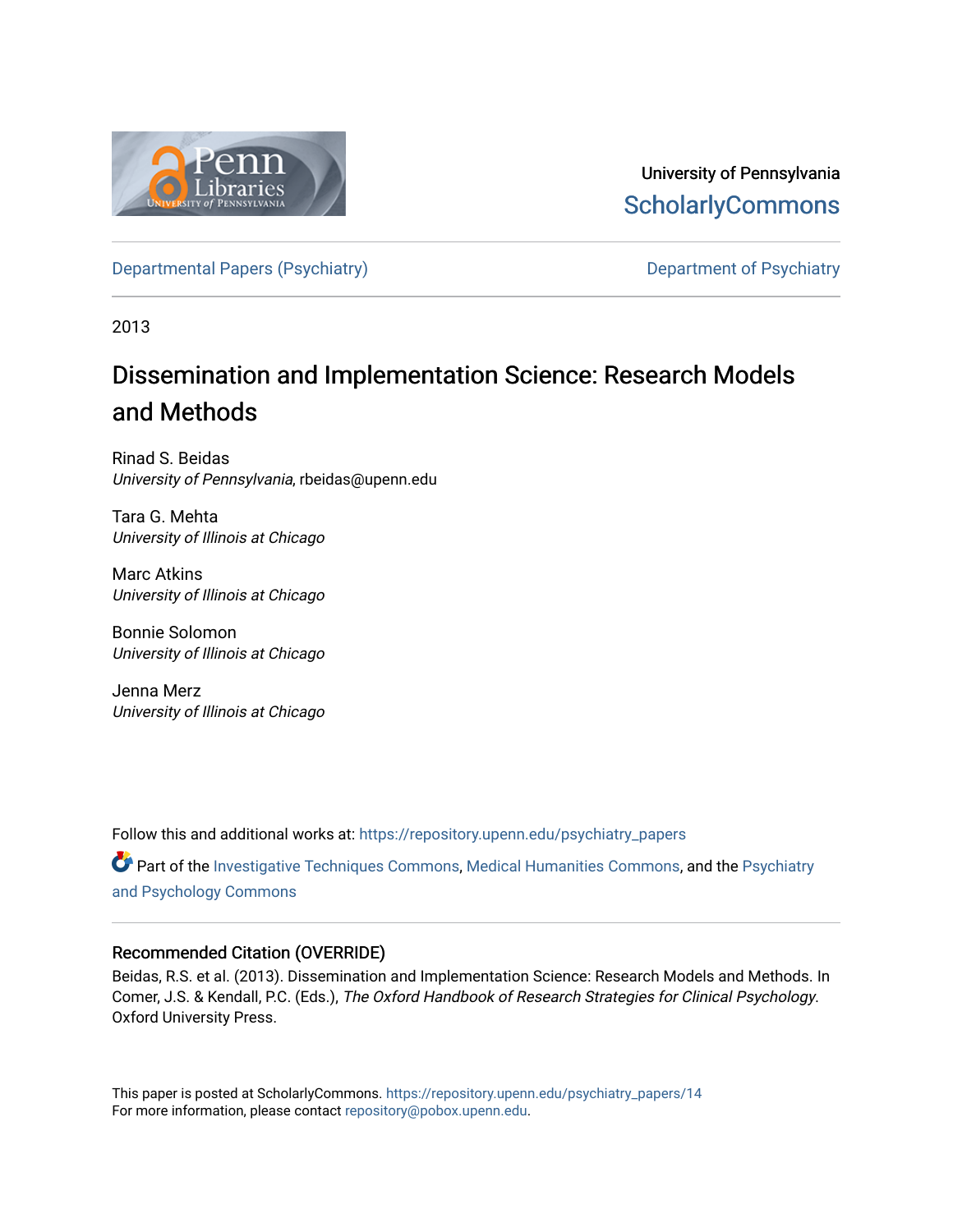## Abstract

Dissemination and implementation (DI) science has grown exponentially in the past decade. This chapter reviews and discusses the research methodology pertinent to empirical DI inquiry within mental health services research. This chapter (a) reviews models of DI science, (b) presents and discusses design, variables, and measures relevant to DI processes, and (c) offers recommendations for future research.

### Keywords

dissemination, implementation, research methods, mental health services research

#### **Disciplines**

Investigative Techniques | Medical Humanities | Psychiatry and Psychology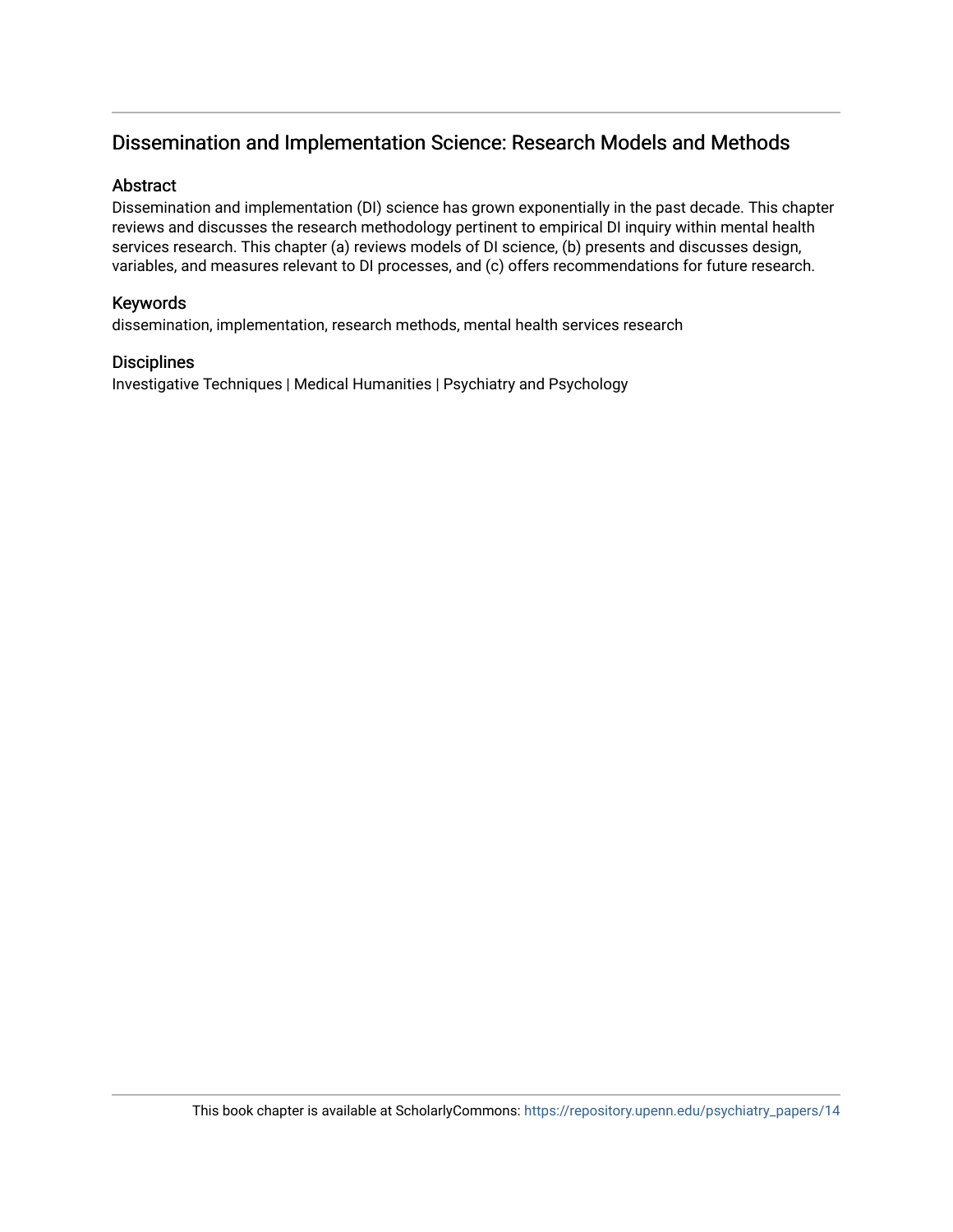# Oxford Handbooks Online

# **Dissemination and Implementation Science: Research Models and Methods**

Rinad S. Beidas, Tara G. Mehta, Marc Atkins, Bonnie Solomon, and Jenna Merz

The Oxford Handbook of Research Strategies for Clinical Psychology *Edited by Jonathan S. Comer and Philip C. Kendall*

Print Publication Date: Apr 2013 Subject: Psychology, Clinical Psychology, Psychological Methods and Measurement Online Publication Date: Aug 2013 DOI: 10.1093/oxfordhb/9780199793549.013.0005

# **Abstract and Keywords**

Dissemination and implementation (DI) science has grown exponentially in the past decade. This chapter reviews and discusses the research methodology pertinent to empirical DI inquiry within mental health services research. This chapter (a) reviews models of DI science, (b) presents and discusses design, variables, and measures relevant to DI processes, and (c) offers recommendations for future research.

Keywords: Dissemination, implementation, research methods, mental health services research

# **Introduction**

Using the specific criteria for "empirically supported treatments" (Chambless & Hollon, 1998), efficacious psychosocial treatments have been identified for mental health and substance abuse, and national accrediting bodies (e.g., American Psychological Association [APA]) have recommended the use of such treatments, a practice that is often referred to as *evidence-based practice* (EBP; APA, 2005). However, uptake of EBP is a slow process, with some suggesting that the translation of new research findings into clinical practice can take over a decade and a half (Green, Ottoson, Garcia, & Hiatt, 2009). Given the emphasis on dissemination and implementation of research innovation, a number of recent efforts have endeavored to ensure that EBP is disseminated to and implemented within the community (McHugh & Barlow, 2010). For example, the United States Veterans Administration Quality Enhancement Research Initiative and the United

Page 1 of 51

PRINTED FROM OXFORD HANDBOOKS ONLINE (www.oxfordhandbooks.com). (c) Oxford University Press, 2015. All Rights Reserved. Under the terms of the licence agreement, an individual user may print out a PDF of a single chapter of a title in Oxford Handbooks Online for personal use (for details see Privacy Policy).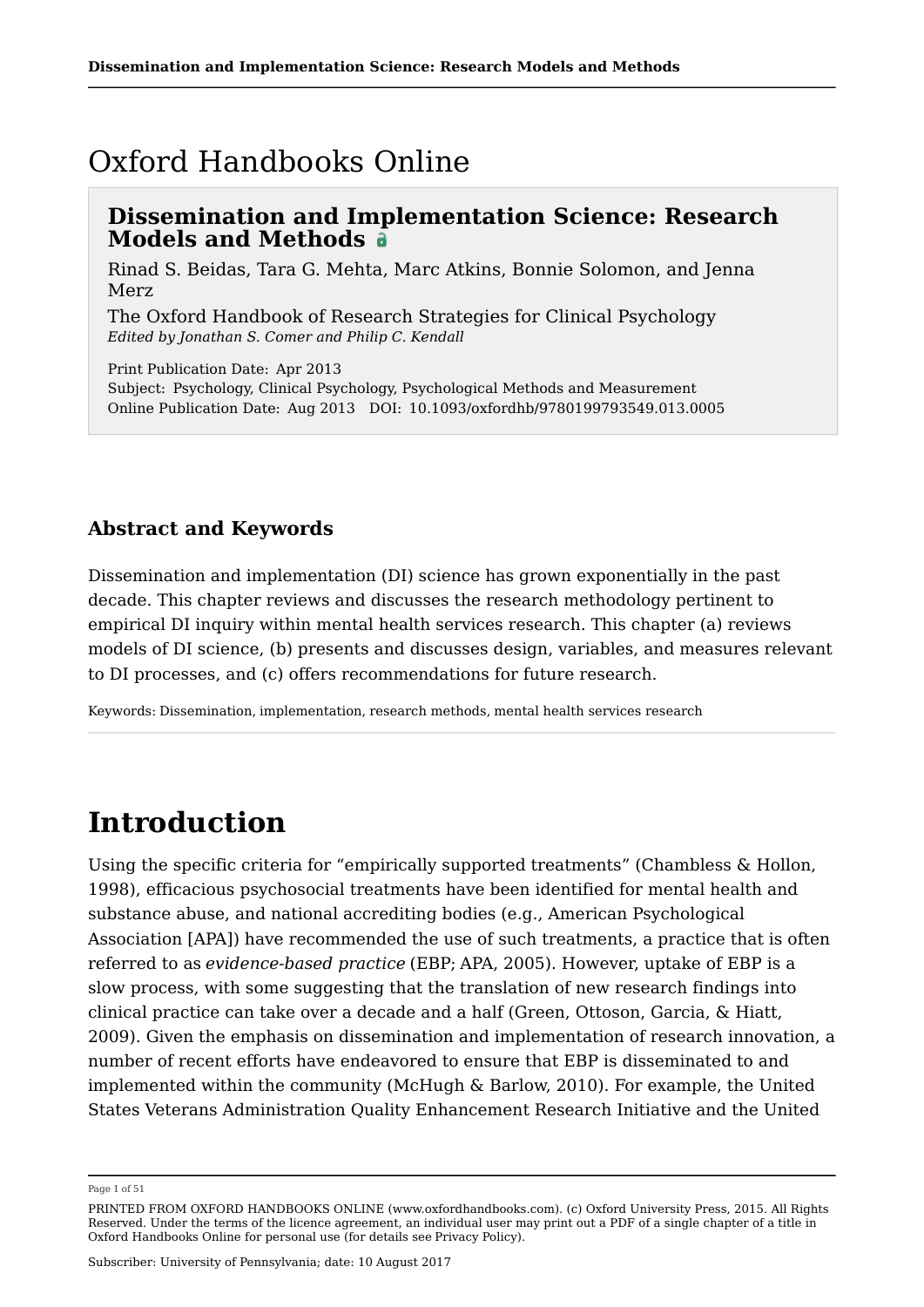Kingdom's Improving Access to Psychological Therapies are examples of international efforts to enact large-scale systemic change in the provision of EBP.

Part of the impetus for the EBP movement in mental health services in the United States was a 1995 task force report initiated by the Division of Clinical Psychology (Division 12) of the APA (Chambless & Hollon, 1998). The initial report identified empirically supported psychosocial treatments for adults and also highlighted the lack of empirical support for many interventions. Since the initial report, debate with regard to the provision of EBP in clinical practice has ensued, but the movement has gained solid footing. Efforts to expand the use of EBP have encouraged the rethinking of community mental health practice, akin to the movement within evidence-based medicine (Torrey, Finnerty, Evans, & Wyzik, 2003).

Given the different terms used within the area of dissemination and implementation (DI) research (Beidas & Kendall, 2010; Special Issue of the *Journal of Consulting and Clinical Psychology*, Kendall & Chambless, 1998; Rakovshik & Mcmanus, 2010), operational definitions are provided. EBP refers here to the provision of psychosocial treatments supported by the best scientific evidence while also taking into account clinical experience and client preference (APA, 2005). (p. 63) Empirically supported treatments refer here to specific psychological interventions that have been evaluated scientifically (e.g., a randomized controlled trial [RCT]) and independently replicated with a delineated population (Chambless & Hollon, 1998). DI science includes the purposeful distribution of relevant information and materials to therapists (i.e., dissemination) and the adoption and integration of EBP into practice (i.e., implementation; Lomas, 1993). Dissemination and implementation are best initiated together in that both need to occur in order to influence systemic change (Proctor et al., 2009).

This relatively nascent field of study has yet to develop a "gold-standard" set of research methods specific to DI processes. Nevertheless, this chapter reviews relevant research methodology pertinent to research questions within this area. The chapter (a) reviews models of DI science, (b) presents and discusses relevant research methods (i.e., design, variables, and measures), and (c) offers recommendations for future research.

# **Research Methods**

# **Models**

A number of models $^1$  exist that are specific to DI science (e.g., Consolidated Framework for Implementation Research; Damschroder et al., 2009) or have been applied from other areas (e.g., Diffusion of Innovation; Rogers, 1995) that are salient. When considering models, it is important to consider model typology and the need for multiple models to explain DI processes (Damschroder, 2011). Impact models are explanatory in that they

Page 2 of 51

PRINTED FROM OXFORD HANDBOOKS ONLINE (www.oxfordhandbooks.com). (c) Oxford University Press, 2015. All Rights Reserved. Under the terms of the licence agreement, an individual user may print out a PDF of a single chapter of a title in Oxford Handbooks Online for personal use (for details see Privacy Policy).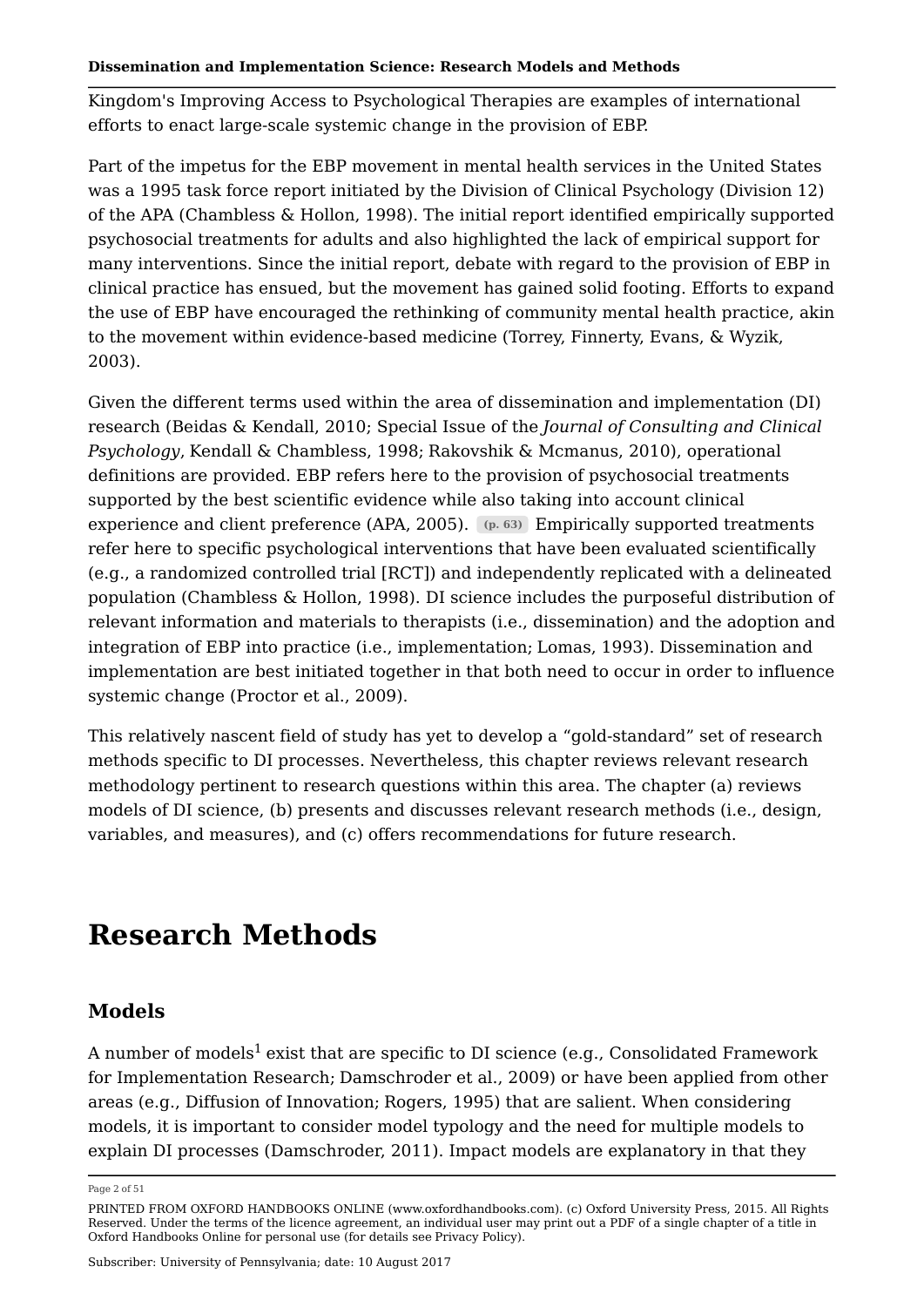describe DI hypotheses and assumptions, including causes, effects, and factors (i.e., the "what"), whereas process models emphasize the actual implementation process (i.e., the "how to"; Grol, Bosch, Hulscher, Eccles, & Wensing, 2007). Below, relevant models are described. First, we present heuristic models that can guide study conceptualization, and then we present models that are more specific to various DI questions, including models that emphasize individual practitioners and social and organizational processes. See Table 5.1 for a comparison of DI models and features.

## **Comprehensive Models**

Models included within this section are comprehensive and ecological in nature in that they include individual, organizational, and systemic processes. These models function largely as guiding heuristics when designing DI studies and include Promoting Action on Research Implementation in Health Services (PARiHS; Kitson, Harvey, & McCormack, 1998); Reach, Efficacy, Adoption, Implementation, and Maintenance (RE-AIM; Glasgow, Vogt, & Boles, 1999); Stages of Implementation and Core Implementation Components (Fixsen, Naoom, Blasé, Friedman, & Wallace, 2005); the Consolidated Framework for Implementation Research (CFIR; Damschroder et al., 2009); the Practical, Robust Implementation, and Sustainability Model (PRISM) (Feldstein & Glasgow, 2008); and a Conceptual Model of Implementation Research (Proctor et al., 2009).

## PARiHS

The PARiHS framework has been put forth as a practical heuristic to understand the process of implementation (Kitson et al., 2008). The use of the PARiHS model is twofold, "as a diagnostic and evaluative tool to successfully implement evidence into practice, and by practitioners and researchers to evaluate such activity" (Kitson et al., 2008).

The framework posits three interactive components: evidence (E), context (C), and facilitation (F). E refers to knowledge, C refers to the system within which implementation occurs, and F refers to support of the implementation process. Successful implementation depends on the interrelationship between E, C, and F (Kitson et al., 1998). The PARiHS model emphasizes that (a) evidence is composed of "codified and noncodified source of knowledge," which includes research, clinical experience, patient preferences, and local information, (b) implementing evidence in practice is a team effort that must balance a dialectic between new and old, (c) certain settings are more conducive to implementation of new evidence than others, such as those that have evaluation and feedback in place, and (d) facilitation is necessary for implementation success (Kitson et al., 2008). Initial support exists around the model (e.g., facilitation; Kauth et al., 2010), although there is the need for prospective study (Helfrich et al., 2010).

## RE-AIM

The RE-AIM framework is another model that can aid in the planning and conducting of DI studies. RE-AIM evaluates the public health impact of an intervention as a function of

Page 3 of 51

PRINTED FROM OXFORD HANDBOOKS ONLINE (www.oxfordhandbooks.com). (c) Oxford University Press, 2015. All Rights Reserved. Under the terms of the licence agreement, an individual user may print out a PDF of a single chapter of a title in Oxford Handbooks Online for personal use (for details see Privacy Policy).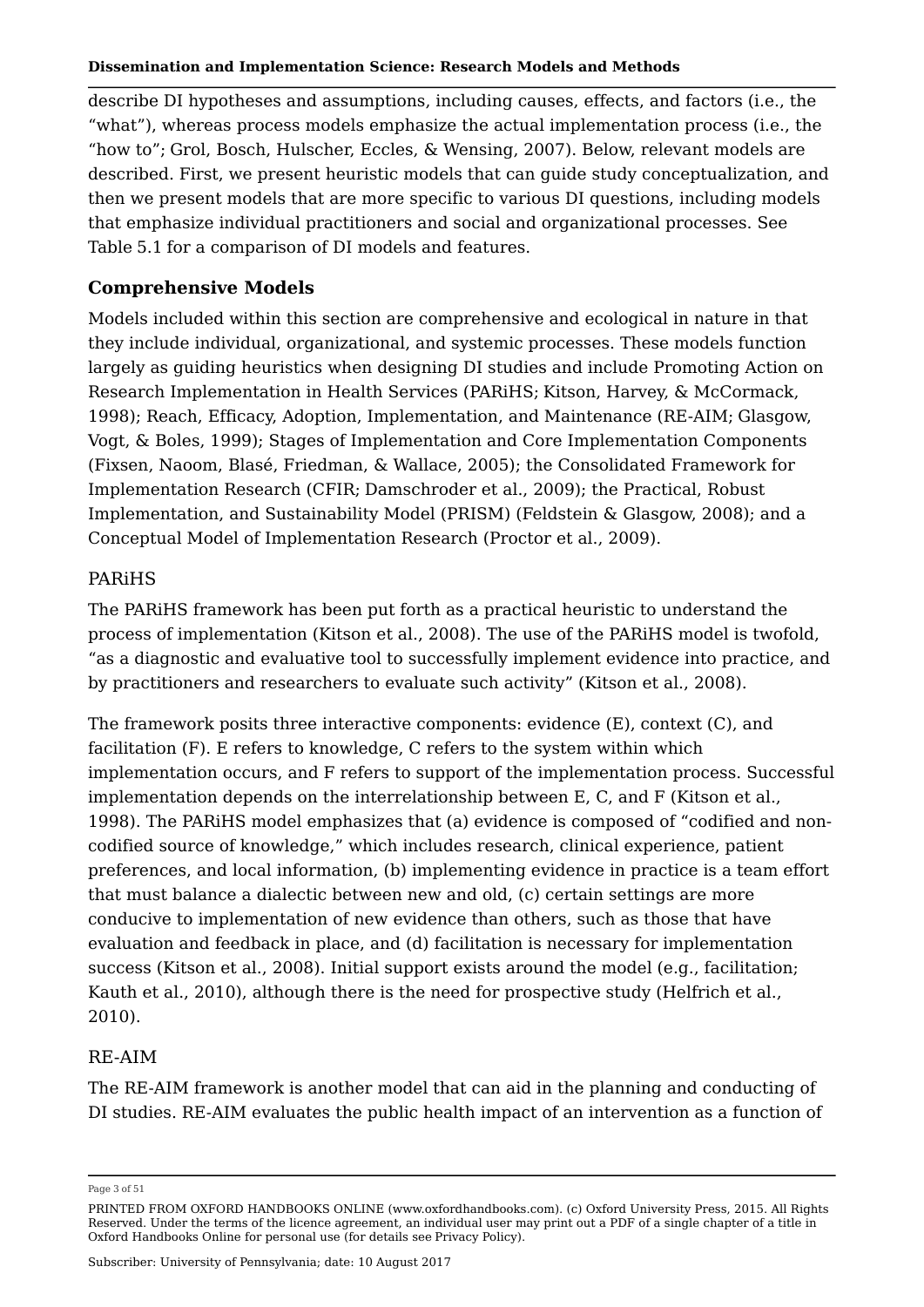the following five factors: reach, efficacy, adoption, implementation, and maintenance. This model is consistent with a systems-based social ecological framework (Glasgow et al., 1999). **(p. 64)**

Page 4 of 51

PRINTED FROM OXFORD HANDBOOKS ONLINE (www.oxfordhandbooks.com). (c) Oxford University Press, 2015. All Rights Reserved. Under the terms of the licence agreement, an individual user may print out a PDF of a single chapter of a title in Oxford Handbooks Online for personal use (for details see Privacy Policy).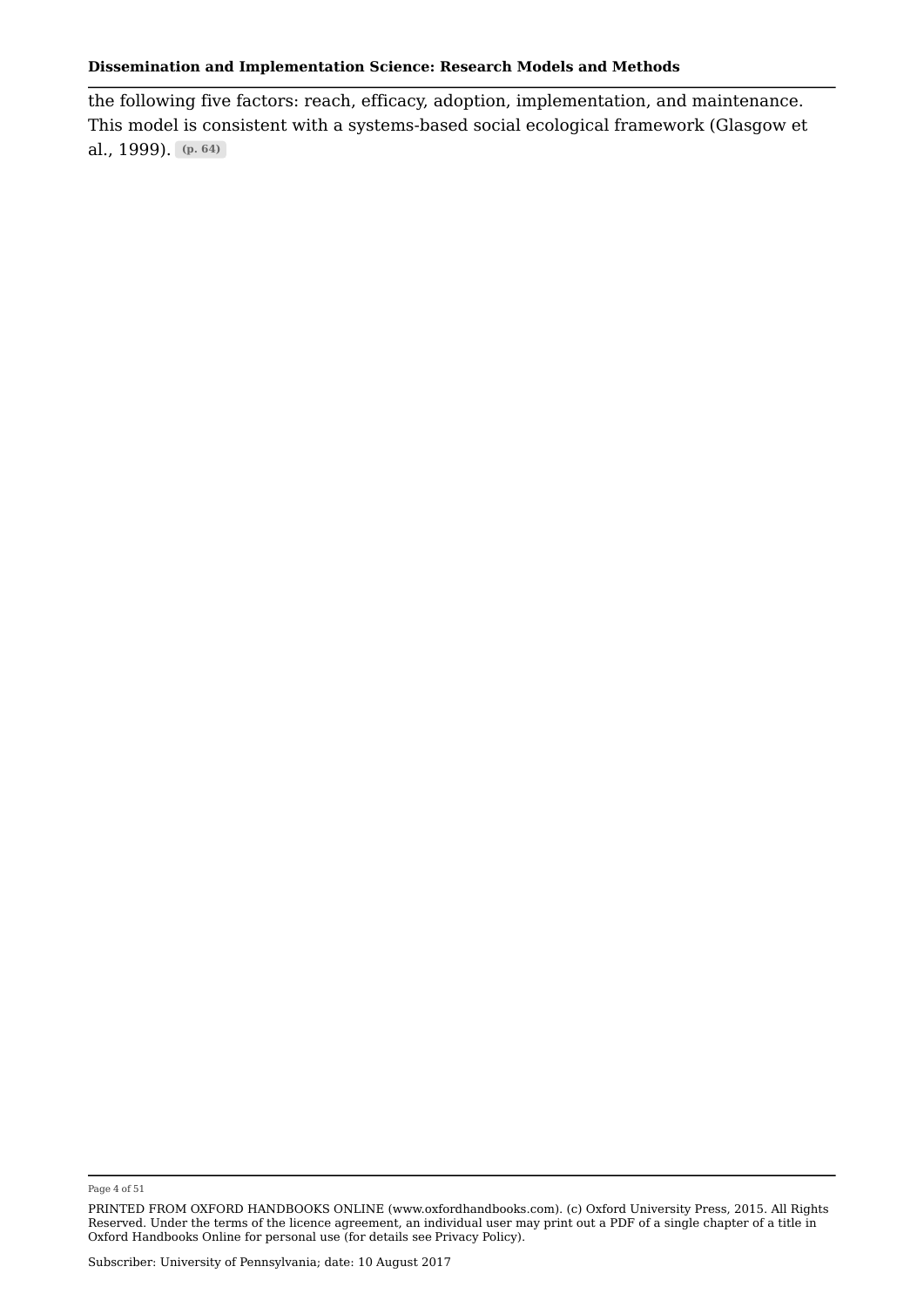Table 5.1 A Comparison of Key Features Across Key Dissemination and Implementation (DI) Models

## **Model Model Features**

|         | Compreh<br>ensive/<br>Ecologic<br>a <sub>l</sub> | Emphasi<br>zes<br>Individu<br>a<br>Practitio<br>ner | Emphasi<br>zes<br><b>Social</b><br>and<br>Organiza<br>tional<br><b>Processe</b><br>$\mathbf{s}$ | Emphasi<br>zes<br>Feedbac<br>k Loops | Emphasi<br>zes<br><b>Process</b><br>of<br>Impleme<br>ntation | Emphasi<br>zes<br><b>Sustaina</b><br>bility | Consider<br>s Role of<br>Researc<br>$h-$<br>Commun<br>ity<br><b>Partners</b><br>hips | Emphasi<br>zes Key<br>Opinion<br><b>Leaders</b> | Empirica<br>$\mathbf{ll}\mathbf{y}$<br><b>Evaluate</b><br>$\mathbf d$ |
|---------|--------------------------------------------------|-----------------------------------------------------|-------------------------------------------------------------------------------------------------|--------------------------------------|--------------------------------------------------------------|---------------------------------------------|--------------------------------------------------------------------------------------|-------------------------------------------------|-----------------------------------------------------------------------|
| PARiHS  |                                                  |                                                     |                                                                                                 |                                      |                                                              |                                             |                                                                                      |                                                 |                                                                       |
| RE-AIM  |                                                  |                                                     |                                                                                                 |                                      |                                                              |                                             |                                                                                      |                                                 |                                                                       |
| SI/CIC  |                                                  |                                                     |                                                                                                 |                                      |                                                              |                                             |                                                                                      |                                                 |                                                                       |
| CFIR    |                                                  |                                                     |                                                                                                 |                                      |                                                              |                                             |                                                                                      |                                                 |                                                                       |
| PRISM   |                                                  |                                                     |                                                                                                 |                                      |                                                              |                                             |                                                                                      |                                                 |                                                                       |
| CMIR    |                                                  |                                                     |                                                                                                 |                                      |                                                              |                                             |                                                                                      |                                                 |                                                                       |
| Stetler |                                                  |                                                     |                                                                                                 |                                      |                                                              |                                             |                                                                                      |                                                 |                                                                       |

Page 5 of 51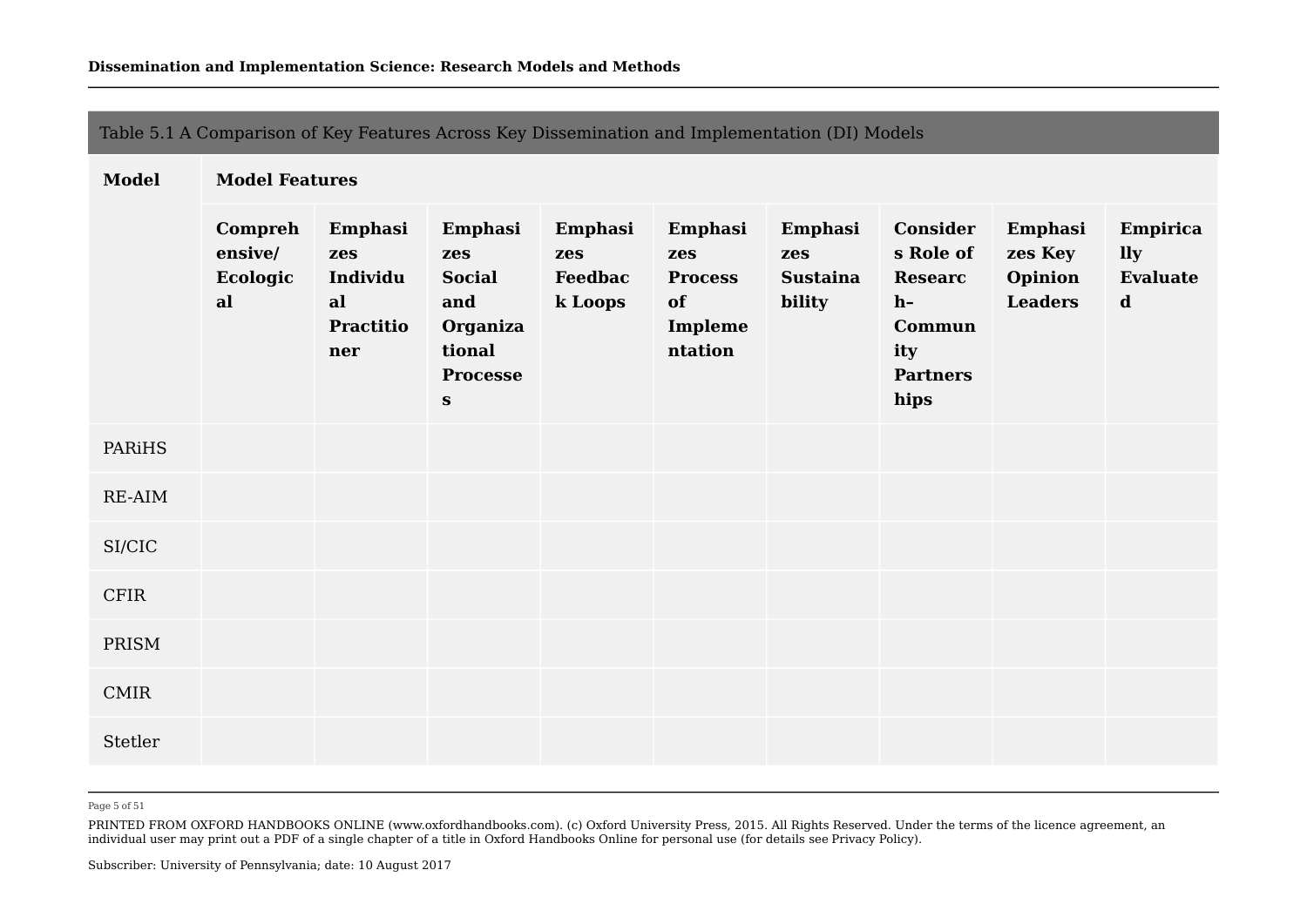| TPB        |  |  |  |  |  |
|------------|--|--|--|--|--|
| DOI        |  |  |  |  |  |
| ARC        |  |  |  |  |  |
| <b>CID</b> |  |  |  |  |  |

*Note:* PARiHS = Promoting Action on Research Implementation in Health Services (Kitson et al., 1998); RE-AIM = Reach, Efficacy, Adoption, Implementation, and Maintenance (Glasgow et al., 1999); SI/CIC = Stages of Implementation and Core Implementation Components (Fixsen et al., 2005); CFIR = Consolidated Framework for Implementation Research (Damschroder et al., 2009); PRISM = Practical, Robust Implementation, and Sustainability Model (Feldstein & Glasgow, 2008); CMIR = Conceptual Model of Implementation Research (Proctor et al., 2009); Stetler model (Stetler, 2001); TPB = Theory of Planned Behavior (Ajzen, 1988; 1991); DOI = Diffusion of Innovation (Rogers, 1995); ARC = Availability, Responsiveness, and Continuity model (Glisson & Schoenwald, 2005); CID = Clinic/Community Intervention Development Model (Hoagwood et al. 2002).

 $\Box$  Feature characterizes model

Page 6 of 51

PRINTED FROM OXFORD HANDBOOKS ONLINE (www.oxfordhandbooks.com). (c) Oxford University Press, 2015. All Rights Reserved. Under the terms of the licence agreement, an individual user may print out a PDF of a single chapter of a title in Oxford Handbooks Online for personal use (for details see Privacy Policy).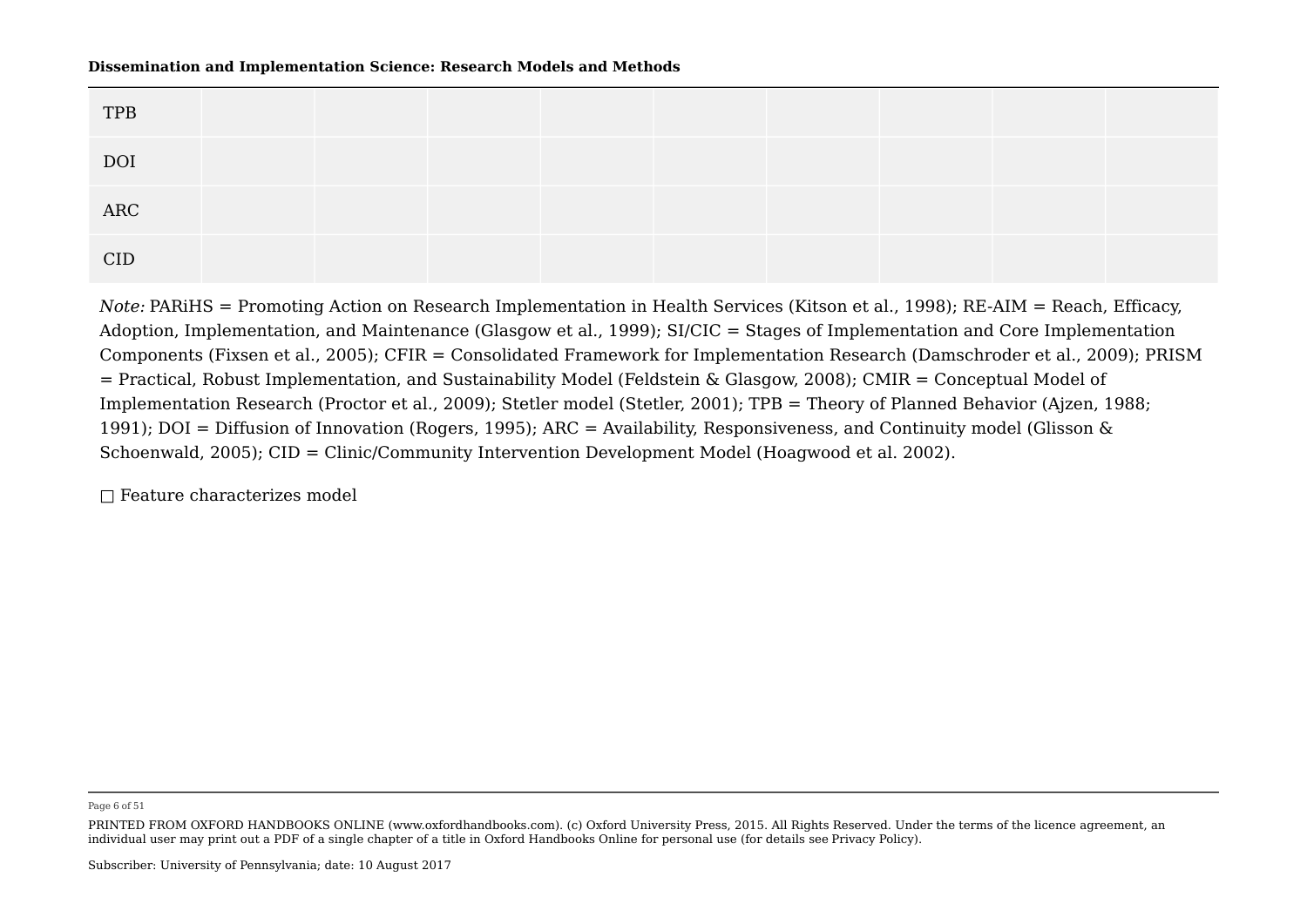Reach refers to "the percentage and risk characteristics of persons who receive or are affected by a policy or program," whereas efficacy refers to positive and negative health outcomes (i.e., biological, behavioral, and patient-centered) following implementation of an intervention (Glasgow et al., 1999, p. 1323). Both reach and efficacy address individual-level variables. Adoption refers to the number of settings that choose to implement a particular intervention, whereas implementation refers to "the extent to which a program is delivered as intended" (Glasgow et al., 1999, p. 1323). Both adoption and implementation are organizational-level variables. Maintenance refers to the extent to which an intervention becomes a routine part of the culture of a context (i.e., sustainability). Maintenance is both an individual- and organizational-level variable. Each of the five factors can be scored from 0 to 100, with the total score representing the public health impact of a particular intervention. Interventions, such as various EBPs, can be scored on each dimension and plotted and compared to one another.

Over 100 studies have been completed using RE-AIM as an organizing heuristic since it was published in 1999, but the authors state that it has not been validated because it is a guiding framework rather than model or theory (http://www.re-aim.org/about\_re-aim/FAQ/ index.html). No literature reviews of RE-AIM–guided studies exist to our knowledge.

## Stages of Implementation and Core Implementation Components

Fixsen and colleagues have provided two key conceptual models for understanding implementation processes (Fixsen, Blase, Naoom, & Wallace, 2009; Fixsen et al., 2005). The recursive and nonlinear stages of implementation include exploration, installation, initial implementation, full implementation, innovation, and sustainability (Fixsen **(p. 65)** et al., 2005). Fixsen and colleagues (2009) suggest that "the stages of implementation can be thought of as components of a tight circle with two-headed arrows from each to every other component" (Fixsen et al., 2009, p. 534).

Based upon a review of successful programs, a number of core components were proposed within the stages of implementation. These core implementation components include: staff selection, preservice and in-service training, ongoing coaching and consultation, staff evaluation, decision support data systems, facilitative administrative support, and systems interventions (Fixsen et al., 2005). These components are both integrated and compensatory in that they work together and compensate for strengths and weaknesses to result in optimal outcomes. Core implementation components work in tandem with effective programs (Fixsen et al., 2005).

Given the integrated and compensatory nature of the core implementation components, an adjustment of one necessarily influences the others. Importantly, feedback loops must be built into implementation programs that allow for such natural corrections. These core implementation components provide a blueprint for implementation research design (Fixsen et al., 2009). Although this model focuses on clinician behavior as the emphasized

Page 7 of 51

PRINTED FROM OXFORD HANDBOOKS ONLINE (www.oxfordhandbooks.com). (c) Oxford University Press, 2015. All Rights Reserved. Under the terms of the licence agreement, an individual user may print out a PDF of a single chapter of a title in Oxford Handbooks Online for personal use (for details see Privacy Policy).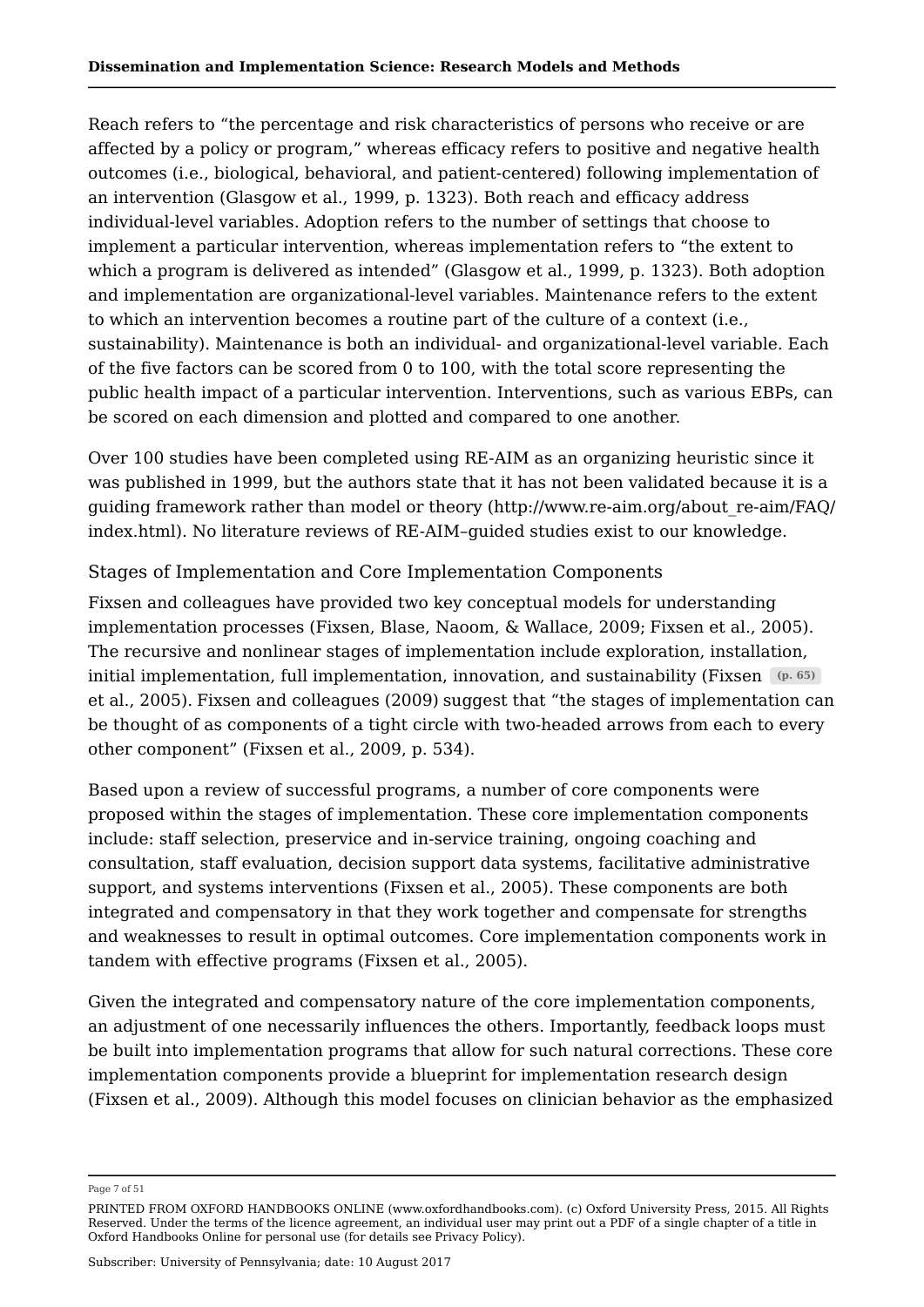outcome variable, systemic variables and patient outcomes are also included, making it a comprehensive model of implementation processes.

# CFIR

The CFIR is a metatheoretical synthesis of the major models emerging from implementation science (Damschroder et al., 2009). CFIR does not specify hypotheses, relationships, or levels but rather distills models and theories into core components, creating an overarching ecological framework that can be applied to various DI research studies. CFIR has five major domains that reflect the structure of other widely cited implementation theories (e.g., Fixsen et al., 2005; Kitson et al., 1998): intervention characteristics, outer setting, inner setting, individual characteristics, and the implementation process.

Intervention characteristics are important in DI, particularly the core (i.e., essential elements) and peripheral (i.e., adaptable elements) components. Other important intervention characteristics include intervention source, stakeholder perception of the evidence for the intervention, stakeholder perception of the advantage of implementing the intervention, adaptability of the intervention for a particular setting, feasibility of implementing a pilot, complexity of the intervention, design quality and packaging, and cost.

The outer setting refers to the "economic, political, and social context within which an organization resides" (Damschroder et al., 2009, p. 57). Specifically, the outer setting concerns patient needs for the intervention, cosmopolitanism (i.e., the social network of the organization), peer pressure to implement the intervention, and external incentives to implement. The inner setting refers to the "structural, political, and cultural contexts through which the implementation process will proceed" (Damschroder et al., 2009, p. 57). These include structural characteristics (e.g., social organization of the agency, age, maturity, size), social networks and communication, culture, and implementation climate. The outer setting can influence implementation and may be mediated through modifications of the inner setting, and the two areas can be overlapping and dynamic (Damschroder et al., 2009).

Individual characteristics refer to stakeholders involved with the process of implementation. This framework views stakeholders as active seekers of innovation rather than passive vessels of information (Greenhalgh, Robert, Macfarlane, Bate, & Kyriakidou, 2004). Constructs within this domain include knowledge and beliefs about the intervention, self-efficacy with regard to use of the intervention, individual stage of change, individual identification with the organization, and other individual attributes. Finally, the implementation process here refers to four activities: planning, engaging, executing, and reflecting and evaluating. Empirical validation for the CFIR model is currently ongoing.

Page 8 of 51

PRINTED FROM OXFORD HANDBOOKS ONLINE (www.oxfordhandbooks.com). (c) Oxford University Press, 2015. All Rights Reserved. Under the terms of the licence agreement, an individual user may print out a PDF of a single chapter of a title in Oxford Handbooks Online for personal use (for details see Privacy Policy).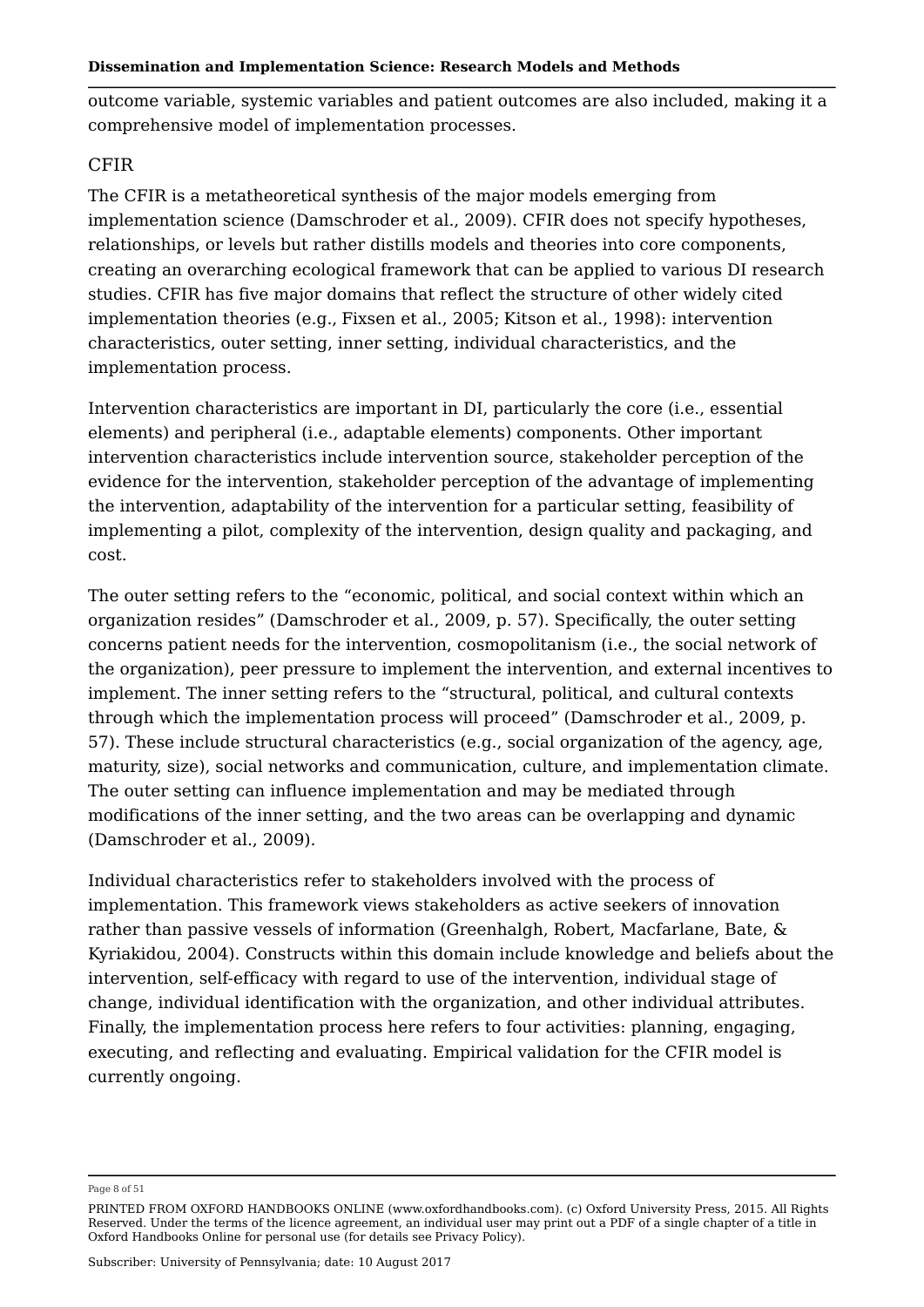## PRISM

The PRISM model (Feldstein & Glasgow, 2008) represents another comprehensive ecological model that integrates across existing DI frameworks (e.g., PARiHS, RE-AIM) to offer a guiding heuristic in DI study design. PRISM is comprehensive in that it "considers how the program or intervention design, the external environment, the implementation and sustainability infrastructure, and the recipients influence program adoption, implementation, and maintenance" (Feldstein & Glasgow, 2008, p. 230).

The first element of the PRISM model considers the perspectives of the organization and consumers with regard to the intervention. Organizational characteristics are investigated at three levels (leadership, management, and front-line staff); the authors recommend considering how the intervention will be perceived by the **(p. 66)** organization and staff members. For example, readiness for change, program usability, and alignment with organizational mission are a few issues to address. With regard to taking the consumer perspective, PRISM recommends considering how an intervention will be received by consumers, such as burden associated with the intervention and the provision of consumer feedback.

The second element of PRISM focuses on organizational and consumer characteristics. Important organizational characteristics include the financial and structural history of an organization as well as management support. Consumer characteristics to consider include demographics, disease burden, and knowledge and beliefs. Relatedly, the third element considers characteristics of the external environment relevant to DI efforts, which "may be some of the most powerful predictors of success" (Feldstein & Glasgow, 2008, p. 237). The external environment refers to motivating variables such as payer satisfaction, competition, regulatory environment, payment, and community resources.

The fourth element of the PRISM model refers to the infrastructure present to support implementation and sustainability. The authors recommend that for implementation to be successful, plans for sustainability must be integrated into DI efforts from the very beginning. Specific variables to consider within this element include adopter training and support, adaptable protocols and procedures, and facilitation of sharing best practices.

The unique contributions of the PRISM model lie in the integration of various DI models and focus on integrating concepts not included in previous models: (a) perspectives and characteristics of organizational workers at three levels (leadership, management, and staff), (b) partnerships between researchers and those doing the implementation, and (c) planning for sustainability from the beginning. Additionally, the authors provide a useful set of questions to ask at each level of the PRISM model when designing a research project (see Feldstein & Glasgow, 2008).

## Conceptual Model of Implementation Research

Proctor and colleagues (2009) proposed a conceptual model of implementation research that integrates across relevant theories and underscores the types of outcomes to consider in DI research. Their model assumes nested levels (policy, organization, group,

Page 9 of 51

PRINTED FROM OXFORD HANDBOOKS ONLINE (www.oxfordhandbooks.com). (c) Oxford University Press, 2015. All Rights Reserved. Under the terms of the licence agreement, an individual user may print out a PDF of a single chapter of a title in Oxford Handbooks Online for personal use (for details see Privacy Policy).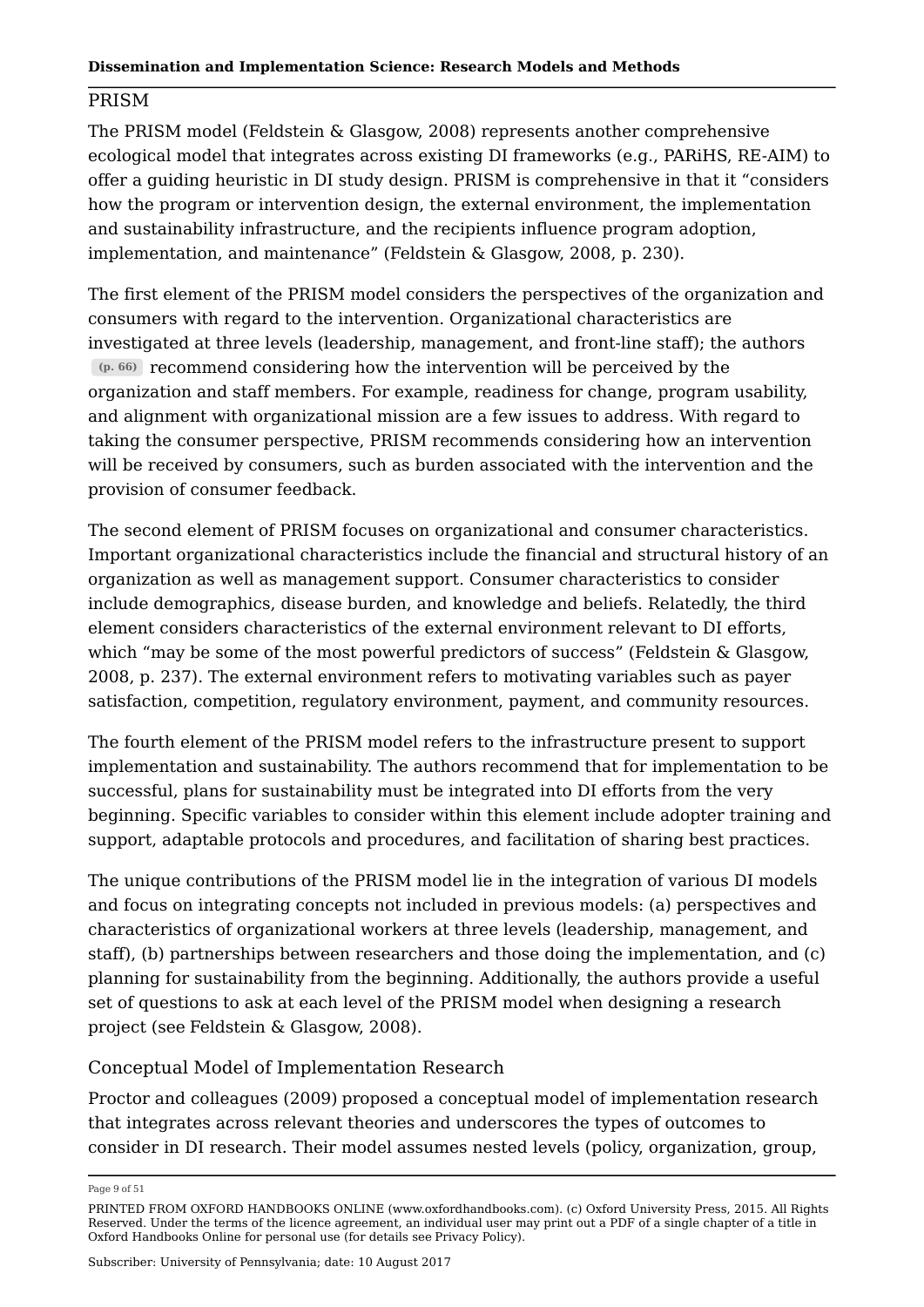individual) that integrate quality improvement, implementation processes, and outcomes. The model posits two required components: evidence-based intervention strategies (i.e., EBP) and evidence-based implementation strategies (i.e., systems environment, organizational, group/learning, supervision, individual providers/consumers). Unique to this model, three interrelated outcomes are specified: implementation (e.g., feasibility, fidelity), service (e.g., effectiveness, safety), and client (e.g., symptoms) outcomes.

## **Models that Emphasize Individual Practitioners**

Moving beyond heuristic models, we describe models that specify various components of DI processes. Models included within this section emphasize individual practitioners and include the Stetler model (Stetler, 2001) and Theory of Planned Behavior (Ajzen, 1988, 1991).

## Stetler Model

The Stetler model (Stetler, 2001) emerges from the nursing literature and focuses on how the individual practitioner can use research information in the provision of EBP. The linear model is "a series of critical-thinking steps designed to buffer the potential barriers to objective, appropriate, and effective utilization of research findings" (Stetler, 2001). The unit of emphasis is the individual's appropriate use of research findings.

The Stetler model has been updated and refined a number of times (Stetler, 2001) and comprises five main stages: (a) preparation, (b) validation, (c) comparative evaluation/ decision making, (d) translation/application, and (e) evaluation. During preparation, the practitioner identifies a potential high-priority problem, considers the need to form a team or other internal and/or external factors, and seeks systematic reviews and empirical evidence relevant to the problem. During validation, the practitioner rates the quality of evidence and rejects noncredible sources. During comparative evaluation/ decision making, the practitioner synthesizes findings across empirical sources, evaluates the feasibility and fit of current practices, and makes a decision about the use of evidence in the problem identified. During translation/application, the evidence is used with care to ensure that application does not go beyond the evidence. Additionally during this stage, a concerted effort to include dissemination and change strategies is necessary. During evaluation, outcomes from the implementation of the evidence are assessed, including both formal and informal evaluation and cost/benefit analyses. Both formative and (p. 67) summative evaluations are to be included (Stetler, 2001).

# Theory of Planned Behavior

Theory of Planned Behavior (TPB; Ajzen, 1988; 1991) can be used to understand the behavior of the individual practitioner within DI efforts. From the perspective of TPB, behavior is determined by an individual's intention to perform a given behavior. Intentions are a function of attitudes toward the behavior, subjective norms, and perceived control. This theory has received great attention in other areas of psychology

Page 10 of 51

PRINTED FROM OXFORD HANDBOOKS ONLINE (www.oxfordhandbooks.com). (c) Oxford University Press, 2015. All Rights Reserved. Under the terms of the licence agreement, an individual user may print out a PDF of a single chapter of a title in Oxford Handbooks Online for personal use (for details see Privacy Policy).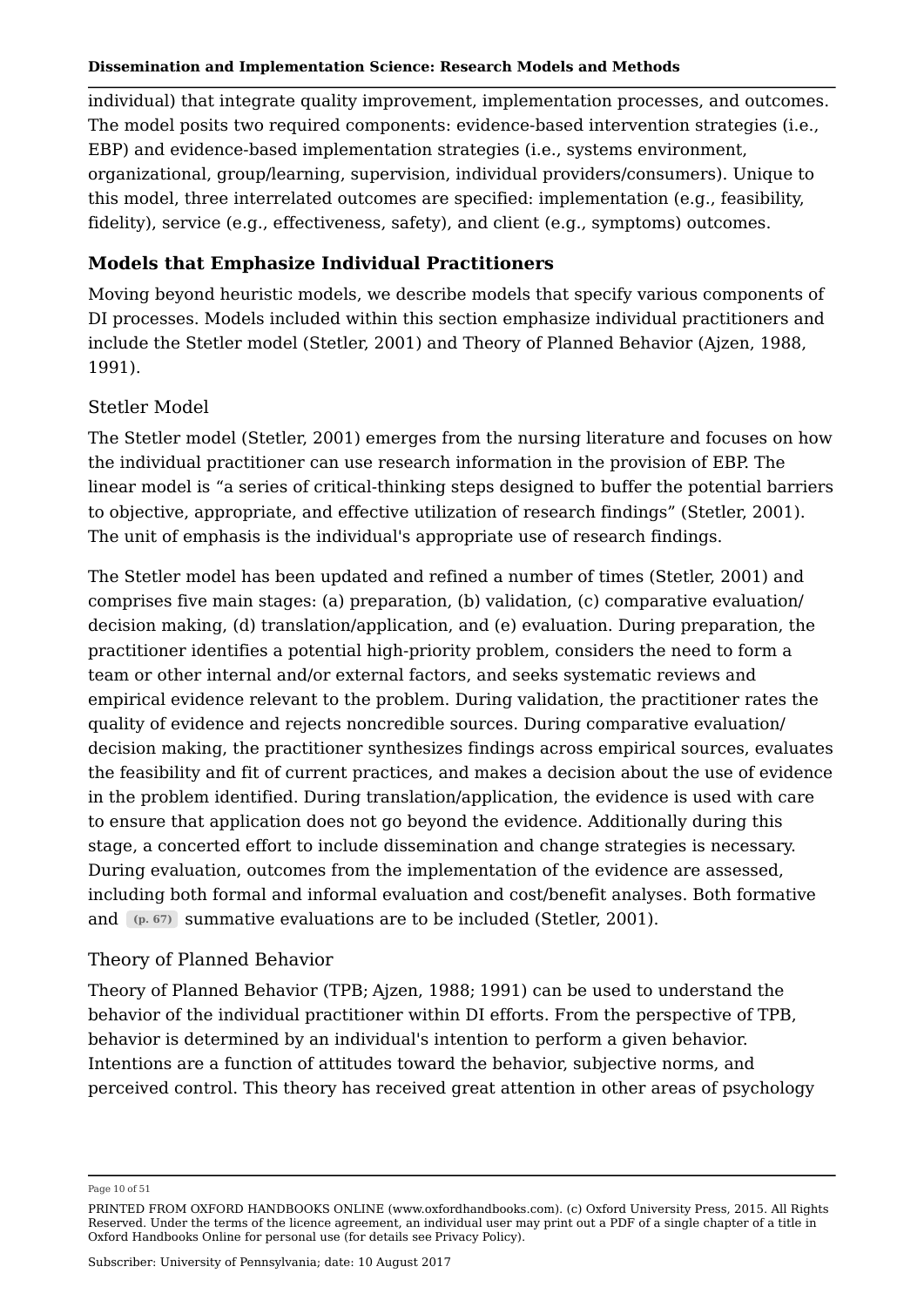and is empirically supported (Armitage & Conner, 2001) but has only recently been applied to DI processes.

In one recent study, clinicians were randomly assigned to one of two continuing education workshops: a TPB-informed workshop and a standard continuing-education workshop. Outcomes included clinician intentions and behavior in the usage of an assessment tool. The key manipulation in the TPB-informed workshop was an elicitation exercise to gather participant attitudes, social norms, and perceived control. Findings were supportive in that participants demonstrated both higher intentions and higher implementation rates in the use of the assessment tool (Casper, 2007). This model can be used to guide the design of studies hoping to influence behavior change at the individual practitioner level.

# **Models that Emphasize Social and Organizational Processes**

Models within this section emphasize the social nature of DI and the importance of organizational context and include Diffusion of Innovation (Rogers, 1995), the Availability, Responsiveness, and Continuity model (Glisson & Schoenwald, 2005), and the Clinic/ Community Intervention Development Model (Hoagwood, Burns, & Weisz, 2002).

# Diffusion of Innovation

The Diffusion of Innovation (DOI) framework (Rogers, 1995) has been widely used and cited within the field of DI science as an integral framework. DOI has been empirically applied across a number of fields, such as agriculture and health sciences (Green et al., 2009). The tenets of DOI are outlined in Rogers' book, *Diffusion of Innovations*, which was revised to its fifth edition before Rogers' death in 2004. Over 5,000 studies have been conducted on DOI, and a new one is published approximately daily (Rogers, 2004).

Rogers defined diffusion as "the process through which an innovation, defined as an idea perceived as new, spreads via certain communication channels over time among the members of a social system" (Rogers, 2004, p. 13). Diffusion can be conceptualized as both a type of communication and of social change that occurs over time (Haider & Kreps, 2004). Adoption of innovation is contingent upon five characteristics: relative advantage, compatibility, complexity, trialability, and observability (Rogers, 1995). Relative advantage refers to whether or not use of an innovation will confer advantage to the individual (e.g., improve job performance, increase compensation). Compatibility is the extent to which an innovation is consistent with the individual's set of values and needs. Complexity refers to how easily an innovation can be learned and used. Trialability is the extent to which an innovation can be tested on a small scale to evaluate efficacy. Observability describes the positive outcomes that are engendered by implementation of an innovation.

Irrespective of innovation characteristics, DOI theory suggests that innovations are adopted according to a five-step temporal process of Innovation-Decision: knowledge, persuasion, decision, implementation, and confirmation. Knowledge refers to an individual learning of an innovation, whereas persuasion refers to attitude formation about an innovation. Decision occurs when a person decides to adopt or reject an

Page 11 of 51

PRINTED FROM OXFORD HANDBOOKS ONLINE (www.oxfordhandbooks.com). (c) Oxford University Press, 2015. All Rights Reserved. Under the terms of the licence agreement, an individual user may print out a PDF of a single chapter of a title in Oxford Handbooks Online for personal use (for details see Privacy Policy).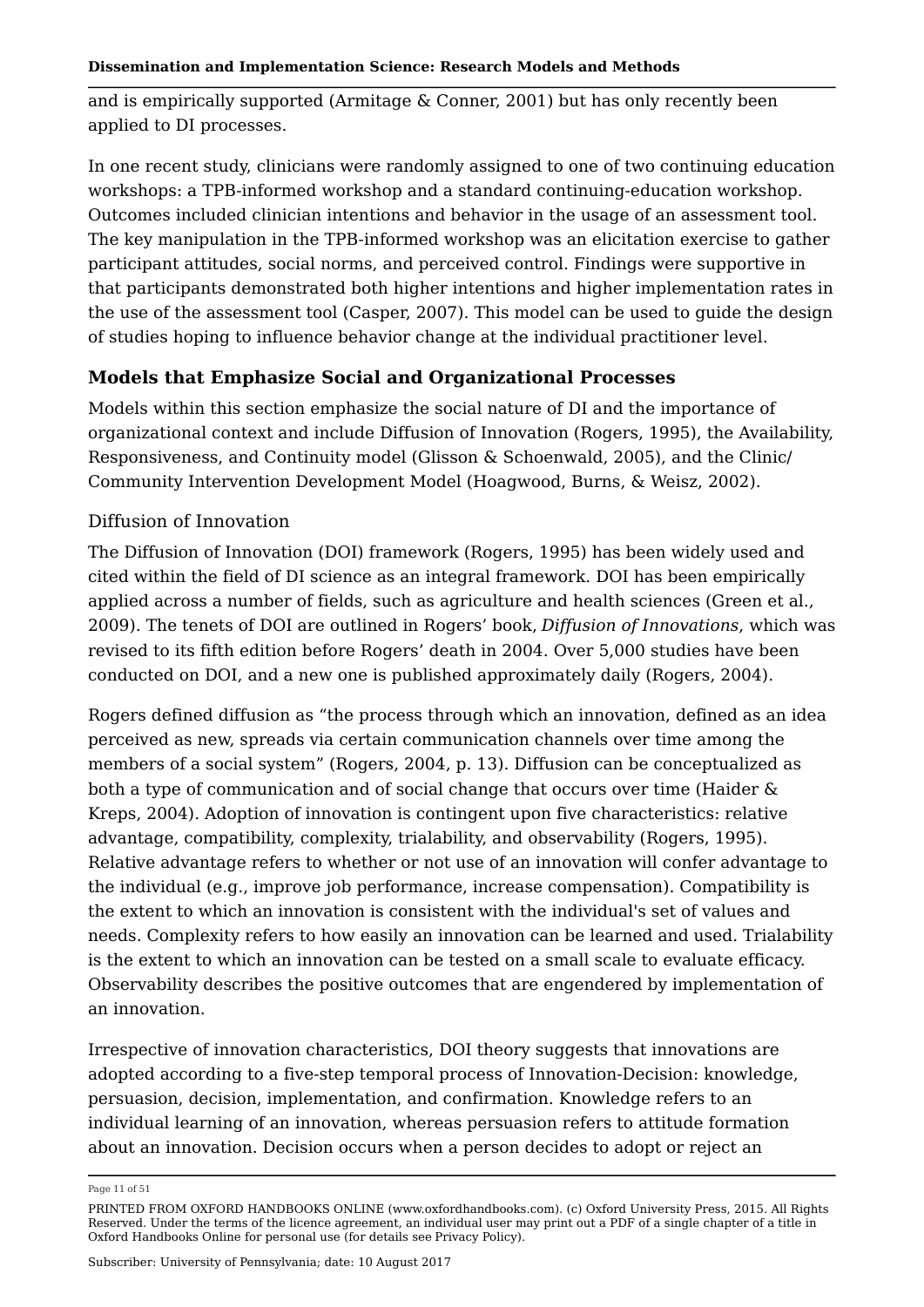innovation. Implementation refers here to when an individual uses an innovation, whereas confirmation refers to an individual seeking reinforcement about the decision to implement an innovation. Decisions to adopt an innovation are recursive, meaning that an individual can reject an innovation at first while adopting it later (Lovejoy, Demireva, Grayson, & McNamara, 2009). Rogers (2004) describes the diffusion of innovation as following an S-shaped curve where innovation adoption begins at a slow rate (i.e., early adopters; first 16%) but reaches a tipping point when adoption accelerates rapidly (i.e., early and late majority; 68%) and then decreases again (i.e., laggards; last 16%). The tipping point, or threshold of program utilizers, occurs when approximately 25% of the social network become utilizers (Valente & Davis, 1999). A well-known and practical application of DOI includes key opinion leaders, a small group of influential early adopters who make it more likely that innovation will spread within a social network (Valente & Davis, 1999); this theory has been supported in mental health services research (Atkins et al., 2008).

DOI has been influential in DI science. The field has taken into account **(p. 68)** characteristics of innovations and the innovation-decision process within a social context when designing DI research. DOI has been applied to understanding how to bridge the gap between research and clinical practice within various psychosocial interventions and treatment populations (e.g., autism; Dingfelder & Mandell, 2010).

Page 12 of 51

PRINTED FROM OXFORD HANDBOOKS ONLINE (www.oxfordhandbooks.com). (c) Oxford University Press, 2015. All Rights Reserved. Under the terms of the licence agreement, an individual user may print out a PDF of a single chapter of a title in Oxford Handbooks Online for personal use (for details see Privacy Policy).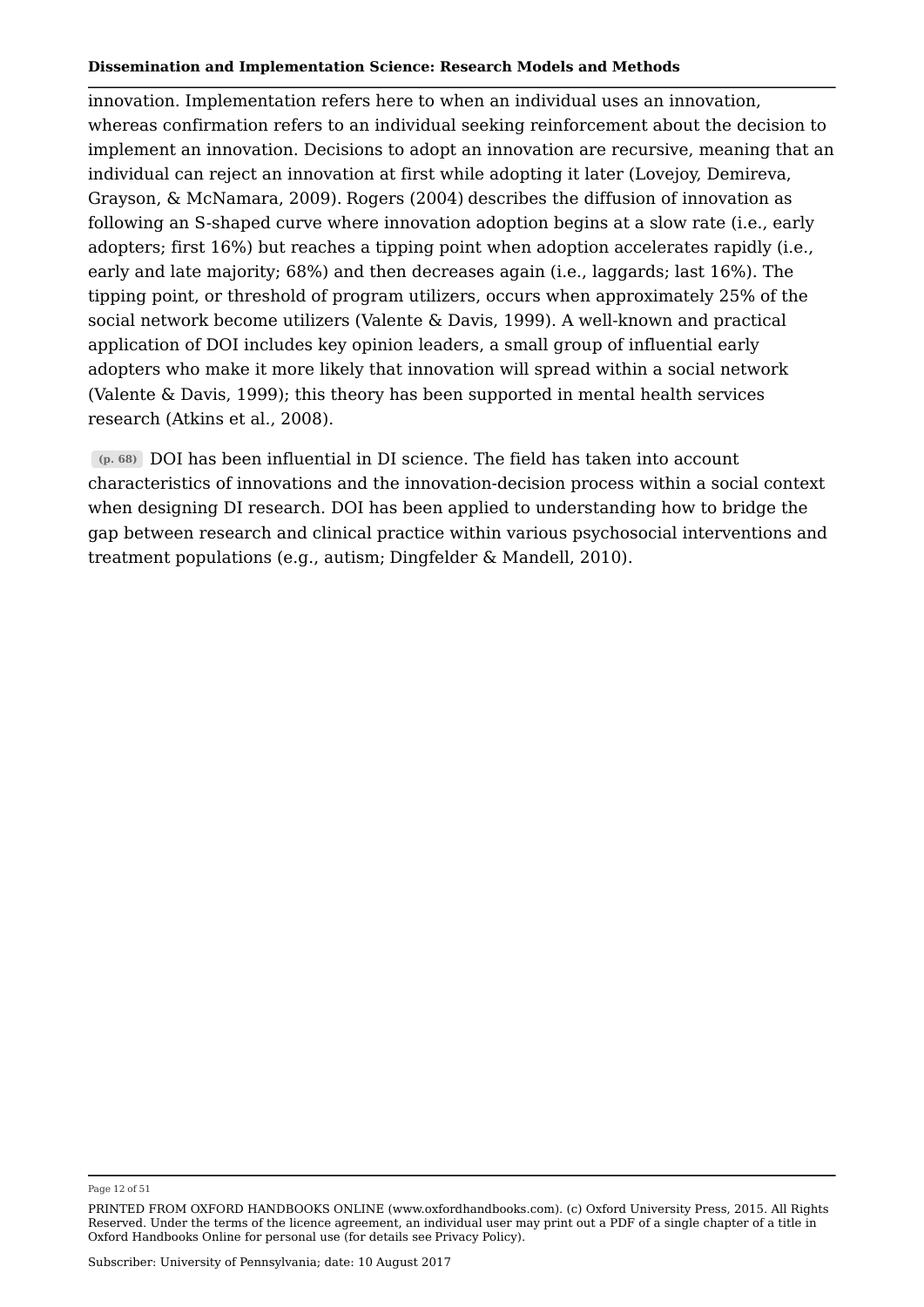## Availability, Responsiveness, and Continuity Model

The Availability, Responsiveness, and Continuity (ARC) organizational and community model is specific to mental health services research and is based upon three key assumptions: (a) the implementation of EBP is both a social and technical process, (b) mental health services are embedded in layers of context, including practitioner, organization, and community, and (c) effectiveness is related to how well the social context can support the objectives of the EBP (Glisson & Schoenwald, 2005). ARC aims to improve the fit between the social context and EBP through intervening at the organizational and interorganizational domain levels. The organizational level refers to the needs of mental health practitioners, and ARC involves such providers in organizational processes and policies. The emphasis on interorganizational domain level within ARC allows for the formation of partnerships among practitioners, organizational opinion leaders, and community stakeholders with the shared goal of ameliorating identified problems in a community through a particular EBP (Glisson & Schoenwald, 2005).

Within the ARC model, a key component includes an ARC change agent who "works with an interorganizational domain (e.g., juvenile court, school system, law enforcement, business group, churches) at several levels (e.g., community, organization, individual) around a shared concern (e.g., reducing adolescent delinquent behavior)" (Glisson & Schoenwald, 2005, p. 248). This individual works at the community level by helping form a group to support an EBP for a selected population, at the organizational level by providing support in the delivery of EBP, and at the individual level to develop individual partnerships with key opinion leaders. Change agents provide technical information, empirical evidence, evaluation of outcomes, and support during times of conflict. In other words, the role of the change agent is to serve as a bridge between those disseminating and those implementing the EBP (Glisson & Schoenwald, 2005). An especially clear and relevant application of ARC is described in a recent study that improved DI efforts of multisystemic therapy into poor rural communities (Glisson et al., 2010).

## Clinic/Community Intervention Development Model

Hoagwood, Burns, and Weisz (2002) proposed the Clinic/Community Intervention Development (CID) model for community deployment efforts of EBP for youth mental health. The CID model allows DI researchers to understand factors associated with sustainable services, including why and how services work in practice settings. The CID model comprises eight steps. Steps 1 through 6 involve efficacy to effectiveness with emphasis on single case applications in practice settings, a limited effectiveness study to pilot the intervention in real-world practice settings, followed by a full effectiveness study. Steps 7 and 8 are specific to DI processes. Step 7 calls for a series of studies to assess goodness of fit with practice settings, whereas Step 8 focuses on going to scale by engaging in dissemination research in multiple organizational settings.

Page 13 of 51

PRINTED FROM OXFORD HANDBOOKS ONLINE (www.oxfordhandbooks.com). (c) Oxford University Press, 2015. All Rights Reserved. Under the terms of the licence agreement, an individual user may print out a PDF of a single chapter of a title in Oxford Handbooks Online for personal use (for details see Privacy Policy).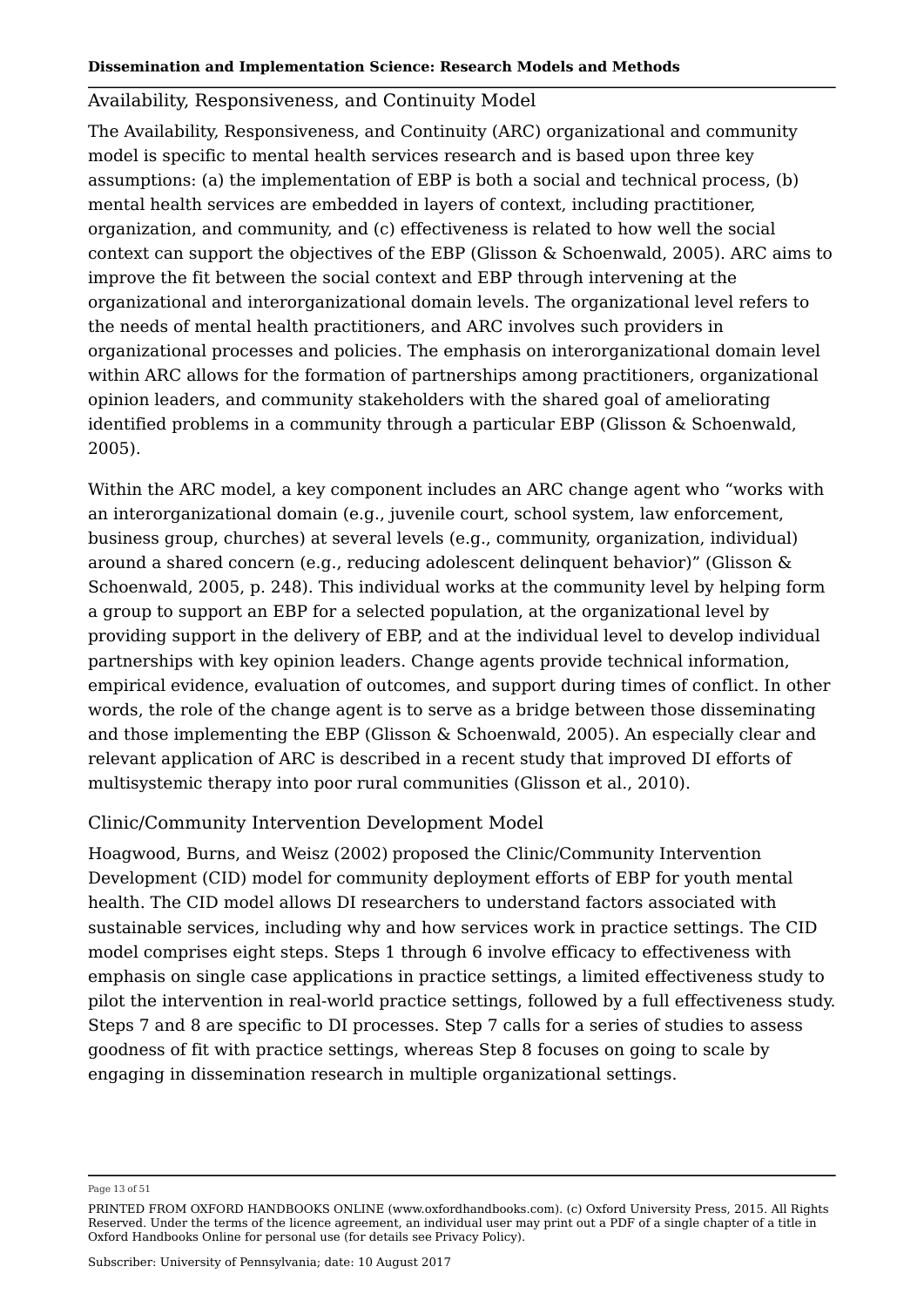CID is put forth as a model "for speeding up the process of developing scientifically valid and effective services within the crucible of practice settings" (Hoagwood et al., 2002, p. 337). A strength of the model is that it is externally valid given its emphasis on components, adaptations, and moderators and mediators. Additionally, the model calls for innovative thinking as well as new research models to assess goodness of fit and criteria to determine when a program is ready to go to scale.

## **Summary**

As evident from this review, the sheer number of possible DI models to consider when designing a research question can be quite daunting. Each model presented has strengths and limitations, and none of the models offered covers all of the content areas relevant to DI science (see Table 5.1). One clear limitation is that many of these newly derived theoretical models have not yet been subjected to rigorous scientific evaluation. Despite these limitations, we recommend that all DI-related questions be theoretically driven. When designing a research question, first identify a relevant model that can guide the construction of research design in order to provide meaningful contributions to the field. Our bias and recommendation is toward comprehensive ecological models that take into account the contextual aspects of DI processes as the underlying framework. However, when examining certain processes (e.g., attitudes), it can be helpful to select specific models that can lead to testable hypotheses.  $(p. 69)$  For example, one might select a heuristic model such as the CFIR (Damschroder et al., 2009) when considering which constructs to focus on in a DI study and then select a more specific model based on the study question (e.g., training and attitudes; TPB, Ajzen, 1988, 1991).

We concur with Damschroder's (2011) suggestions of the following steps when selecting models: consider (a) the nature of the model (i.e., process vs. impact, context, discipline), (b) level of application (e.g., individual, organization), (c) available evidence, and (d) which model has the greatest potential for adding to the literature. Importantly, it is likely that more than one model will be needed when designing complex DI studies. Furthermore, after aggregating results, it is important to consider how the results fit back in with the original model(s) selected with regard to validation of the mode and necessary refinements (Damschroder, 2011).

# **Research Design**

The most relevant research designs for DI studies are provided and discussed. Although all of the research methods addressed within this book may be appropriate in the design of DI studies, given the size and complexity of such studies, we focus on designs that are particularly salient to DI: experimental designs, quasi-experimental designs, and qualitative methodology.

## **Experimental Designs**

Page 14 of 51

PRINTED FROM OXFORD HANDBOOKS ONLINE (www.oxfordhandbooks.com). (c) Oxford University Press, 2015. All Rights Reserved. Under the terms of the licence agreement, an individual user may print out a PDF of a single chapter of a title in Oxford Handbooks Online for personal use (for details see Privacy Policy).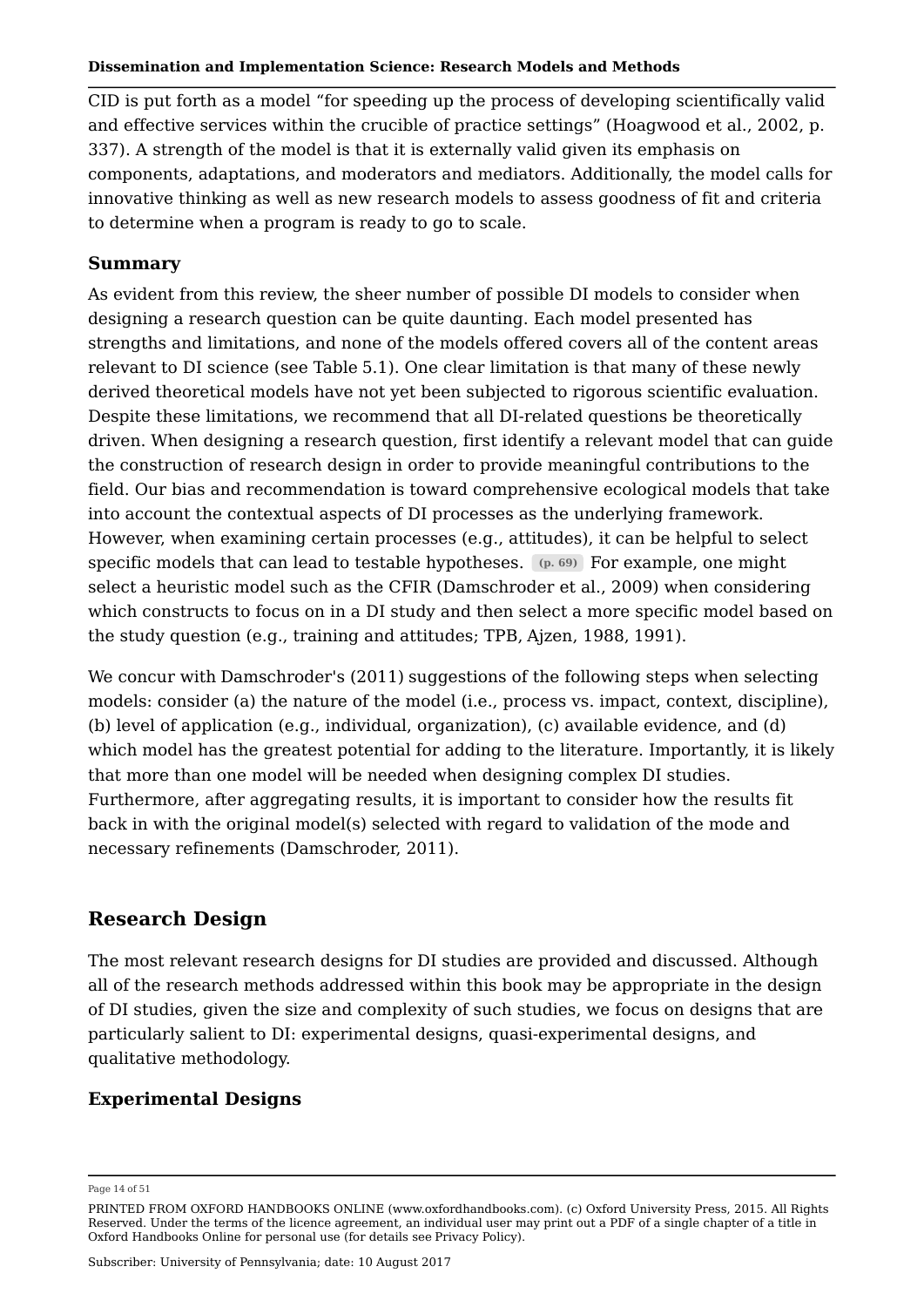## Randomized Controlled Trials

A full discussion of randomized controlled trials (RCTs) is beyond the scope of this chapter (see Kendall & Comer, 2011); however, RCT designs are often used in DI studies and merit mention (e.g., Miller, Yahne, Moyers, Martinez, & Pirritano, 2004; Sholomskas et al., 2005). The main strength of RCTs involves the use of random assignment to rule out selection bias, which allows for differences in outcomes between conditions to be explained by the experimental manipulation rather than group differences (Song & Herman, 2010). RCTs are often considered the gold-standard research design.

Much has been written about the use of RCTs in DI research. Some researchers have suggested that limitations exist to RCTs in their application to DI studies (e.g., Atkins, Frazier, & Cappella, 2006; Carroll & Rounsaville, 2003). Such limitations include tightly controlled settings, homogenous participants (although some research suggests this is overstated; see Stirman, DeRubeis, Crits-Cristoph, & Brody, 2003), resourceintensiveness, and delay in application of findings to practice (Atkins et al., 2006; Carroll & Rounsaville, 2003). In addition, DI trials often operate at a larger system level, requiring that the unit of randomization be at the system level (e.g., agencies, schools, classrooms, work settings). Thus, the sample needed to have adequate power to detect differences beyond chance may be beyond the capacity of many DI trials.

## Clinical Equipoise

One option for augmenting traditional RCT designs for DI research in a flexible manner comes from clinical equipoise. Freedman (1987) suggested the use of clinical equipoise in RCTs. The criterion for clinical equipoise is met if there is genuine uncertainty within the practice community about a particular intervention. Statistical procedures have been developed that allow for balancing the principle of clinical equipoise with randomization (i.e., equipoise-stratified randomized design; Lavori et al., 2001).

For example, in the case of the Sequenced Treatment Alternatives to Relieve Depression (STAR\*D) research trial (Rush, 2001), a patient and a service provider might agree that all treatments possible after a failed trial of citalopram are roughly equivalent (clinical equipoise). Using an equipoise-stratified randomized design allows the clinician and patient to judge what the best treatment option might be based on patient preferences, which can then be statistically controlled by using chosen treatment option as a prerandomization factor (see Lavori et al., 2001, for a detailed description). From a DI perspective, equipoise offers an advance over the constraints typically imposed on participants and settings in RCTs (e.g., West et al., 2008). The concept of equipoise has been integrated into Sequential Multiple Assignment Randomized Trial (SMART) designs, which allow for patient and provider preference while maintaining the use of randomization and the rigor of RCTs (Landsverk, Brown, Rolls Reutz, Palinkas, & Horwitz, 2010) (see also Chapter 4 in this volume). SMART designs make possible experimental investigation of the treatment choices made by patients and providers by using randomization strategies that account for choice.

Page 15 of 51

PRINTED FROM OXFORD HANDBOOKS ONLINE (www.oxfordhandbooks.com). (c) Oxford University Press, 2015. All Rights Reserved. Under the terms of the licence agreement, an individual user may print out a PDF of a single chapter of a title in Oxford Handbooks Online for personal use (for details see Privacy Policy).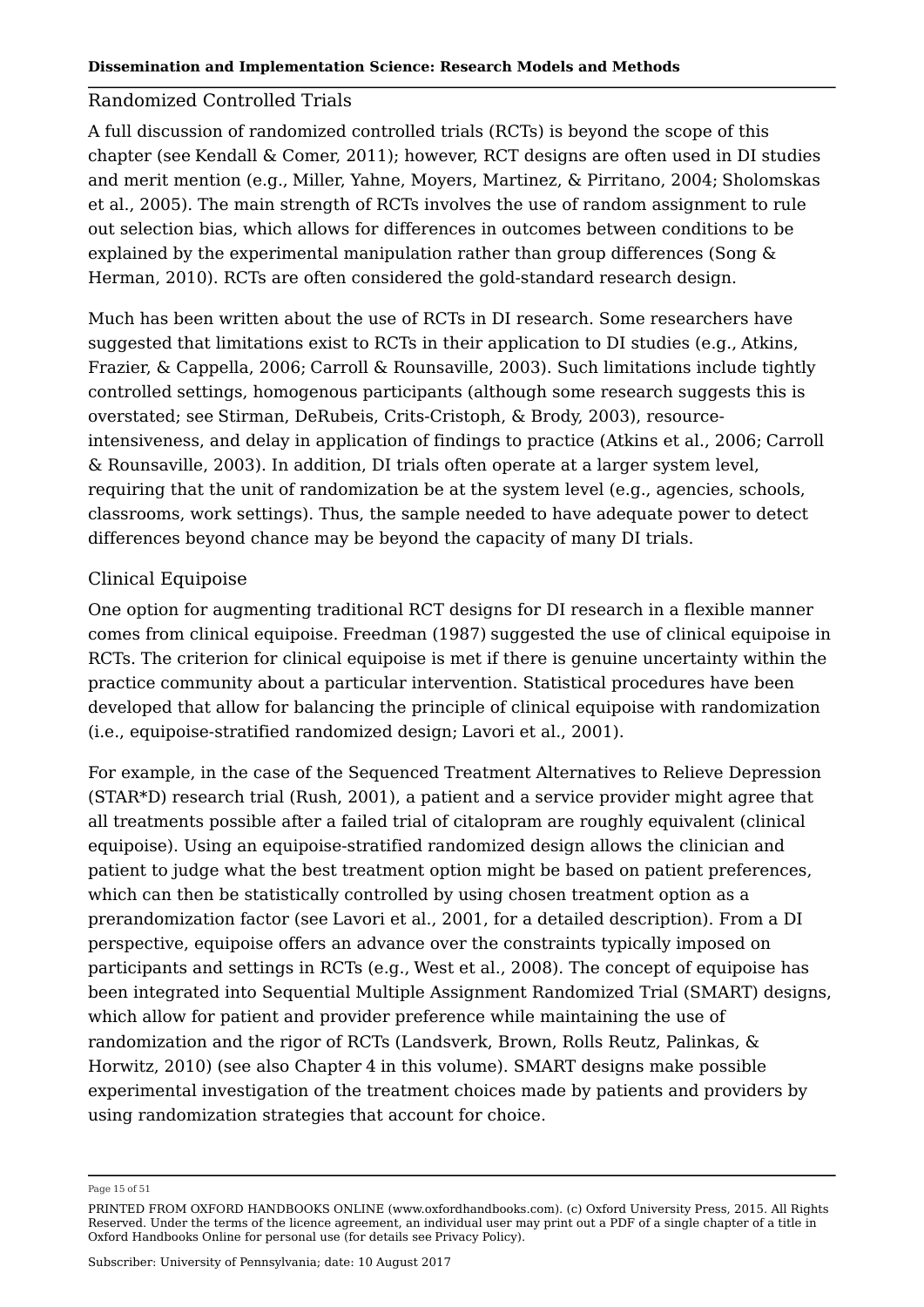## Standardization

Another way to consider how to augment RCTs for DI research is to determine which components of the intervention require standardization (Hawe,  $(p.\ 70)$  Shiell, & Riley, 2004). A complex intervention refers to an intervention that cannot be simply reduced into component parts to understand the whole (i.e., component analysis; Hawe et al., 2004). However, because an intervention is complex does not mean that an RCT is not appropriate—the question lies in what part of the intervention is standardized. Standardization as it is conceptualized within a traditional RCT suggests that components of the intervention are the same across different sites. Hawe and colleagues (2004) suggest an alternative perspective to standardization: "rather than defining the components of the intervention as standard—for example, the information kit, the counseling intervention, the workshops—what should be defined as standard are the steps in the change process that the elements are purporting to facilitate or the key functions that they are meant to have" (Hawe et al., 2004, p. 1562).

Pragmatically, this means that the form can be adapted while process and function remain standardized. What is varied becomes the form of the intervention in different contexts. For example, to train providers about treatment of anxiety, the traditional way to conduct an RCT would be to standardize training methods across sites. Live group instruction might be compared to computer-guided instruction. In each case, the information provided would be the same and therefore the results would relate to which type of training was superior for the majority of participants. Alternatively, one could standardize the *function* by providing supervisors in an organization with the materials necessary to create training programs that are tailored to the specific setting. In this case, intervention integrity would not relate to typical quality assurance efforts (i.e., did trainer follow specific protocol); rather, it would be related to whether the training developed within each context provided information consistent with the theory or principles underlying the change process. This effort could result in improved effectiveness of DI efforts (Hawe et al., 2004).

## Practical Clinical Trials

Practical clinical trials (PCTs; also known as pragmatic clinical trials) have been recommended as an alternative to traditional RCTs (Tunis, Stryer, & Clancy, 2003) and are specifically relevant to effectiveness studies, the mainstay of DI research. PCTs are designed to provide the information necessary to make decisions about best-care practices in routine clinical settings. Tunis and colleagues (2003) describe the distinctive features of PCTs in that "they select clinically relevant interventions to compare, include a diverse population of study participants, recruit participants from a variety of practice settings, and collect data on a broad range of health outcomes" (p. 1626).

March and colleagues (2005) suggested that there are eight defining principles of PCTs: (a) research questions that are of public health interest and clinically relevant, (b) they are performed in usual care settings, (c) power is sufficient to identify small to medium effects, (d) randomization is included, (e) randomization depends on the principle of

Page 16 of 51

PRINTED FROM OXFORD HANDBOOKS ONLINE (www.oxfordhandbooks.com). (c) Oxford University Press, 2015. All Rights Reserved. Under the terms of the licence agreement, an individual user may print out a PDF of a single chapter of a title in Oxford Handbooks Online for personal use (for details see Privacy Policy).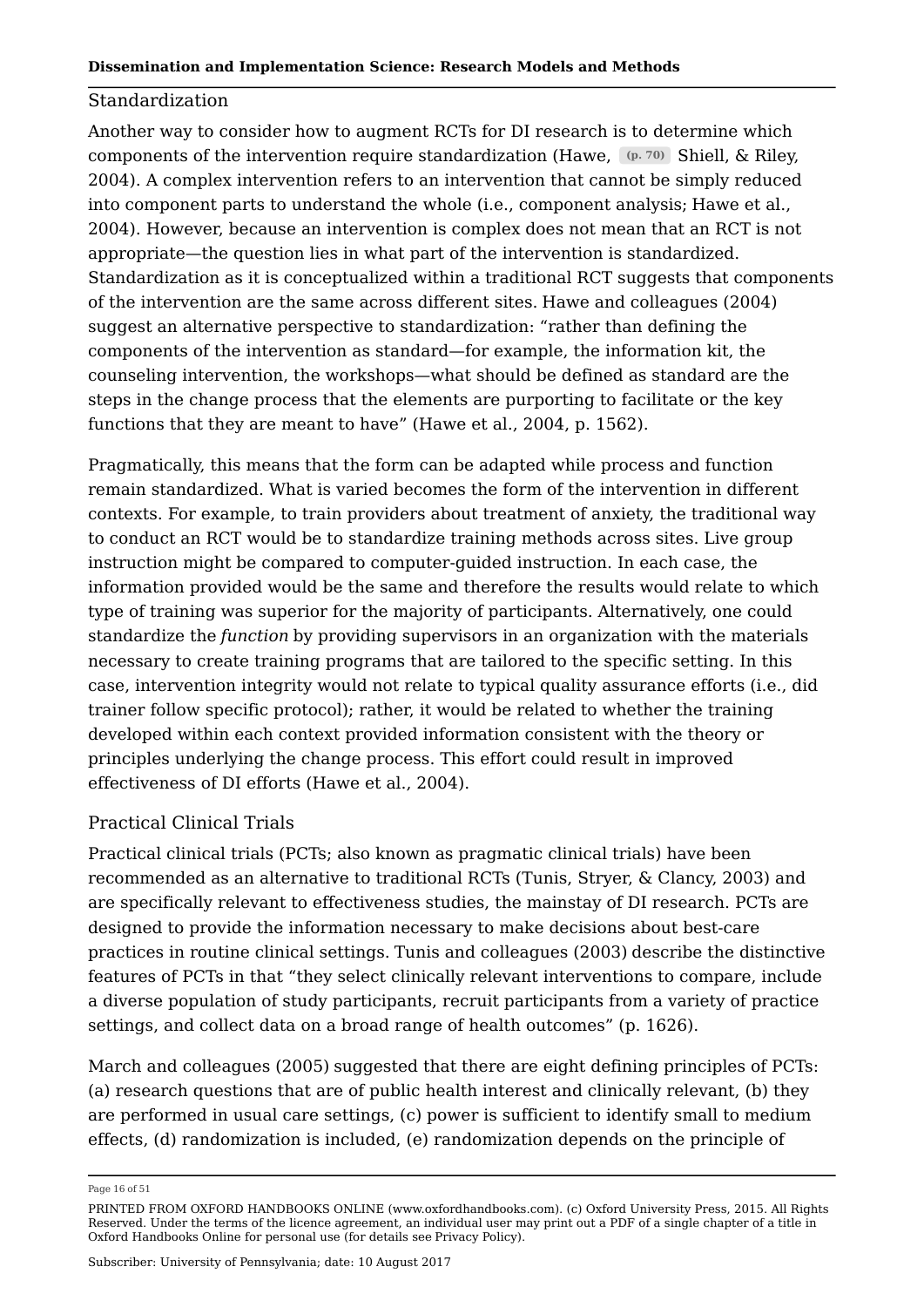uncertainty/clinical equipoise, (f) outcomes are simple and clinically relevant, (g) interventions map onto best clinical practice, and (h) research burden is minimized. PCTs are well suited to answer questions related to intervention effectiveness as well as which treatment works best for which patients depending on their characteristics (March et al., 2005).

PCTs are similar to effectiveness designs in that they aim to provide information to decision makers about whether or not interventions work in routine clinical care settings. Questions best answered by this design include the overall effectiveness of a particular intervention in routine settings and include heterogeneous patient populations necessitating larger sample sizes. Outcomes must include evidence that is relevant to everyday policymakers, such as quality of life and the cost-effectiveness of interventions (Macpherson, 2004).

The main strength of PCTs and their relevance to DI research lies in their emphasis on understanding whether or not interventions can be effective in real-world settings. In other words, these designs are heavy on external validity and ecological evidence and provide evidence for decision makers regarding which interventions to recommend. Such trials have been used effectively in medicine and psychiatry (March et al., 2005). Limitations to PCTs include that they are very costly, need a resource-intensive infrastructure to succeed (March et al., 2005; Tunis et al., 2003), require close collaborations between the research team and practice sites, and may be more reflective of agency priorities than researcher priorities (e.g., symptom reduction may not be the primary outcome measure but rather improved functioning in setting). However, recent advances in electronic health records make it more feasible to realize the potential of such designs in the future (March, 2011).

## Adaptive Clinical Trials

Adaptive clinical trials are another alternative to RCTs and are flexible in that they plan for the  $\left(\varphi$   $71\right)$  possibility of reactive changes to study design and/or statistical procedures as the study progresses based upon review of interim data (Chow & Chang, 2008). That is, an adaptive design can be defined as "a design that allows adaptations to trial and/or statistical procedures of the trial after its initiation without undermining the validity and integrity of the trial" (Chow & Chang, 2008). A number of adaptive design strategies exist (see Chow & Chang, 2008, for review). One that stands out as being particularly salient to DI processes includes adaptive treatment switching. This design allows researchers to switch a participant from one group to another based on lack of efficacy. For example, a patient assigned to usual care could be switched to an EBP if usual care is not effective. Bayesian analytic approaches that rely on probability theory are especially appropriate statistical analyses for these designs (Luce et al., 2009).

Although these designs have the advantage of allowing for flexibility to accommodate policy-related questions, they provide challenges to fidelity assessment and there are as

Page 17 of 51

PRINTED FROM OXFORD HANDBOOKS ONLINE (www.oxfordhandbooks.com). (c) Oxford University Press, 2015. All Rights Reserved. Under the terms of the licence agreement, an individual user may print out a PDF of a single chapter of a title in Oxford Handbooks Online for personal use (for details see Privacy Policy).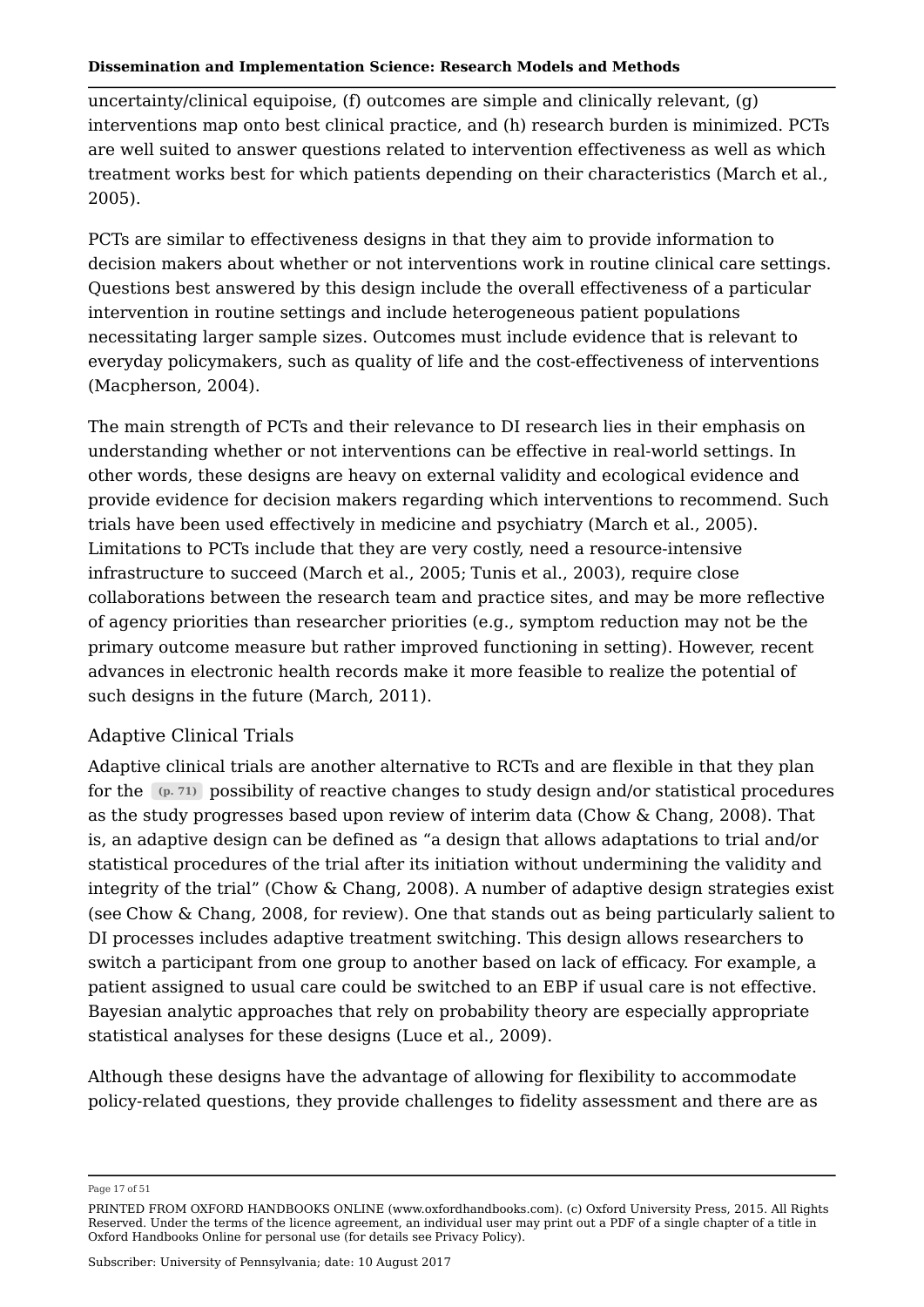yet no clear guidelines for the appropriate use of adaptive clinical trial designs (Chow & Chang, 2008).

# Hybrid Models

Hybrid models have been recommended to capitalize on the best of efficacy and effectiveness methodologies (Atkins et al., 2006; Carroll & Rounsaville, 2003). Carroll and Rounsaville (2003) proposed a hybrid model that retains the methodological rigor of RCTs but adds additional components of traditional effectiveness research. In addition to the typical features of an RCT meant to protect internal validity (e.g., random assignment, blind assessment of outcomes, fidelity monitoring), the authors suggest that the following components be integrated into the design to balance external validity and make RCTs more appropriate for DI research: enhanced diversity in patients and settings, attention to training issues, evaluation of cost effectiveness, and assessment of patient and provider satisfaction. These recommendations have been feasibly integrated into DI RCTs. For example, one study feasibly balanced features of efficacy research (e.g., randomization, rigorous assessment) and effectiveness research (e.g., few exclusion criteria, completed in naturalistic setting; Dimeff et al., 2009). Other important recommendations when considering how to adapt RCT methodology for DI research include understanding organizational context and including a "systematic and iterative approach to study development" (Atkins et al., 2006, p. 107). This allows for flexible research design and "ongoing interaction between researcher- and context-driven information at various information points in a project" (Atkins et al., 2006, p. 107).

# **Quasi-Experimental Designs**

# Single-Case Time-Series Intervention

Given the emphasis within the psychological literature on RCTs, single-case time-series designs have fallen somewhat out of favor (Borckardt et al., 2008). Once the mainstay of behavior therapists in the 1970s and early 1980s, single-case designs focus on the experimental analysis of behavior (Hersen & Barlow, 1976). Using single-case interventions may provide the establishment of a model of individualized EBP in which the goal would be less the use of scientifically established treatments and more the scientific use of treatment (Gambrill, 2006), thus returning to the roots of behavior therapy and also bridging the gap between research and practice. The APA Division 12 task force includes the use of systematic single-case intervention as one manner from which to glean scientific evidence (Chambless & Hollon, 1998).

Single-case designs allow for multiple observations before and after treatment to provide evidence of patient change and can be accomplished in both clinical settings and research settings (see Borckardt et al., 2008). Single-case studies have natural appeal to practitioners as they can provide information relevant to each client and allow for the comparison of interventions to determine which works best for this client under specific circumstances (Stewart & Chambless, 2010). Additionally, single-case time-series designs can include important manipulations (e.g., randomization) to help ensure a degree of

Page 18 of 51

PRINTED FROM OXFORD HANDBOOKS ONLINE (www.oxfordhandbooks.com). (c) Oxford University Press, 2015. All Rights Reserved. Under the terms of the licence agreement, an individual user may print out a PDF of a single chapter of a title in Oxford Handbooks Online for personal use (for details see Privacy Policy).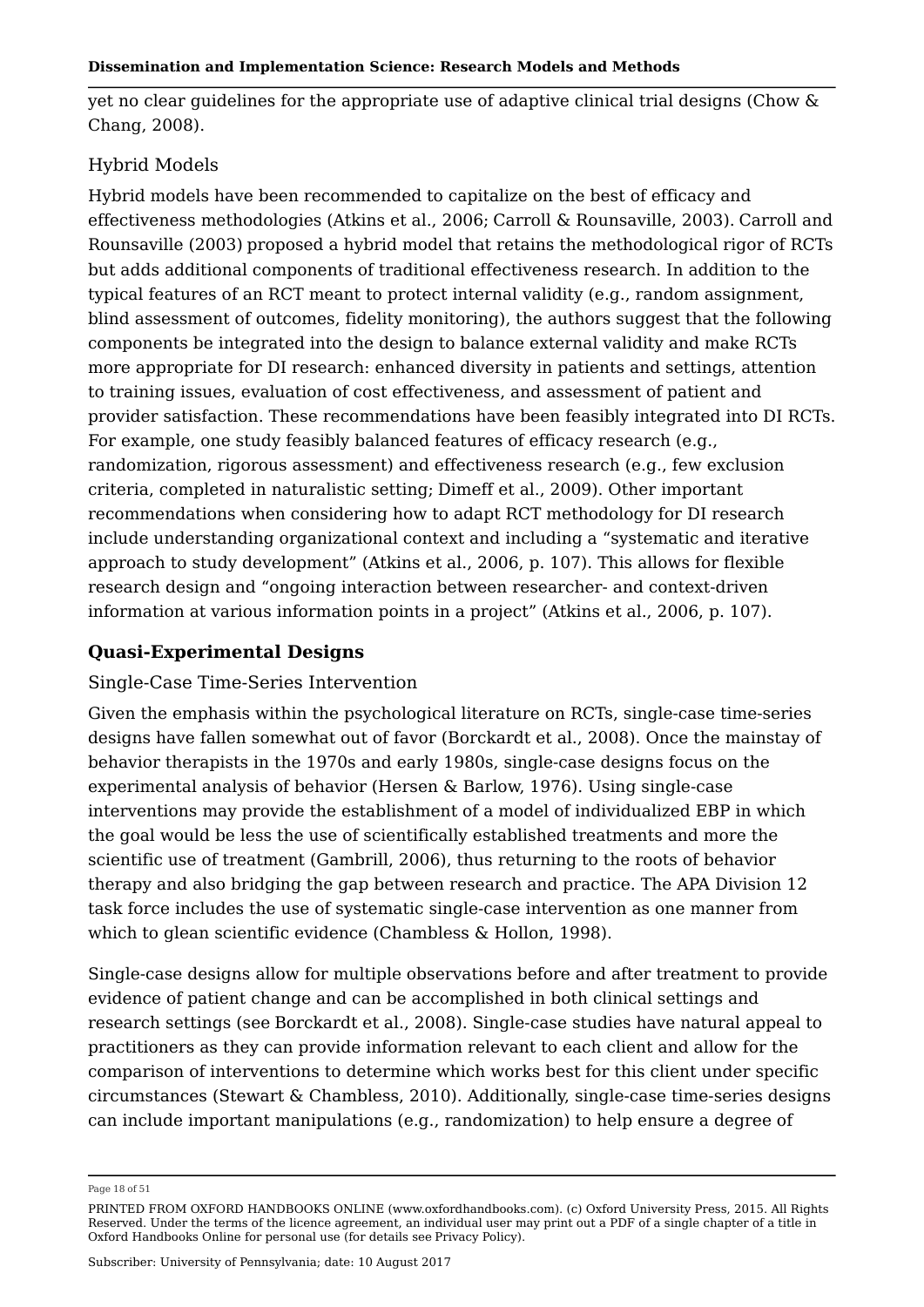methodological rigor from which researchers can generate causal inferences (Kratochwill & Levin, 2010; Lewin, Lall, & Kratochwill, 2011).

# **Qualitative Methods**

Qualitative methods offer a window into the complex processes occurring within DI research studies in a manner that purely quantitative studies are unable to provide. Qualitative research "provides a vivid, dense, and full description in the natural language of the phenomenon under study" (Hill, Thompson, & Williams, 1997, p. 518). Rather than identifying *a priori* hypotheses, relationships between phenomena are identified as part of the process of qualitative research. A qualitative approach allows for the "change over time" investigation of DI efforts (Meyer, 2004).

Qualitative methods can be used to "explore and obtain depth of understanding as **(p. 72)** to the reasons for success or failure to implement evidence-based practice or to identify strategies for facilitating implementation while quantitative methods are used to test and confirm hypotheses based on an existing conceptual model and obtain breadth of understanding of predictors of successful implementation" (Palinkas et al., 2011, p. 44). In this way, qualitative methodology can be used to augment traditional quantitative methods by providing more nuanced contextual information on barriers and/or facilitators. Numerous examples of exemplary use of qualitative methodology exist within DI literature. For example, one study used an ethnographic approach to understand intentions of community clinicians to use EBP (Palinkas et al., 2008). In this study, participant observation and semistructured interviews were used to understand treatment implementation in an effectiveness trial of EBP for depression, anxiety, and conduct problems in youth. Three patterns emerged with regard to participant intention to use EBP: application of treatment with fidelity, abandonment of treatment, and selective application of treatment. Factors associated with these intentions were also explored.

Qualitative research methods, like all methodologies, are not without limitations. Despite increasing attention to the value of such methods, weaknesses include less scientific rigor than quantitative methods and concerns about reliability and validity, analytic techniques used, and quality of produced knowledge (Fitzpatrick & Bolton, 1996; Mays & Pope, 2000).

# **Summary of Designs**

Each design can be useful when attempting to answer questions relevant to DI processes, and careful consideration of the research question and balancing the strengths and limitations of each design is necessary. A recent review describing elements in studies of EBP implementation in child welfare and mental health settings found RCTs to be the dominant paradigm, with some utilization of mixed methodology. Little use of emerging alternative designs (e.g., PCTs, SMART design) was identified (Landsverk et al., 2010), suggesting that future studies should consider these alternatives.

Page 19 of 51

PRINTED FROM OXFORD HANDBOOKS ONLINE (www.oxfordhandbooks.com). (c) Oxford University Press, 2015. All Rights Reserved. Under the terms of the licence agreement, an individual user may print out a PDF of a single chapter of a title in Oxford Handbooks Online for personal use (for details see Privacy Policy).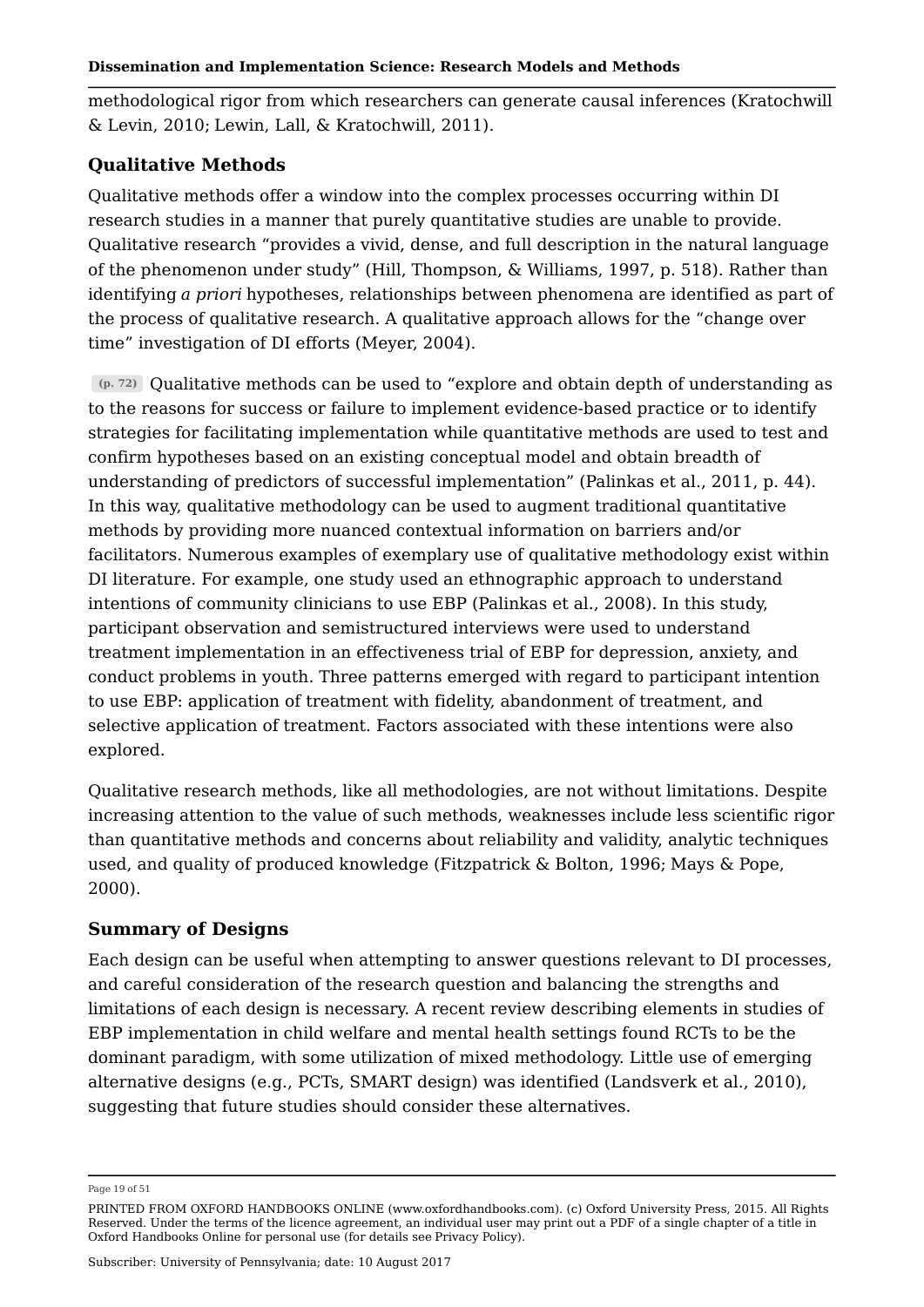In a developing area such as DI, researchers might recognize the strengths of established methods but also consider the use of multiple-method research to produce converging results. For example, we agree with Dattilio, Edwards, and Fishman (2010) that each DI study should include (a) an RCT, (b) a qualitative evaluation of the implementation of the study with an emphasis on organizational characteristics, and (c) systematic case studies. Taking a mixed-method approach to DI processes moves the field toward a rapprochement between research and practice (Dattilio et al., 2010). A review of 22 studies utilizing mixed methods in child mental health services research found that mixed methods were used for one of five reasons: (a) to measure intervention and process, (b) to conduct exploratory and confirmatory research, (c) to examine intervention content and context, (d) to understand perspectives of consumers (i.e., practitioners and clients), and (e) to compensate for one set of methods with another (Palinkas et al., 2011). The authors state, "it is the combining of these methods through mixed method designs that is likely to hold the greatest promise for advancing our understanding of why evidence-based practices are not being used, what can be done to get them into routine use, and how to accelerate the improvement of systems of care and practice" (Palinkas et al., 2011).

# **Outcomes Relevant to Dissemination and Implementation**

A number of variables have been examined as both predictors and outcomes within the DI literature and include individual provider (e.g., knowledge, attitudes), organizational (e.g., climate, support), and client variables (e.g., treatment outcome). However, given the present emphasis on DI methods, we focus on reviewing implementation outcomes.

Proctor and colleagues (2011) recommend that DI research focus on implementation outcomes that are conceptually different from service or client outcomes. Specifically, the authors "define implementation outcomes as the effects of deliberate and purposive actions to implement new treatments, practices, and services" (Proctor et al., 2011, p. 65). An emphasis on implementation outcomes is necessary given that such outcomes are indicators of implementation success, are proximal indicators of implementation processes, and are related to service and clinical outcomes (Proctor et al., 2011). Distinguishing between implementation and intervention effectiveness is crucial in DI studies to understand what occurs following implementation (i.e., is failure due to a poorly designed or inappropriate intervention or to an effective practice implemented inadequately). Proctor and colleagues (2011) suggested that there are eight crucial outcomes to understand the effects of DI studies: acceptability, adoption, **(p. 73)** appropriateness, feasibility, fidelity, implementation cost, penetration, and sustainability. We suggest adaptation of intervention as an additional outcome of interest.

Acceptability refers to the belief among stakeholders that a particular EBP is acceptable and up to standards. Proctor and colleagues (2011) distinguish acceptability from satisfaction, stating that acceptability is more specific to a particular set of practices. Additionally, acceptability is fluid in that it changes with experience (e.g., before to after

Page 20 of 51

PRINTED FROM OXFORD HANDBOOKS ONLINE (www.oxfordhandbooks.com). (c) Oxford University Press, 2015. All Rights Reserved. Under the terms of the licence agreement, an individual user may print out a PDF of a single chapter of a title in Oxford Handbooks Online for personal use (for details see Privacy Policy).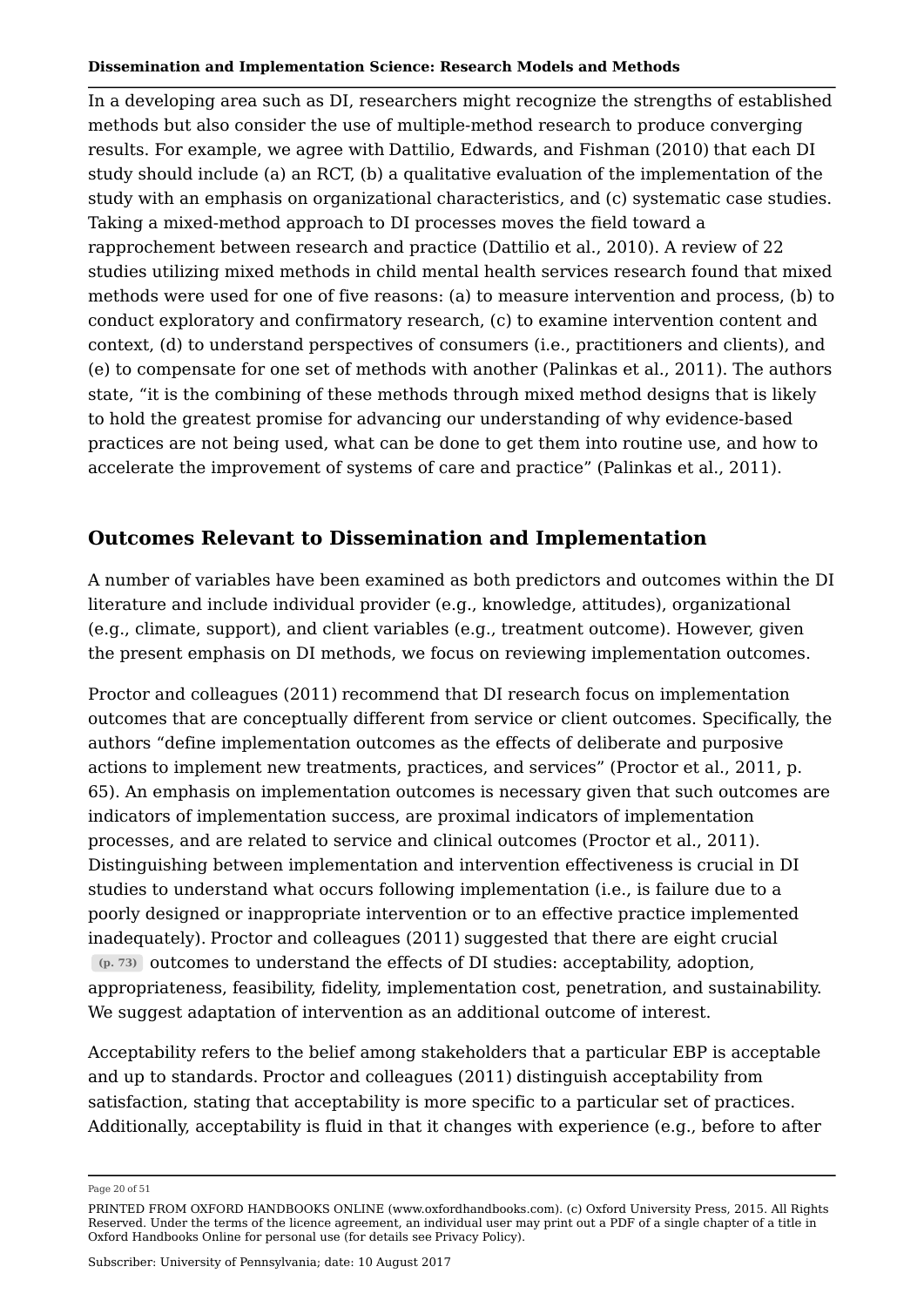implementation). Acceptability can be measured at the individual provider, organizational, and client levels. One example of an instrument that measures this construct includes the Evidence-Based Practice Attitude Scale (EBPAS; Aarons, 2004).

*Adoption* refers here to "the intention, initial decision, or action to try or employ an innovation or EBP" (Proctor et al., 2011). Adoption is measured at the individual or organizational level and refers here to the same construct as delineated in the RE-AIM model. Standardized measures of adoption have yet to be identified, and time criteria have not been specified (i.e., when does adoption become routine practice).

*Appropriateness* refers to the compatibility of an EBP for a given setting, provider, or consumer. The constructs of appropriateness and acceptability overlap but are also distinct given that an EBP can be appropriate but not acceptable (Proctor et al., 2011). Standardized measures of appropriateness have not been identified.

*Feasibility* refers to the extent to which an EBP can be used effectively within a service system (Proctor et al., 2011) and can be assessed from an individual and organizational level. Measures of feasibility have not been identified.

*Implementation cost* refers to the cost of an implementation effort and varies with regard to delivery, complexity of the EBP, and particular service setting. The few studies that have reported on implementation cost have quantified cost by intervention component. However, direct measures of implementation cost are not currently widely used (Proctor et al., 2011). One possible strategy to be used is the English cost calculator, a method used to calculate the cost of core work activities and administrative costs, in order to inform administrators when making implementation decisions (Chamberlain et al., 2011). It is likely that the DI field can benefit from work in health economics to advance this area.

*Penetration* refers to "the integration of a practice within a service setting and its subsystems" (Proctor et al., 2011)—in other words, how widely used a particular practice is within an organization, conceptually similar to the "reach" component in the RE-AIM framework. Direct measures of penetration have not been identified.

Any successful DI effort should result not only in the EBP being implemented within the community, but also *sustainability* over time if found to be effective. This construct is akin to the "maintenance" component in the RE-AIM model and is directly addressed in the PRISM model.

It is likely that sustained programs are better situated to yield sustained effects. Sustainability is also crucial because outcomes may not realistically be achieved or detected within the timeframe permitted by traditional research studies or the grants that typically support them, particularly if the intervention targets behavioral change or community-level mental health outcomes (Pluye, Potvin, & Denis, 2004). Moreover, the recurrent discontinuation of promising or effective programs can have deleterious

Page 21 of 51

PRINTED FROM OXFORD HANDBOOKS ONLINE (www.oxfordhandbooks.com). (c) Oxford University Press, 2015. All Rights Reserved. Under the terms of the licence agreement, an individual user may print out a PDF of a single chapter of a title in Oxford Handbooks Online for personal use (for details see Privacy Policy).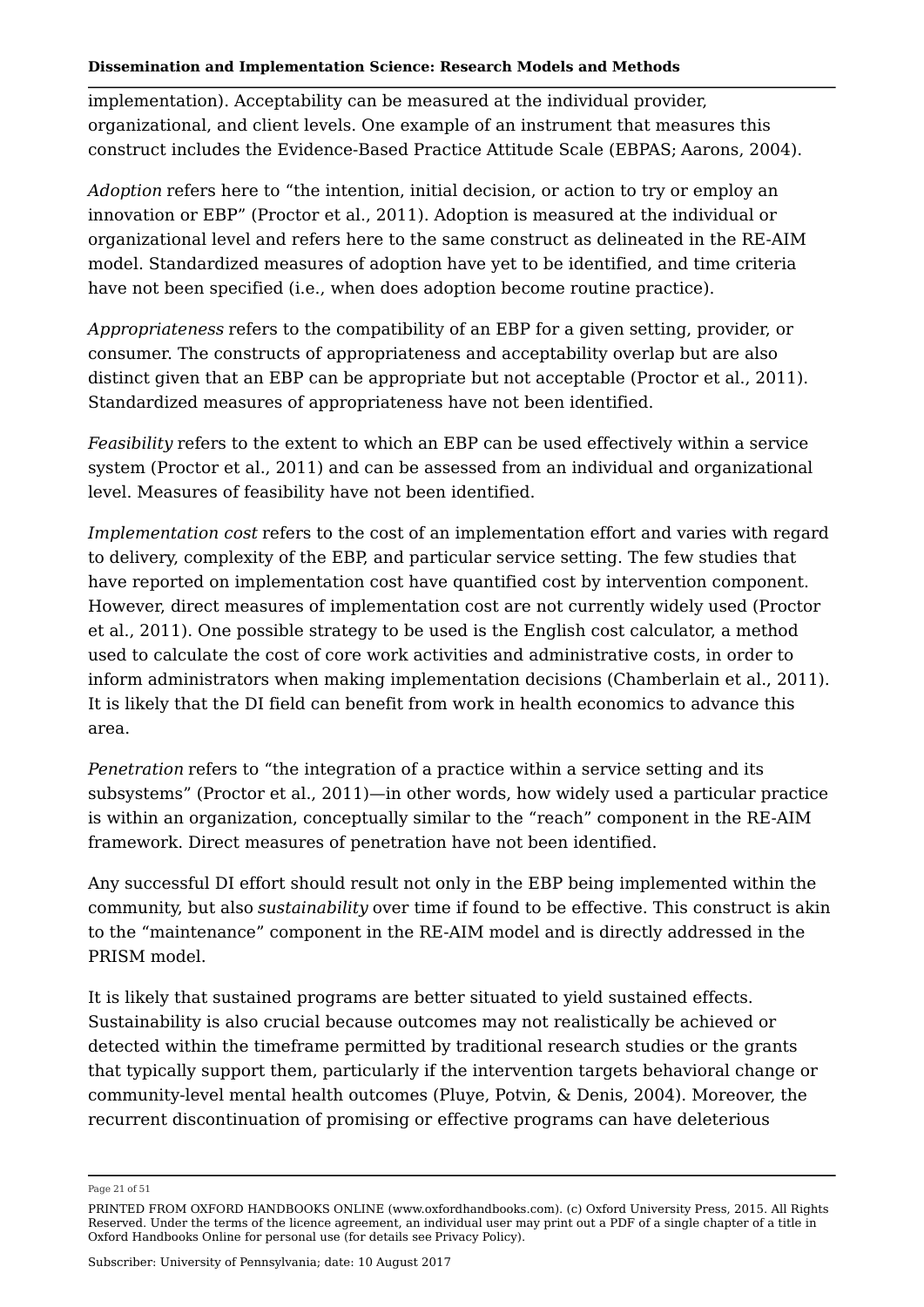consequences for a community, specifically with regard to willingness to support future projects (Pluye et al., 2004; Shediac-Rizkallah & Bone, 1998).

Sustainability has been operationalized multiple ways, including the continuation of program activities, the maintenance of intended benefits for the target population, and the development of community capacity (Scheirer, 2005; Shediac-Rizkallah & Bone, 1998). Altman (1995, p. 527) has proposed an especially clear definition:

Sustainability is … defined as the infrastructure that remains in a community after a research project ends. Sustainability includes consideration of *interventions* that are maintained, *organizations* that modify their actions as a result of participating in research, and *individuals* who, through the research process, gain knowledge and skills that are used in other life domains.

This conceptualization highlights the relationship between a program and the setting in which it is implemented and emphasizes that systemic change at multiple levels ought to be a goal of any intervention. Thus, thinking about sustainability ought to reflect enduring change at the community level, as should the ways in which sustainability is planned for and measured.

Too often, DI research is viewed as a linear process, culminating in the sustainability phase. More  $(\mathbf{p} \cdot \mathbf{z}_4)$  effective, however, is to view sustainability as a process that unfolds alongside the research effort (Pluye et al., 2004). From this perspective, planning for sustainability becomes part of planning for the DI process more generally (Adelman & Taylor, 2003; Altman, 1995; Pluye et al., 2004), and this planning is best informed by an understanding of factors believed to influence sustainability, among them (a) the presence of a program "champion" or change agent (Adelman & Taylor, 2003; Scheirer, 2005; Shediac-Rizkallah & Bone, 1998), (b) the extent to which the program is compatible with an organization's values or mission (Scheirer, 2005), (c) the extent to which the program is integrated into the structures and routines of an organization or community (Adelman & Taylor, 2003; Shediac-Rizkallah & Bone, 1998), (d) the extent to which community members perceive the program as beneficial and support it (Altman, 1995; Scheirer, 2005), and (e) flexibility to modify the program over time (Scheirer, 2005).

All but the last of these factors can benefit from an ongoing collaboration between researcher and community: "The literature overwhelmingly shows a positive relationship between community participation and sustainability" (Shediac-Rizkallah & Bone, 1998, p. 103). Early involvement of community members in the research process can help researchers appreciate the needs of the community, thereby enabling them to study and develop interventions that better meet those needs (Altman, 1995; Durlak & DuPre, 2008). This, in turn, can increase the willingness among community members and groups to take ownership of the intervention and sustain it beyond the initial funding period (Altman, 1995). To date, measures of sustainability are not available.

Page 22 of 51

PRINTED FROM OXFORD HANDBOOKS ONLINE (www.oxfordhandbooks.com). (c) Oxford University Press, 2015. All Rights Reserved. Under the terms of the licence agreement, an individual user may print out a PDF of a single chapter of a title in Oxford Handbooks Online for personal use (for details see Privacy Policy).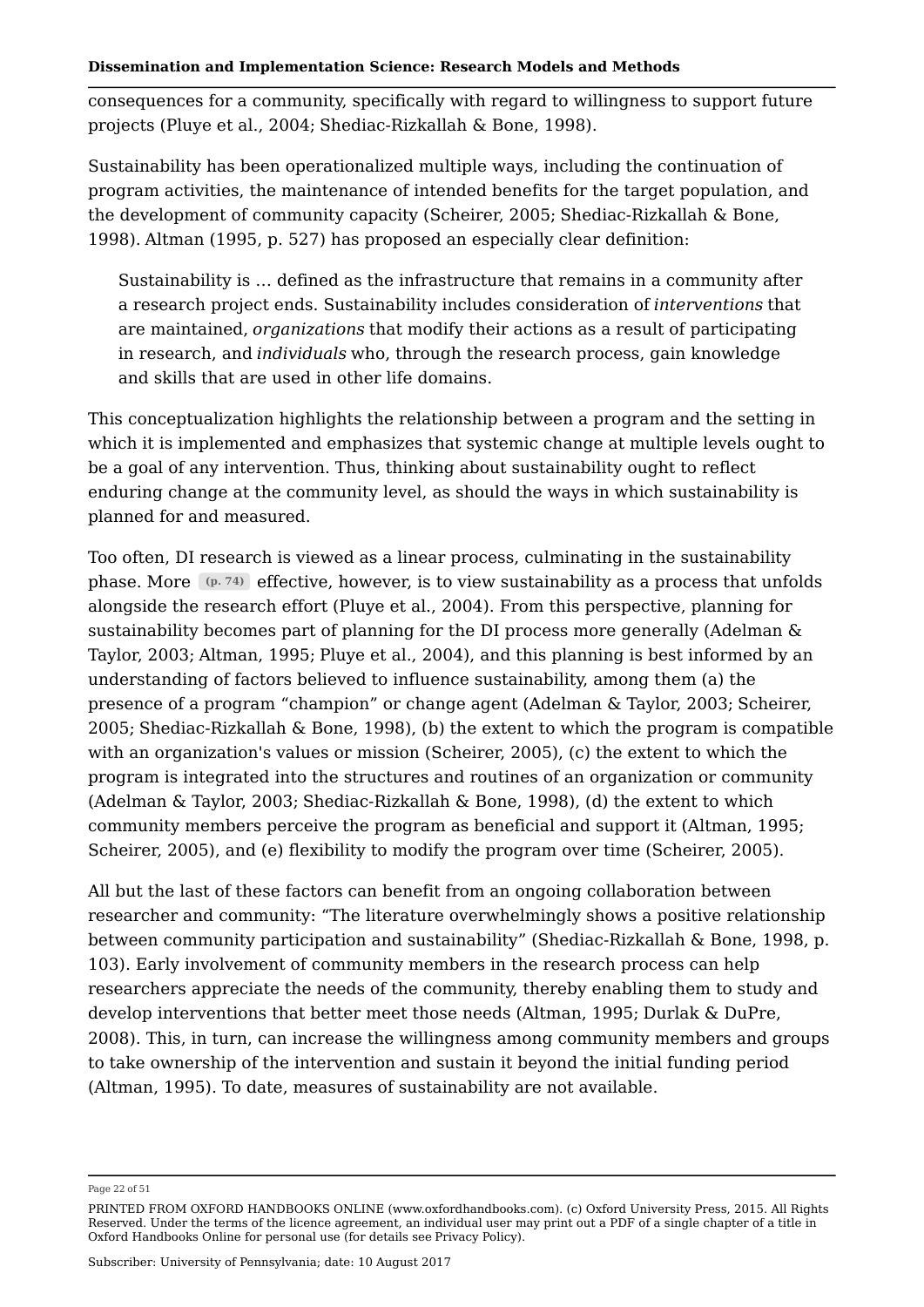*Fidelity* refers to the implementation of an EBP as specified by treatment developers. Measuring provider adherence and competence/skill has become standard procedure to determine treatment fidelity (Kendall & Comer, 2011; Perpepletchikova & Kazdin, 2005). Adherence refers to the degree to which a clinician follows the procedures of an EBP, whereas competence refers to the level of skill demonstrated by the clinician in the delivery of treatment (Perepletchikova & Kazdin, 2005). Adherence and competence are typically measured by independent evaluators based on in-session clinician behavior. Illustrative examples of fidelity measures include the Cognitive Therapy Scale (Young & Beck, 1980) and the Motivational Interviewing Treatment Integrity scale (Moyers, Martin, Catley, Harris, & Ahluwalia, 2003). One difficulty with measuring fidelity includes varying fidelity measures across treatment modality.

The emphasis on fidelity has come under criticism. A recent meta-analysis suggests that neither adherence nor competence is significantly related to patient outcomes (Webb, DeRubeis, & Barber, 2010). Possible explanations of this puzzling finding include limited variability on adherence and competence ratings within RCTs included in this metaanalysis (therapists are trained to criterion and monitored, resulting in a limited range) and the possibility of a curvilinear relationship between fidelity and outcomes. However, much is unknown about the causal role of specific treatment interventions on specific outcomes (Morgenstern & McKay, 2007), and more dismantling studies are needed to understand the relative contribution of various therapeutic procedures on outcomes. Given the current literature, it is premature to conclude that fidelity to EBP is unimportant in DI efforts, but further empirical study is necessary.

The question of *adaptation* of treatments to particular settings has been raised with regard to fidelity. Adaptation has been defined as intentional or unintentional additions, deletions, or modifications of a program (Center for Substance Abuse Prevention, 2002). The term "re-invention" has been used (Rogers, 1995), often interchangeably. Most researchers agree that adaptation is not inherently negative; it is often beneficial to make certain changes to better address the needs, culture, and context of the local environment (Bauman, Stein & Ireys, 1991; Castro, Barrera, & Martinez, 2004; Center for Substance Abuse Prevention, 2002; Ozer, Wanis & Bazell, 2010; Rogers, 1995). In fact, there is evidence to suggest that adaptation can serve to increase both the effectiveness of an intervention (e.g., McGraw, Sellers, Stone & Bebchuk, 1996) and the likelihood that an intervention is sustained over time (e.g., Scheirer, 2005), which may be a consequence of increasing the relevance of the intervention for the target population (Castro et al., 2004; Ozer et al., 2010).

When we shift our attention to the process by which individuals and organizations implement EBP, a key issue that arises is the extent to which the programs or practices being used in fact resemble those upon which the evidence was based. Despite findings from a recent meta-analysis (Webb et al., 2010), a number of studies have demonstrated that a high level of fidelity to an intervention's design has been linked to improved outcomes (Battistich, Op. 75) Schaps, Watson, & Solomon, 1996; Blakely et al., 1987; Botvin, Baker, Dusenbury, Tortu, & Botvin, 1990; Durlak & DuPre, 2008; Rohrbach,

Page 23 of 51

PRINTED FROM OXFORD HANDBOOKS ONLINE (www.oxfordhandbooks.com). (c) Oxford University Press, 2015. All Rights Reserved. Under the terms of the licence agreement, an individual user may print out a PDF of a single chapter of a title in Oxford Handbooks Online for personal use (for details see Privacy Policy).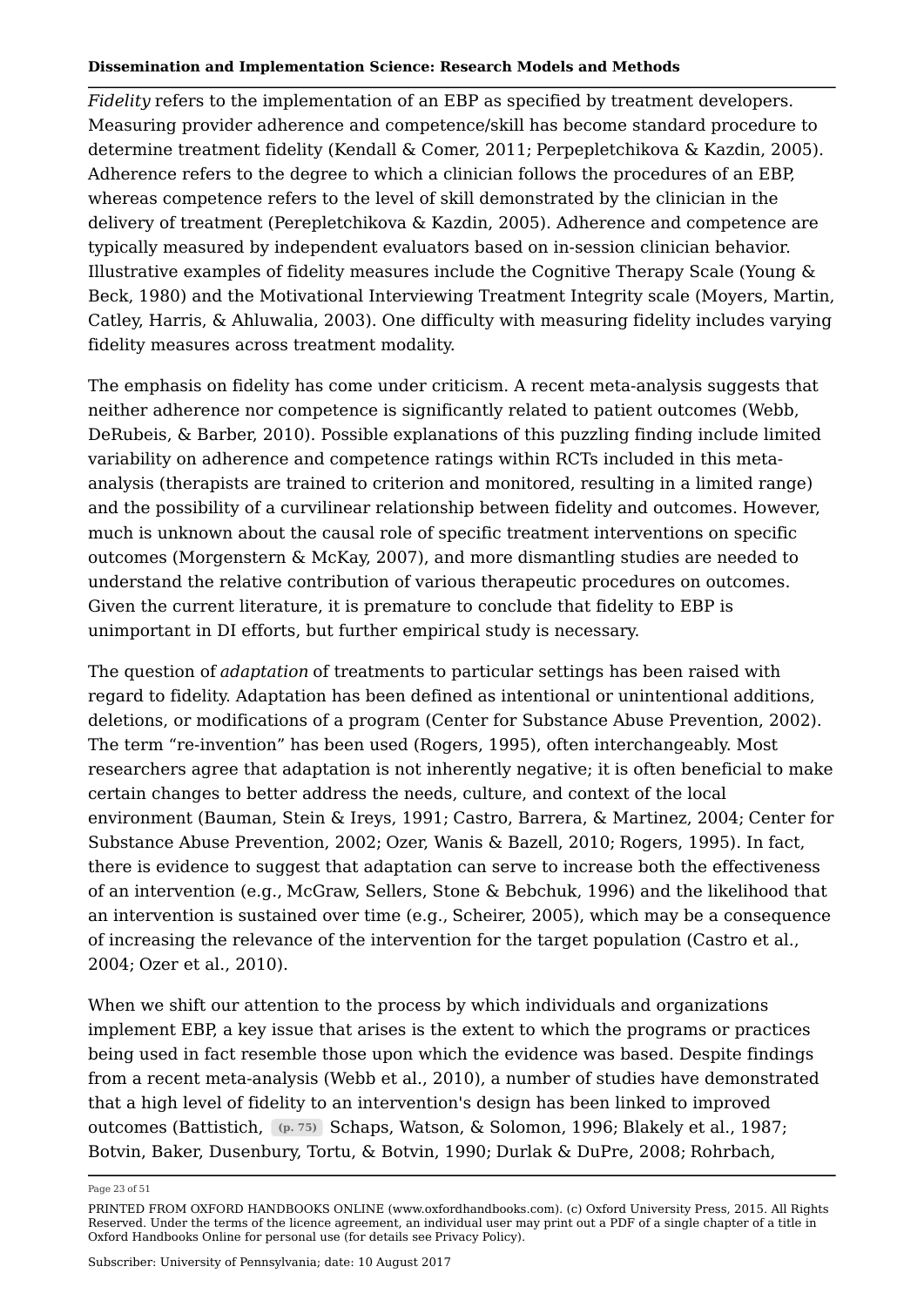Graham, & Hansen, 1993), and there are those who insist that absolute fidelity must be maintained (O'Connor, Small, & Cooney, 2007). Many researchers acknowledge that what matters most is fidelity to an intervention's core components or causal mechanism(s). In other words, testing interventions in real-world settings requires a balancing act, of sorts, between preserving an intervention's core components and making needed adaptations given the local context (i.e., flexibility within fidelity; Bauman et al., 1991; Center for Substance Abuse Prevention, 2002; Green & Glasgow, 2006; Kendall & Beidas, 2007; Kendall, Gosch, Furr, & Sood, 2008).

Rogers (1995) noted that some amount of re-invention is inevitable among adopters of innovations; for example, several studies report that adaptations are the norm when implementing school-based interventions (Datnow & Castellano, 2000; Dusenbury, Brannigan, Hansen, Walsh, & Falco, 2005; Larsen & Samdal, 2007; Ozer et al., 2010; Ringwalt, Ennett, Vincus, & Simons-Rudolph, 2004). That said, the true prevalence of adaptations is unknown because they are not reported consistently. Durlak and DuPre (2008) found that only 3 of 59 studies assessing the impact of implementation on intervention outcomes reported on adaptation, whereas 37 reported on fidelity.

In light of this, those involved in DI research must take care to document the adaptation process. According to the Center for Substance Abuse Prevention (2002), the following steps have been proposed to guide the process of adapting programs to new settings: (a) identify the theory of change underlying the program, (b) identify the components that are essential to the program (i.e., its "core" components), (c) identify appropriate adaptations given the local circumstances, (d) consult with the program developer regarding the previous steps, (e) consult with local stakeholders, and (f) develop a plan for implementation, including a plan for assessing the fidelity/adaptation balance.

The task is not without challenges. First, few interventions adequately delineate which components are *core* (Durlak & DuPre, 2008), making it difficult to determine whether a proposed adaptation may threaten the very mechanism that makes the intervention work. Those involved in DI research are urged to work in tandem with program developers, requesting, if necessary, that they conduct some manner of core component analysis. Ideally, program developers would not only identify those elements central to the program's theory of change that must remain intact, but also articulate the range of acceptable adaptations (Green & Glasgow, 2006). Second, the definition provided earlier —which encompasses additions, deletions, and modifications to the program model—may lead to some confusion regarding what actually *counts* as an adaptation. For instance, how should we distinguish between an *addition* to a program's model and a separate but related practice taking place alongside the program, within the same organization?

These challenges demand a thoughtful and deliberate implementation process, in which researchers work closely with local stakeholders to plan for the implementation of EBP. During this process, consideration should be given to both the local conditions that make adaptations appropriate in practice, as well as the extent to which they may be

Page 24 of 51

PRINTED FROM OXFORD HANDBOOKS ONLINE (www.oxfordhandbooks.com). (c) Oxford University Press, 2015. All Rights Reserved. Under the terms of the licence agreement, an individual user may print out a PDF of a single chapter of a title in Oxford Handbooks Online for personal use (for details see Privacy Policy).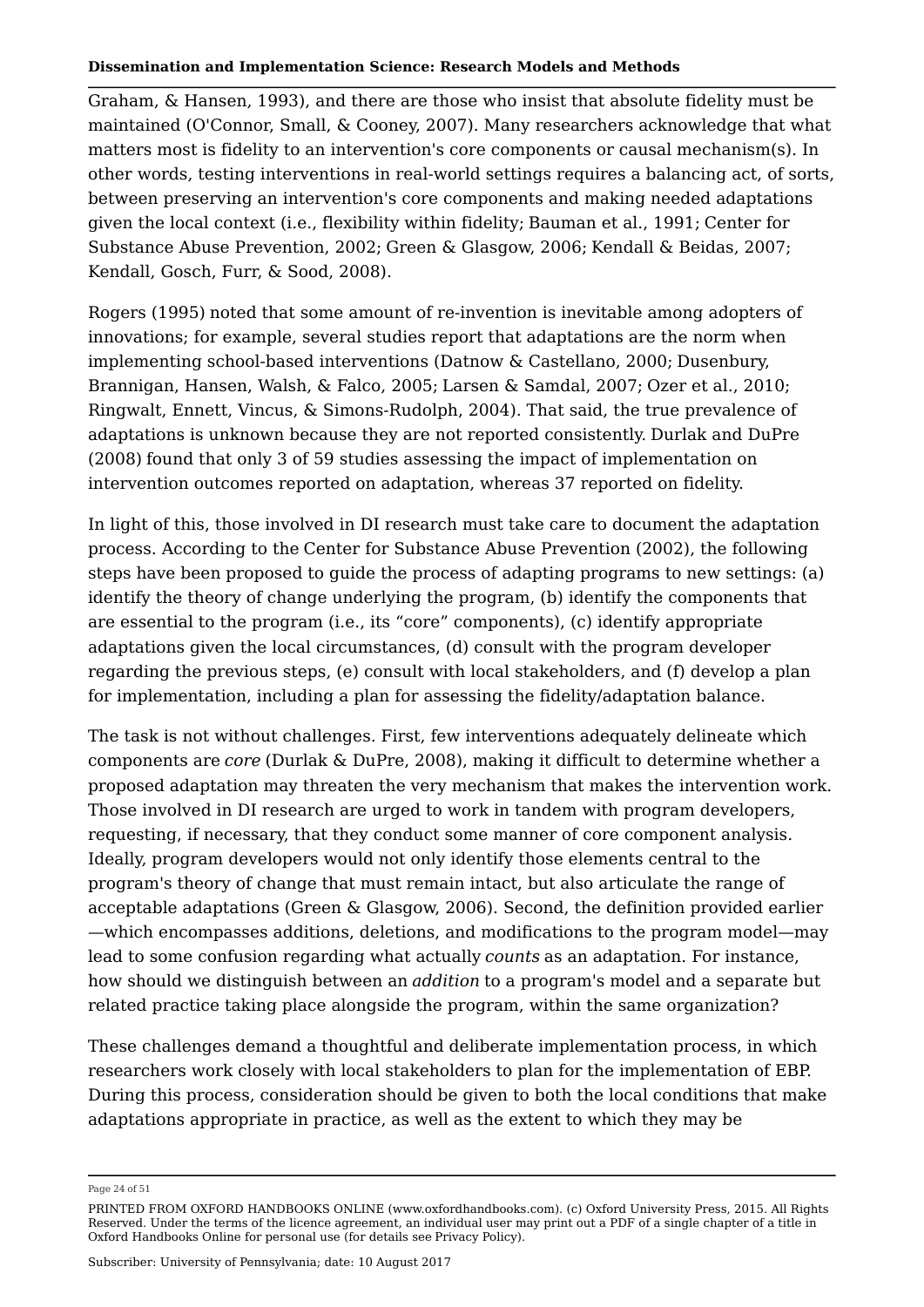permissible by the theory underlying the intervention (Green & Glasgow, 2006). Finally, descriptions and rationales for adaptations must be documented so that implementation can be more meaningfully evaluated and outcomes can be interpreted more accurately.

# **Measures**

Variables of interest in DI research vary from those in other related areas. Accordingly, measures explicit to DI research have emerged and made it possible to measure constructs from an ecological perspective including provider, client, and organizational variables (Table 5.2). Measures specific to DI processes (as in Proctor et al., 2011) also exist. For further discussion of DI measures, see Lewis, Comtois, and Krimer (2011).<sup>2</sup> 2

# **Measures at the Provider Level**

## Provider Attitudes

*Measure of Disseminability* (MOD; Trent, Buchanan, & Young, 2010), a 32-item self-report measure, assesses therapists' attitudes toward the adoption of a particular EBP on a scale from 1 (not at all) to 7 (very much). The MOD is based upon a three-factor model (treatment evaluation, level of comfort, and negative expectations) that has been studied using exploratory and confirmatory factor analysis (Trent et al., 2010). Psychometric properties include strong retest reliability (.93) and internal consistency (.73 to .83; Trent et al., 2010).

*Evidence-Based Practice Attitude Scale* (EBPAS; Aarons, 2004), a 15-item self-report measure, assesses therapists' attitudes toward the adoption and implementation of EBP on a scale from 0 (not at all)  $(p. 76)$   $(p. 77)$  to 4 (to a great extent). The EBPAS maps onto four subscales: appeal, requirements, openness, and divergence (Aarons, 2004). Appeal refers to the extent to which a therapist would adopt a new practice if it is intuitively appealing. Requirements refers to the extent to which a therapist would adopt a new practice if required by his or her organization or legally mandated. Openness is the extent to which a therapist is generally receptive to using new interventions. Divergence is the extent to which a therapist perceives research-based treatments as not useful clinically (Aarons, 2004). The EBPAS demonstrates good internal consistency (Aarons, 2004), subscale alphas range from .59 to .90 (Aarons & Sawitzky, 2006), and its validity is supported by its relationship with both therapist-level attributes and organizational characteristics (Aarons, 2004). Recently, a 50-item version of the EBPAS (EBPAS-50) has been developed and includes an additional eight factors: limitations, fit, monitoring, balance, burden, job security, organizational support, and feedback. Exploratory analyses demonstrated high internal consistency among factors (.77 to .92; Aarons, Cafri, Lugo, & Sawitzky, 2010).

Page 25 of 51

PRINTED FROM OXFORD HANDBOOKS ONLINE (www.oxfordhandbooks.com). (c) Oxford University Press, 2015. All Rights Reserved. Under the terms of the licence agreement, an individual user may print out a PDF of a single chapter of a title in Oxford Handbooks Online for personal use (for details see Privacy Policy).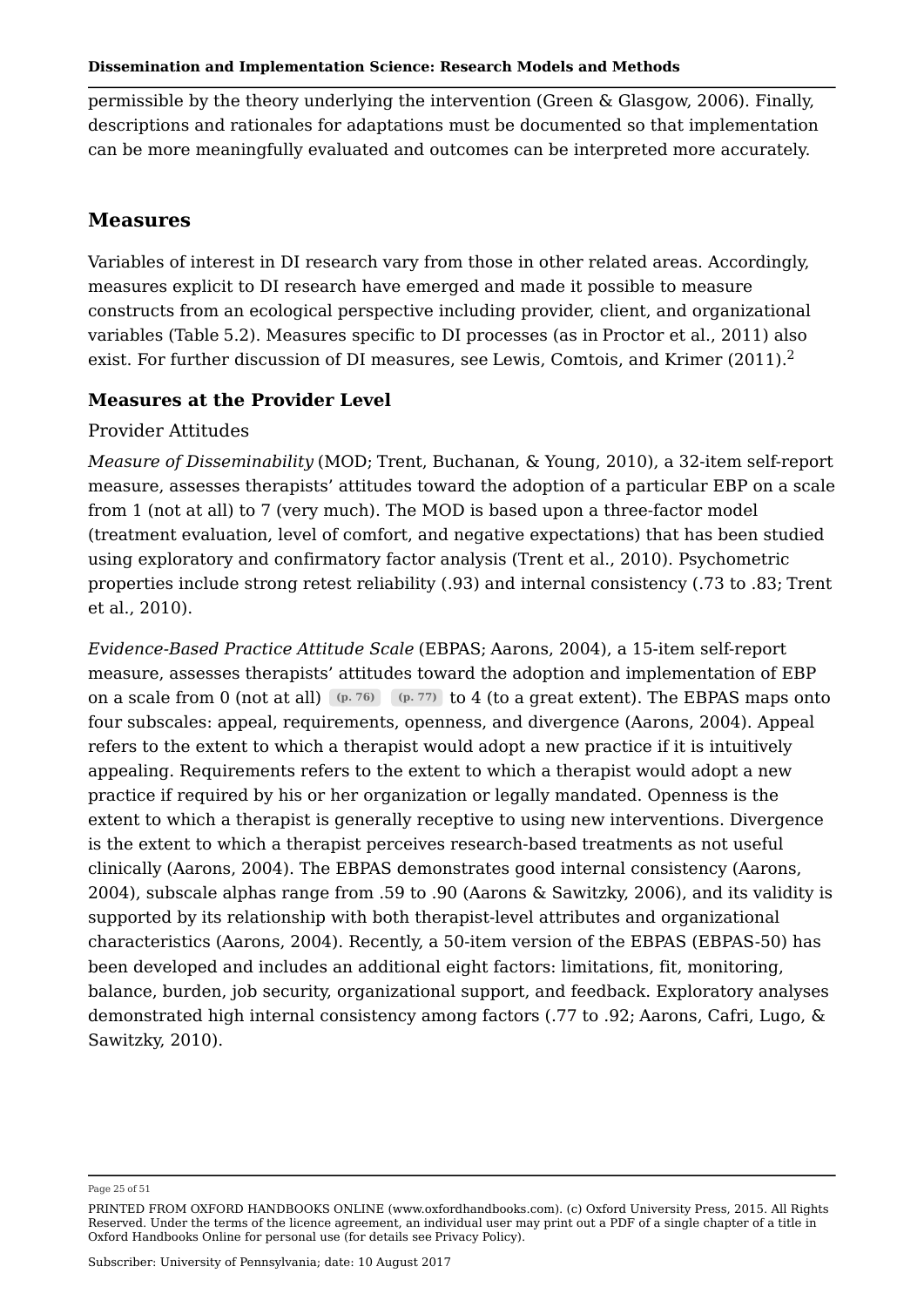## Table 5.2 A Comparison of DI Measures

| <b>Measur</b>      | <b>Measure Features</b> |                                                                                   |                                |                                                                                     |                             |                                                     |                        |                                                                                                                                                                |                                    |         |
|--------------------|-------------------------|-----------------------------------------------------------------------------------|--------------------------------|-------------------------------------------------------------------------------------|-----------------------------|-----------------------------------------------------|------------------------|----------------------------------------------------------------------------------------------------------------------------------------------------------------|------------------------------------|---------|
| $\mathbf{e}$       | Provide<br>r Level      | Provide<br>$\mathbf{r}$ and $\mathbf{r}$ and $\mathbf{r}$<br><b>Attitud</b><br>es | Provide<br>$\mathbf{r}$<br>dge | Provide<br>$\mathbf{r}$ and $\mathbf{r}$ and $\mathbf{r}$<br><b>Knowle</b> Fidelity | Organiz<br>ational<br>Level | Implem<br>entatio<br>$\mathbf{n}$<br><b>Process</b> | <b>Client</b><br>Level | Psycho<br>metrica<br>lly the same of the same of the same of the same of the same of the same of the same of the same of the same o<br><b>Investig</b><br>ated | Freely<br>Availabl<br>$\mathbf{e}$ | Website |
| <b>MOD</b>         |                         |                                                                                   |                                |                                                                                     |                             |                                                     |                        |                                                                                                                                                                |                                    |         |
| <b>EBPAS</b>       |                         |                                                                                   |                                |                                                                                     |                             |                                                     |                        |                                                                                                                                                                |                                    |         |
| <b>MPAS</b>        |                         |                                                                                   |                                |                                                                                     |                             |                                                     |                        |                                                                                                                                                                |                                    |         |
| ASA                |                         |                                                                                   |                                |                                                                                     |                             |                                                     |                        |                                                                                                                                                                |                                    |         |
| TX-<br><b>CHAT</b> |                         |                                                                                   |                                |                                                                                     |                             |                                                     |                        |                                                                                                                                                                |                                    |         |

Page 26 of 51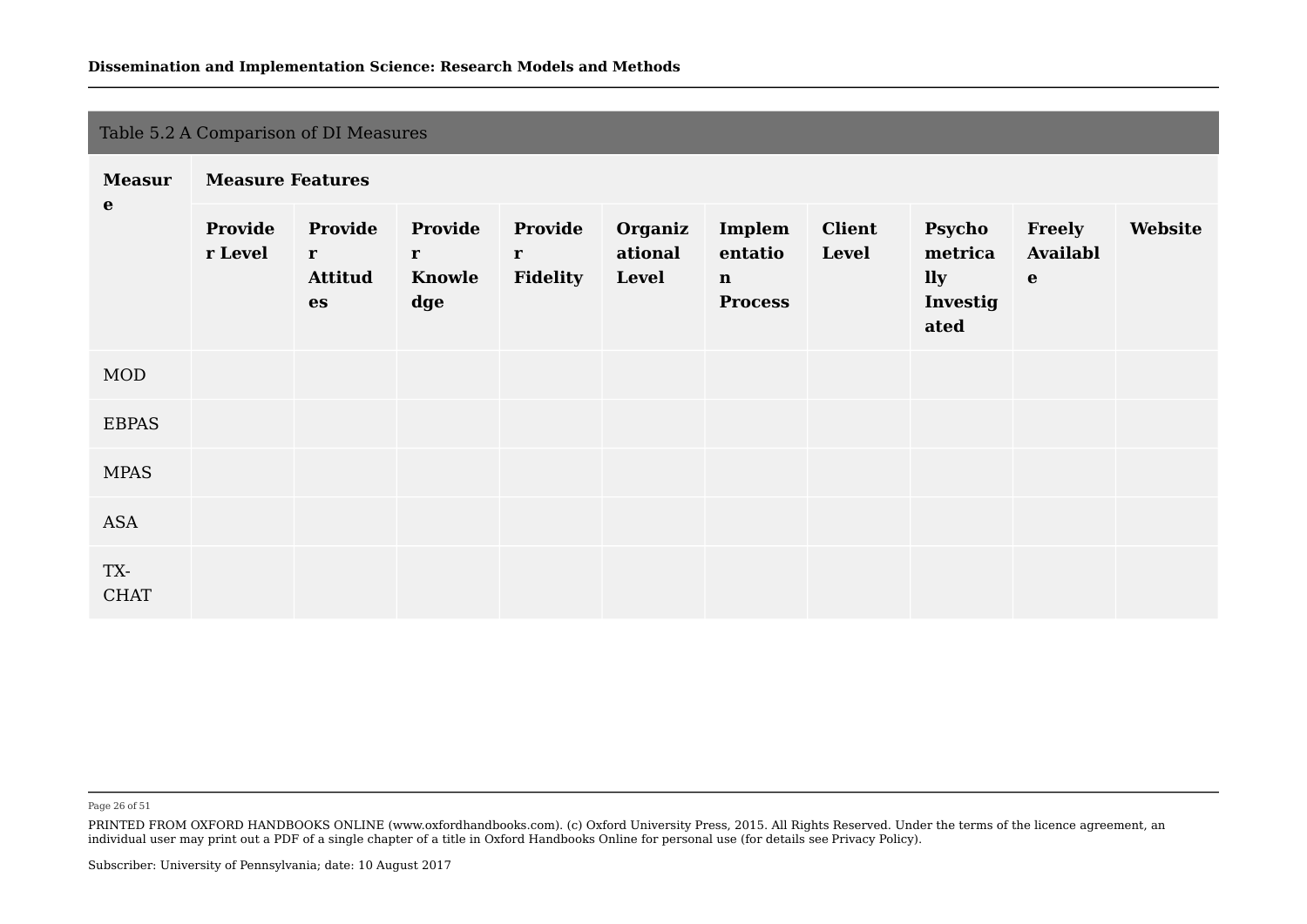| KEBSQ       |  |  |  |  | http://<br>www.chi<br>ldfirst.u<br>cla.edu/<br>resource<br>s.html |  |
|-------------|--|--|--|--|-------------------------------------------------------------------|--|
| CBT-KQ      |  |  |  |  |                                                                   |  |
| TPOCS-<br>S |  |  |  |  |                                                                   |  |
| ORC         |  |  |  |  | http://<br>www.ibr.<br>tcu.edu/<br>evidence<br>/evi-<br>orc.html  |  |
| <b>OSC</b>  |  |  |  |  |                                                                   |  |

Page 27 of 51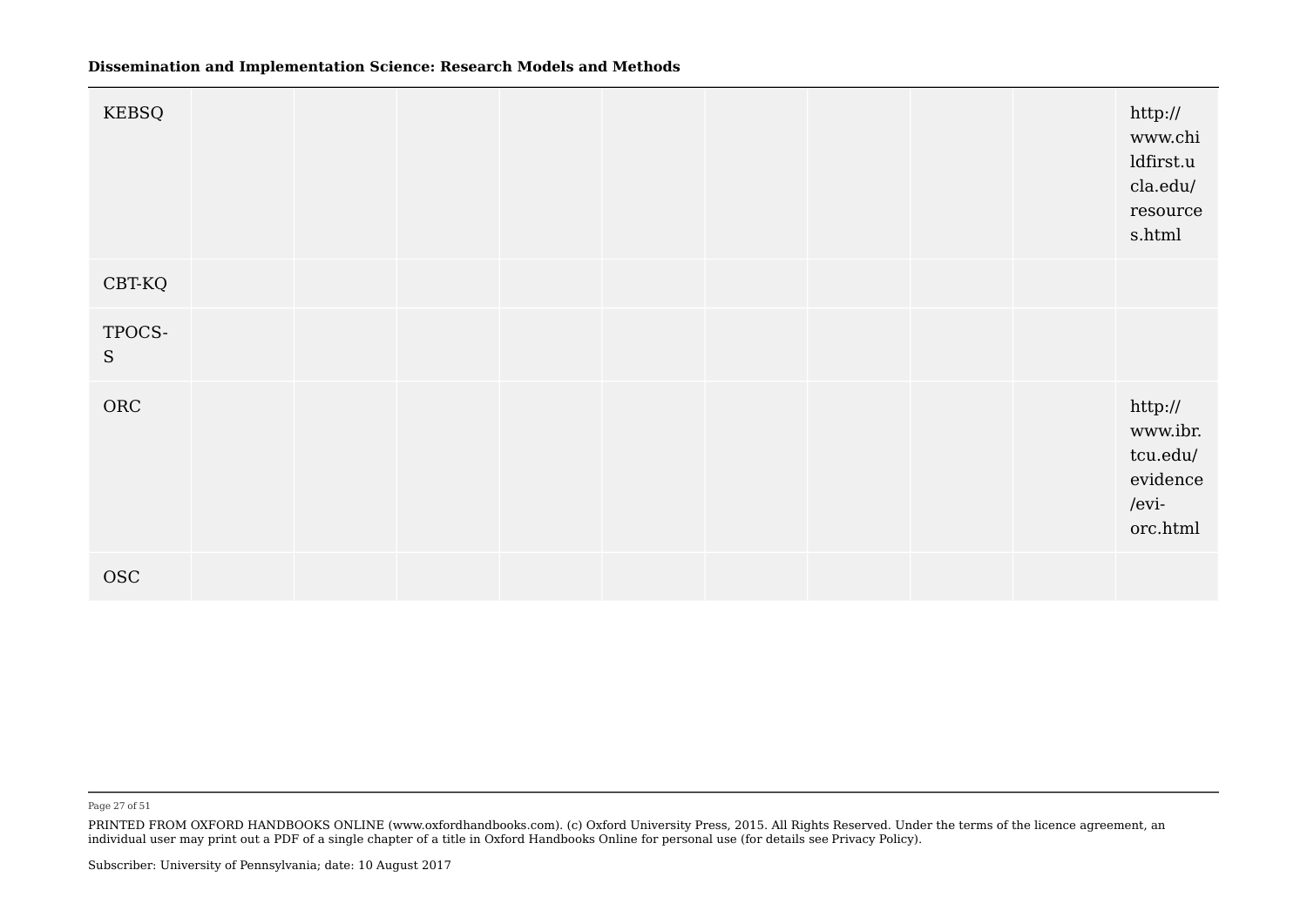| ORCA        |  | http://<br>www.im<br>plement<br>$\,$ ationsci<br>$\text{ence.co}$<br>m/<br>$\text{content}/$<br>4/1/38                      |  |
|-------------|--|-----------------------------------------------------------------------------------------------------------------------------|--|
| ${\rm AII}$ |  |                                                                                                                             |  |
| <b>SHAY</b> |  |                                                                                                                             |  |
| <b>TCAT</b> |  | http://<br>www.ibr.<br>$\ensuremath{\text{tcu.edu}}\xspace/\xspace$<br>pubs/<br>$\mbox{datacoll/}$<br>$\,$ commtrt<br>.html |  |

Page 28 of 51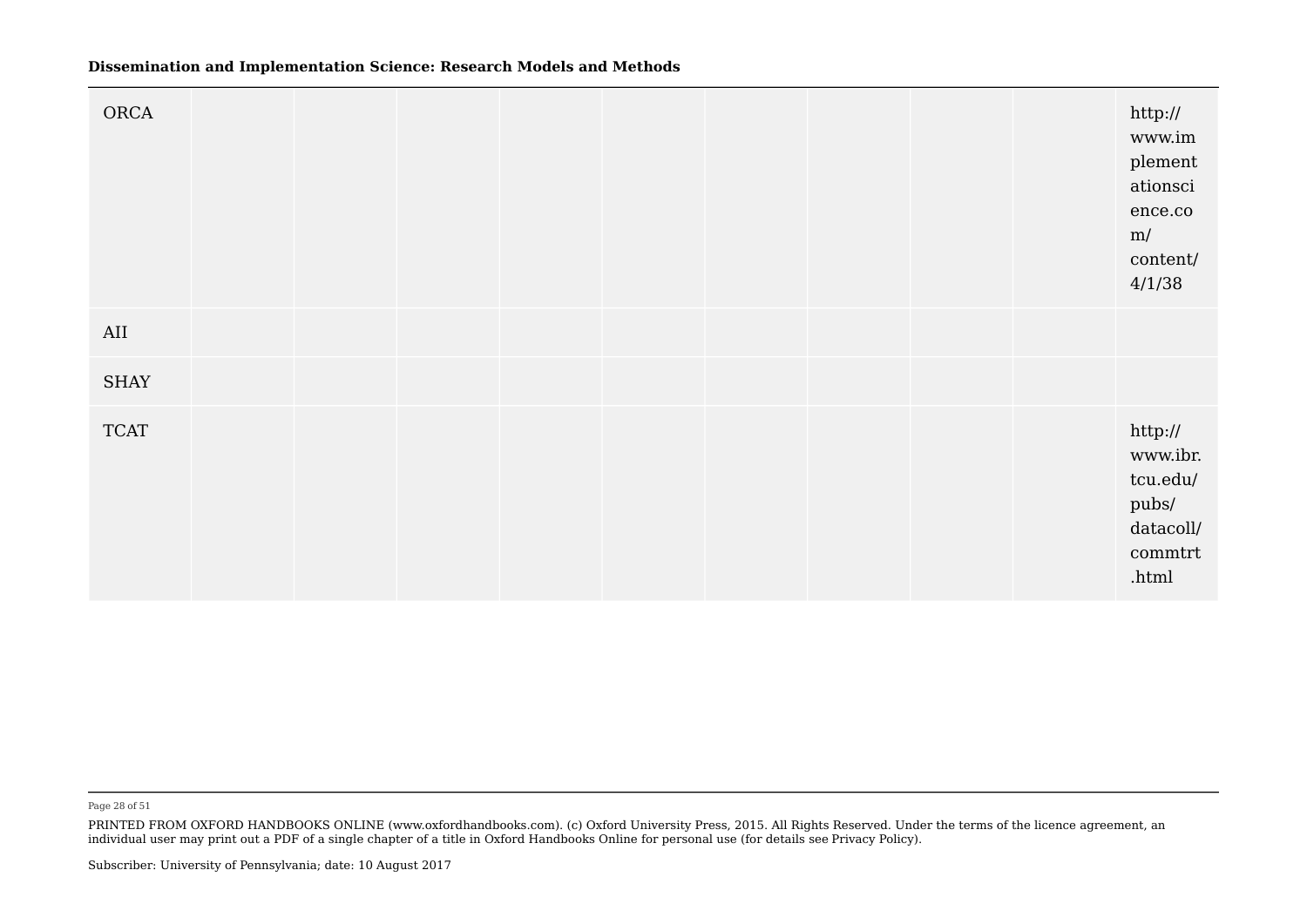Page 29 of 51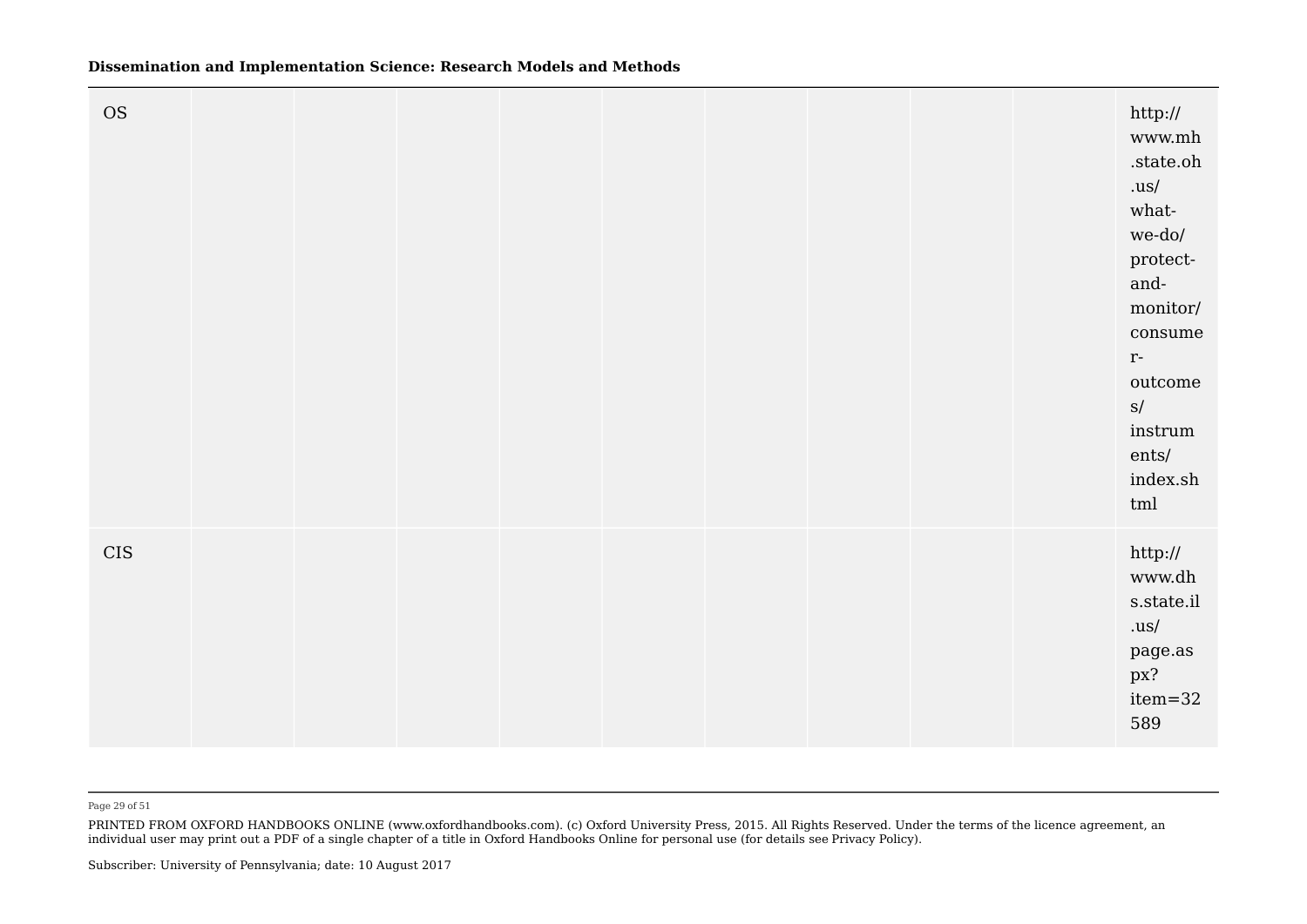| PROMIS<br>http://<br>www.nih<br>promis.o |
|------------------------------------------|
|                                          |
|                                          |
|                                          |
| $\frac{rg}{ }$                           |

*Note:* MOD = Measure of Disseminability (Trent, Buchanan, & Young, 2010); EBPAS = Evidence Based Practice Attitude Scale (Aarons, 2004); MPAS = Modified Practitioner Attitude Scale (Chorpita et al., 2004); ASA = Attitudes Toward Standardized Assessment Scales (Jensen-Doss & Hawley, 2010); TX-CHAT = Texas Survey of Provider Characteristics and Attitudes (Jensen-Doss, Hawley, Lopez, & Osterberg, 2009); KEBSQ = Knowledge of Evidence Based Services Questionnaire (Stumpf et al., 2009); CBT-KQ = Cognitive-Behavioral Therapy Knowledge Quiz (Latham, Myles, & Ricketts, 2003; Myles, Latham, & Ricketts, 2003); TPOCS-S = Therapy Process Observational Coding System for Child Psychotherapy Strategies Scale (McLeod, 2001); ORC = Organizational Readiness for Change (Institute for Behavioral Research, 2002); OSC = Organizational Social Context (Glisson et al., 2008); ORCA = Organizational Readiness to Change Assessment (Helfrich, Li, Sharp, & Sales, 2009); AII= Adopting Innovation Instrument (Moore & Benbasat, 1991); SHAY= State Health Authority Yardstick (Finnerty et al., 2009); TCAT = Treatment Cost Analysis Tool (Flynn et al., 2009); OS = Ohio Scales (Ogles, Lunnen, Gillespie, & Trout, 1996); CIS = Columbia Impairment Scale (Hurt, Arnold & Aman, 2003); PROMIS = Patient-Reported Outcomes Measurement Information System (Cella et al., 2010).

 $\Box$  Feature characterizes model

Page 30 of 51

PRINTED FROM OXFORD HANDBOOKS ONLINE (www.oxfordhandbooks.com). (c) Oxford University Press, 2015. All Rights Reserved. Under the terms of the licence agreement, an individual user may print out a PDF of a single chapter of a title in Oxford Handbooks Online for personal use (for details see Privacy Policy).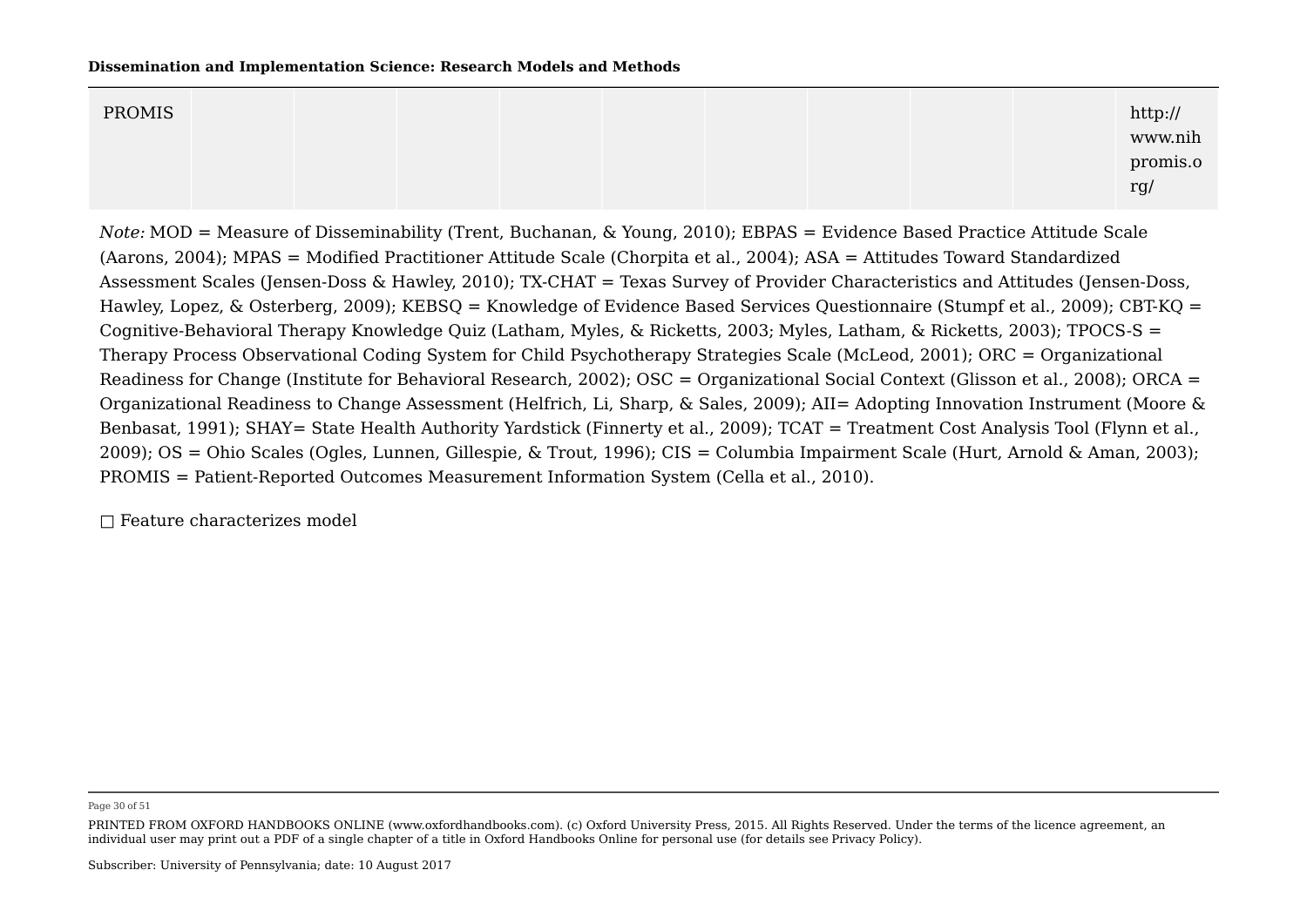*Modified Practitioner Attitude Scale* (MPAS; Chorpita et al., unpublished measure, 2004) is an eight-item measure created for administration to direct service providers to understand therapists' attitudes toward EBP. Items are measured on a scale from 0 (not at all) to 4 (to a great extent). Items on the MPAS are similar to items on the EBPAS but are specifically worded to avoid references to treatment manuals (e.g., referring to treatments rather than treatment manuals). Psychometric properties for the MPAS suggest adequate internal consistency (.80) and moderate relationship with the EBPAS (r = .36). The wording in the MPAS (i.e., not referring to treatment manuals but referring to EBP) may result in differential results in reported provider attitudes (Borntrager, Chorpita, Higa-McMillan, & Weisz, 2009).

*Attitudes Toward Standardized Assessment Scales* (ASA; Jensen-Doss & Hawley, 2010) is a 22-item measure created for administration to direct service providers to understand therapists' attitude towards standardized assessment measures often utilized in EBP. Items are measured on a scale from 1 (strongly agree) to 5 (strongly disagree). Items address three factors: benefit over clinical judgment, psychometric quality, and practicality. Benefit over clinical judgment refers to items assessing the extent to which standardized measures provide extra information above and beyond clinical judgment by itself. Psychometric quality refers to clinicians' beliefs about the reliability and validity of standardized measures. Practicality refers to clinicians' belief about the feasibility of using standardized measure in clinical practice. In an initial psychometric evaluation, internal consistency ranged from .72 to .75, and scale structure was corroborated by a confirmatory factor analysis suggesting adequate model fit (RMSEA = .045, CFI = .935). The measure was also found to be predictive of intentions to use evidence-based assessment (Jensen-Doss & Hawley, 2010).

*Texas Survey of Provider Characteristics and Attitudes* (TX-CHAT; Jensen-Doss, Hawley, Lopez, & Osterberg, 2009) is a 27-item measure created for administration to direct service providers to understand therapists' attitudes toward EBPs that they are currently using in their clinical practice. Items are measured on a scale from 1 (not at all true for me) to 5 (very true for me). Items map onto five subscales: provider's attitudes toward evidence-based treatments, colleagues' attitudes toward evidence-based treatments, agency support for implementation, barriers to implementation, and quality of training. The measure has held up to initial psychometric investigation with adequate alpha's at . 69 or above (Jensen-Doss et al., 2009; Lopez, Osterberg, Jensen-Doss, & Rae, 2011).

Page 31 of 51

PRINTED FROM OXFORD HANDBOOKS ONLINE (www.oxfordhandbooks.com). (c) Oxford University Press, 2015. All Rights Reserved. Under the terms of the licence agreement, an individual user may print out a PDF of a single chapter of a title in Oxford Handbooks Online for personal use (for details see Privacy Policy).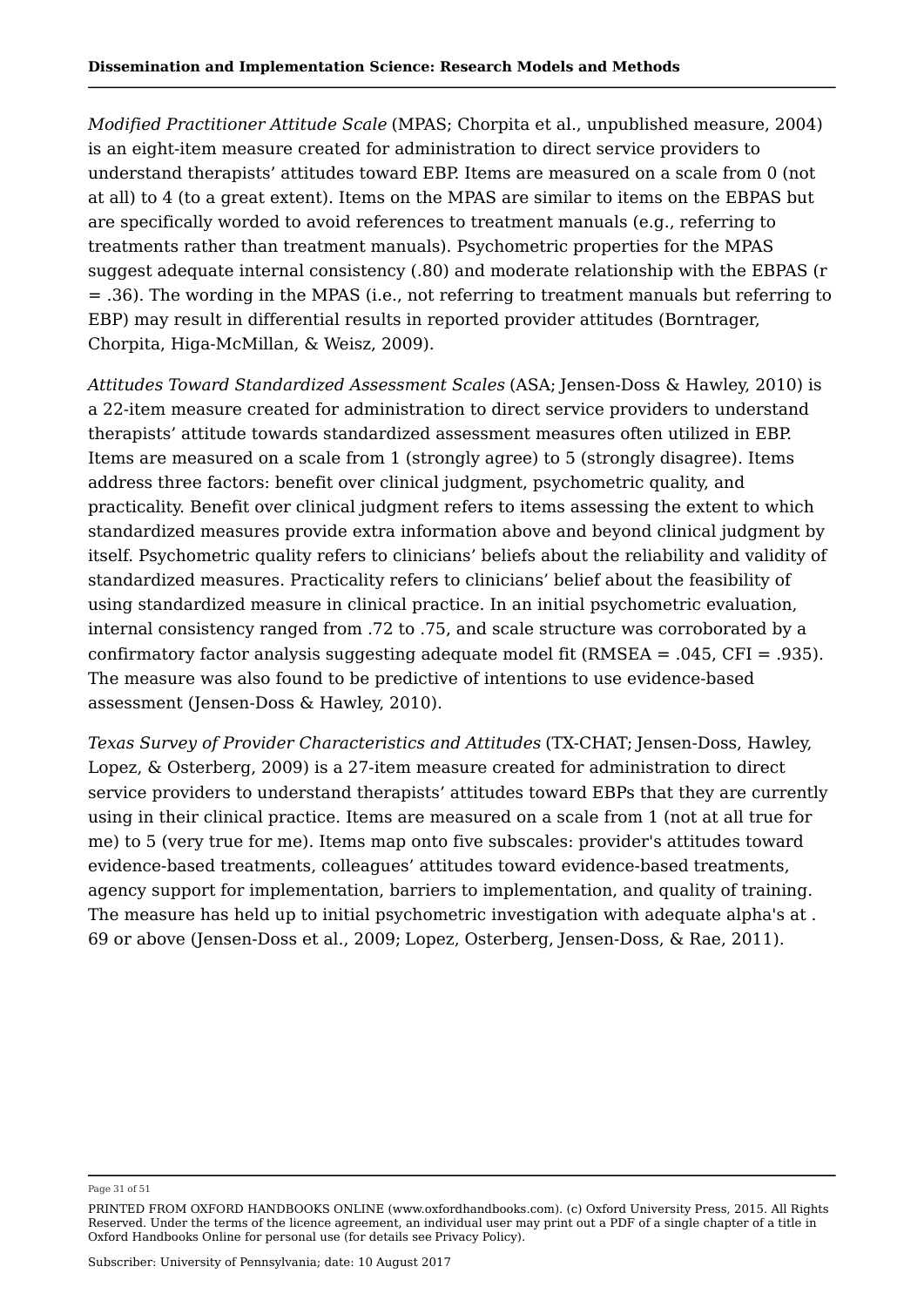## Provider Knowledge

*Knowledge of Evidence Based Services Questionnaire* (KEBSQ; Stumpf, Higa-McMillan, & Chorpita, 2009) is a 40-item self-report measure administered to direct service providers to measure their knowledge of EBP. Items on the KEBSQ include practice elements of EBP and non-EBP used in the treatment of four childhood difficulties: (a) anxious/ avoidant, (b) depressed/withdrawn, (c) disruptive behavior, and (d) attention/ hyperactivity. In this measure, 40 practice elements are listed and practitioners are to classify if a particular practice element (e.g., relaxation) is used in EBP for each of the four difficulties. Each item is scored on a scale from 0 to 4 with a total possible score of 160; higher scores indicate more knowledge of EBP. The measure has acceptable temporal stability (.56), sensitivity to training, and discriminative validity (Stumpf et al., 2009). Overall internal consistency is low (.46; Okamura, Nakamura, McMillan, Mueller, & Hayashi, 2010), but the original authors caution against measuring internal consistency given that each item represents a unique and independent technique that is not necessarily related to other items (Stumpf et al., 2009).

*Cognitive-Behavioral Therapy Knowledge Quiz* (CBT-KQ; Latham, Myles, & **(p. 78)** Ricketts, 2003; Myles, Latham, & Ricketts, 2003) is a 26-item self-report multiple-choice measure administered to direct service providers to measure knowledge of CBT in adult patients. Items on the CBT-KQ map onto the following categories: (a) general CBT issues, (b) underpinnings of behavioral approaches, (c) underpinnings of cognitive approaches, (d) practice of behavioral psychotherapy, and (e) practice of cognitive therapy. Each item is scored as correct or incorrect with a total possible score of 26; higher scores indicate more knowledge of CBT. Psychometrics are not yet available.

## Provider Intervention Fidelity

Several instruments exist to measure fidelity to specific treatment modalities. For example, for motivational interviewing, one can use the Motivational Interviewing Skill Coding (MISC; Moyers et al., 2003) whereas for cognitive therapy, one can use the Cognitive Therapy Scale (CTS; Young & Beck, 1980), the Cognitive Therapy Scale-Revised (CTS-R; James, Blackburn, & Reichelt, 2001), or the Collaborative Study Psychotherapy Ratings Scale (CSPRS; Hollon et al., 1988). Often, investigators create interventionspecific fidelity measures for the specific EBP they are researching and disseminating (Beidas & Kendall, 2010). Recommendations have been made for using standardized fidelity measures across EBPs; however, there is currently no measure that can be used across EBPs, and as can be seen, often multiple measures exist for the same treatment modality. However, one observational coding system that cuts across modalities for child psychotherapy strategies has been psychometrically explored and is described below.

*Therapy Process Observational Coding System for Child Psychotherapy Strategies Scale* (TPOCS-S; McLeod, 2001) is a 31-item coding measure intended to allow for description of provision of mental health treatment in practice settings. TPOCS-S subscales differentiate between intervention strategies and include cognitive, behavioral, psychodynamic, family, and client-centered techniques. The TPOCS-S scoring involves

Page 32 of 51

PRINTED FROM OXFORD HANDBOOKS ONLINE (www.oxfordhandbooks.com). (c) Oxford University Press, 2015. All Rights Reserved. Under the terms of the licence agreement, an individual user may print out a PDF of a single chapter of a title in Oxford Handbooks Online for personal use (for details see Privacy Policy).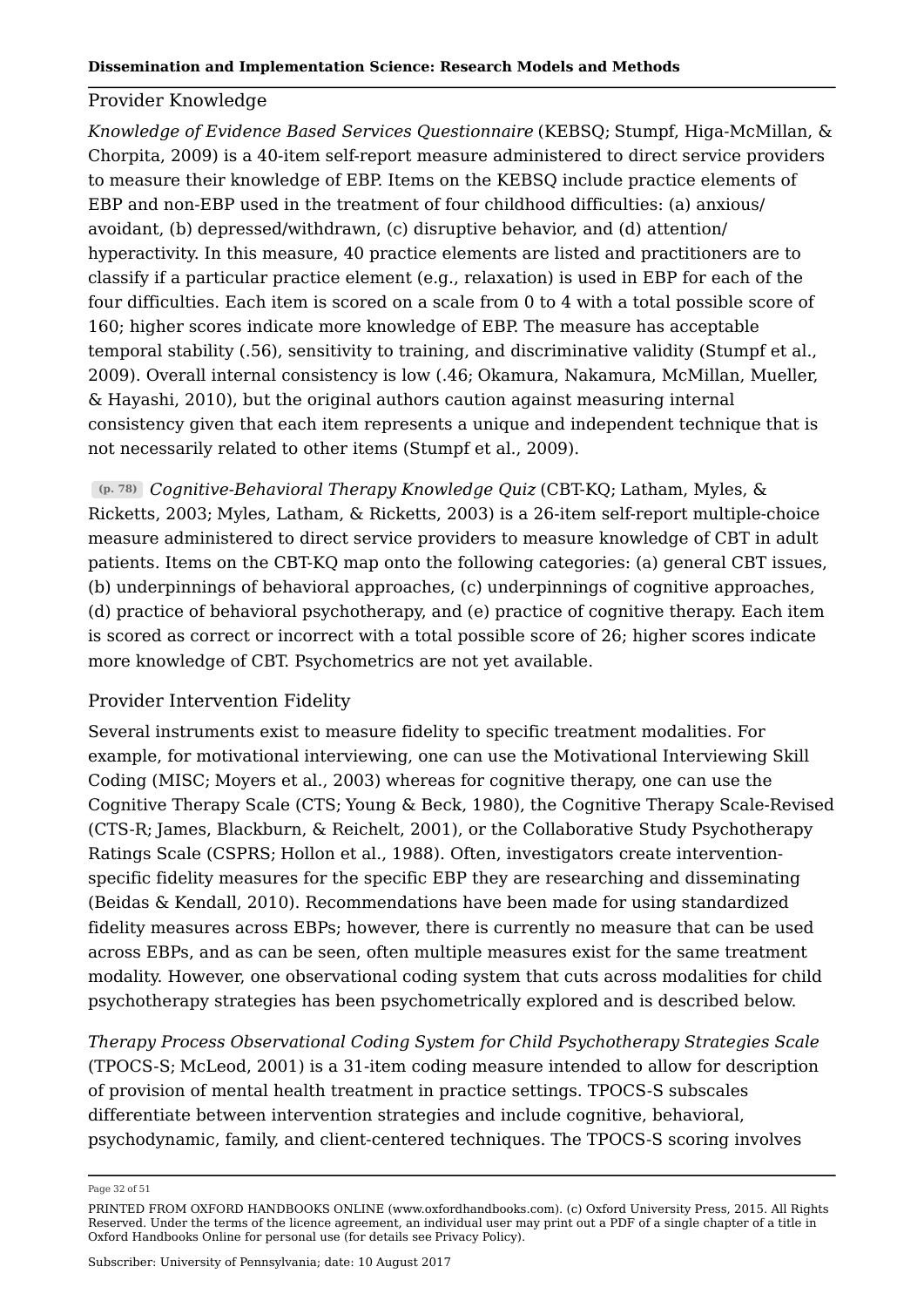"extensiveness ratings of therapeutic interventions designed to measure the degree to which therapists use specific therapeutic interventions during a therapy session" (McLeod & Weisz, 2010, p. 438). Coders observe sessions and indicate the degree to which a therapist engages in each strategy during the whole session from 1 (not at all) to 7 (extensively). Extensiveness ratings include thoroughness and frequency. Thoroughness refers to depth of provision of intervention; frequency refers to how often a therapist provides the intervention during a session. The TPOCS-S has been psychometrically investigated. The measure has shown good interrater reliability (.66 to . 95), internally consistent subscales (.74 to .86), and adequate construct validity (McLeod & Weisz, 2010). The TPOCS-S has been used successfully in studies characterizing usual care (Garland et al., 2010).

# **Measures at the Organizational Level**

*Organizational Readiness for Change* (ORC; Institute for Behavioral Research, 2002) is a 129-item instrument that measures organizational characteristics and is gathered through administration to various individuals in an organization. Responses are provided based on a 5-point Likert rating scale ranging from 1 (strongly disagree) to 5 (strongly agree). The 18 scales represent three major domains: motivation, resources, and organizational factors. Motivational factors include program needs, training needs, and pressure for change. Resources include office facilities, staffing, training, equipment, and availability of Internet. Organizational factors include staff attributes and organizational climate. Staff attributes include growth, efficacy, influence, and adaptability; organizational climate includes mission, cohesion, autonomy, communication, stress, and flexibility for change.

Psychometrically speaking, the instrument has shown moderate to high coefficient alphas (range: .56 to .92), and support for the factors has been gleaned from principal component analysis (Lehmen, Greener, & Simpson, 2002). This measure has multiple forms to be administered to various individuals within an organization, such as front-line staff and supervisors. Additionally, the measure has been modified for use in settings other than community mental health centers (e.g., criminal justice). Score profiles can be mapped onto norms, allowing for direct comparisons to other national organizations. Ideally, the measure is administered to at least five individuals in an organization (TCU IBR, 2002).

*Organizational Social Context* (OSC; Glisson et al., 2008) is a measurement system that quantitatively evaluates the social context of mental health and social services organizations through administration to direct service providers. Specifically, the OSC measures both individual-level (work attitudes, work behavior) and organizational-level (culture) variables, as well as individual and shared portage perceptions (climate). Assessing the social context of an organization makes it possible to capture features that may influence service and treatment, clinician morale, and adoption and implementation of EBP.

Page 33 of 51

PRINTED FROM OXFORD HANDBOOKS ONLINE (www.oxfordhandbooks.com). (c) Oxford University Press, 2015. All Rights Reserved. Under the terms of the licence agreement, an individual user may print out a PDF of a single chapter of a title in Oxford Handbooks Online for personal use (for details see Privacy Policy).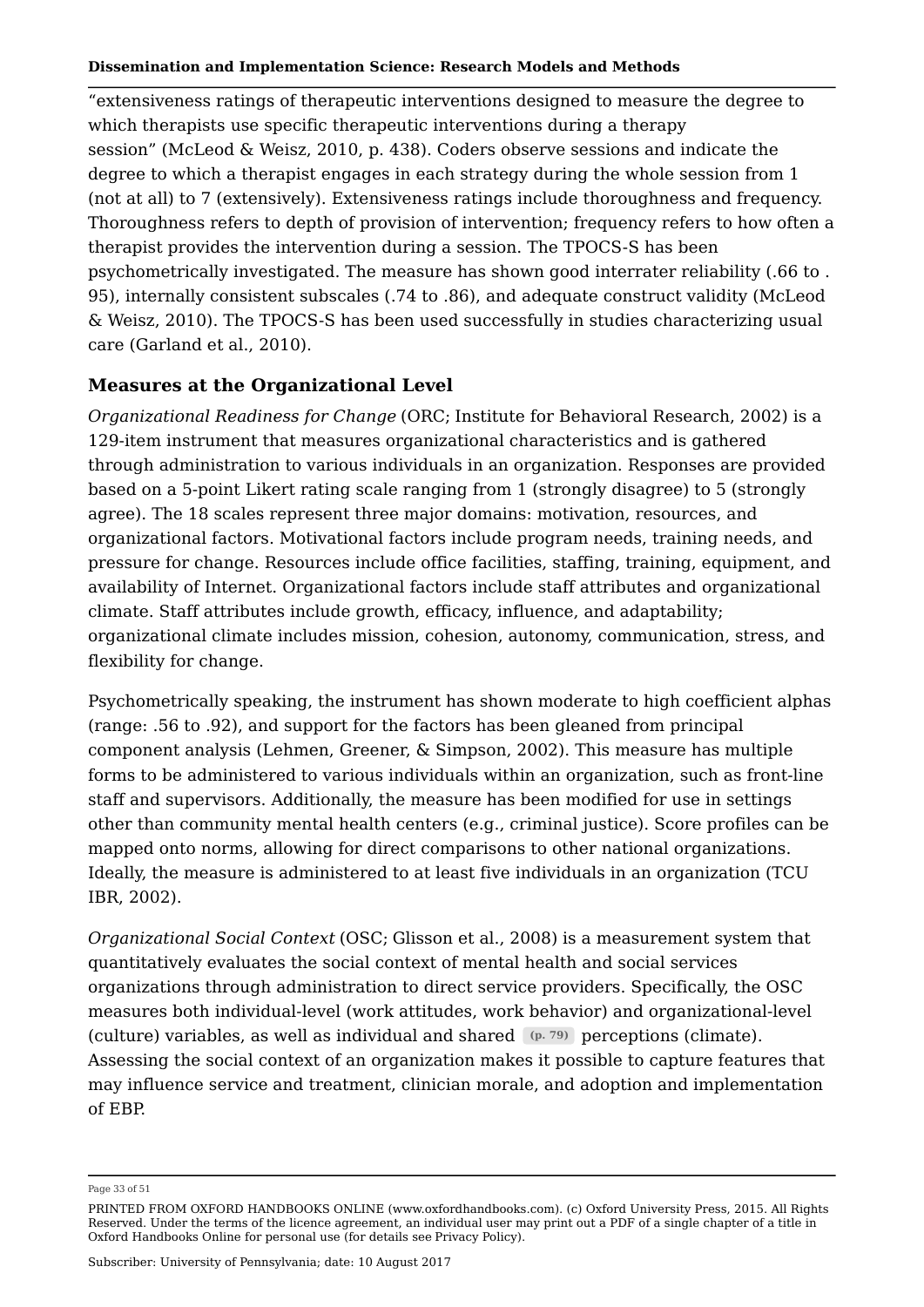The OSC has 105 items that form 16 first-order scales and 7 second-order scales. Factors are grouped by structure, culture, psychological and organizational climate, and work attitudes. Culture refers to the norms and values of an organization; climate refers to the impact of a work context on an individual. Work attitudes refer to morale of an individual worker. The measurement of these factors together allows for an understanding of an organization's context and can be compared with norms of national service settings. Confirmatory factor analysis supported these factors; alpha coefficients for scales range from .71 to .94 (Glisson et al., 2008). It is preferable that four or more individuals from an organization complete this assessment for adequate measurement of organizational climate (P. Green, personal communication).

## **Measures Specific to DI Processes**

The instruments below measure specific constructs relevant to DI processes and either map onto relevant DI models (e.g., PARiHS, DOI) or provide information specific to Proctor and colleagues' (2011) suggested implementation outcomes.

*Organizational Readiness to Change Assessment* (ORCA; Helfrich, Li, Sharp, & Sales, 2009) operationalizes the core constructs of the PARiHS framework. The ORCA is a 77 item measure that is administered to staff involved in quality improvement initiatives; responses range from 1 (very weak) to 5 (very strong). Items map onto three scales that make up the core elements of the PARiHS framework: (a) strength and extent of evidence, (b) organizational climate, and (c) capacity for internal facilitation of QI program. A threefactor solution was identified via exploratory factor analysis, and reliability (.74 to .95) was acceptable, but further validation is necessary (Helfrich et al., 2009). A follow-up study found the preimplementation ORCA scores to be predictive of low and high implementation rates across sites (Hagedorn & Heideman, 2010).

*Adopting Innovation Instrument* (Moore & Benbasat, 1991) is a 38-item self-report measure that assesses perceptions a provider may have toward adopting an innovation. In the rigorous development of this instrument, the authors specifically aimed to measure the constructs that Rogers (2004) proposed. Specifically, this instrument contains eight factors: relative advantage, compatibility, ease of use, result demonstrability, image, visibility, trialability, and voluntariness. Psychometrics are adequate with regard to reliability (.71 to .95) and validity, with a principal component analysis identifying seven factors (Moore & Benbasat, 1991).

*State Health Authority Yardstick* (SHAY; Finnerty et al., 2009) is a 15-item agency-specific behaviorally anchored instrument that assesses systems-level considerations that are relevant to the implementation of EBP. Specifically, the SHAY assesses seven domains: planning, financing, training, leadership, policies and regulations, quality improvement, and stakeholders. Items are rated from 1 (little or no implementation) to 5 (full implementation). The SHAY is intended to be administered by two independent raters who interview multiple informants in an organization. The two raters make independent ratings and then create consensus ratings. Initial evidence partially supports construct

Page 34 of 51

PRINTED FROM OXFORD HANDBOOKS ONLINE (www.oxfordhandbooks.com). (c) Oxford University Press, 2015. All Rights Reserved. Under the terms of the licence agreement, an individual user may print out a PDF of a single chapter of a title in Oxford Handbooks Online for personal use (for details see Privacy Policy).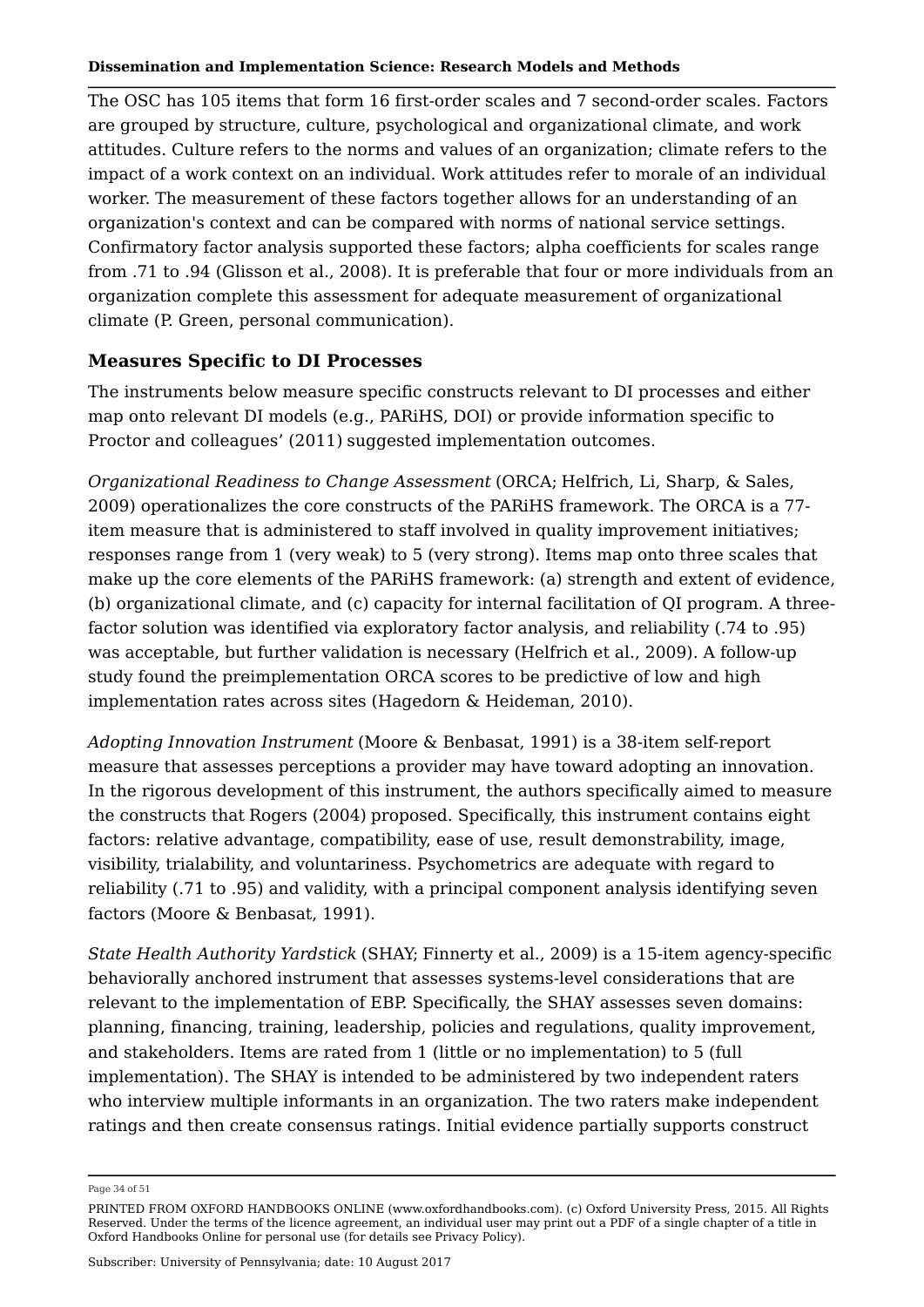and criterion validity of the instrument in assessing state-level facilitators of and/or barriers to EBP implementation (Finnerty et al., 2009).

*Treatment Cost Analysis Tool* (TCAT; Flynn et al., 2009) is a measure created to assist in cost analysis of outpatient substance abuse treatment programs. To generate cost analysis, the TCAT includes information about client volume, counseling, total program costs, overhead costs, and personnel data. The measure is easy to use and is available through an Excel spreadsheet. This measure provides information on cost effectiveness as suggested by Proctor and colleagues (2011).

## **Measures at the Client Level**

Given the complexity of DI studies, client measures to address client characteristics and client outcomes should be easy to implement and score, freely available so that their use may be sustained following the research project, and specific to the research question. Several large systems have adopted outcome measures that would be appropriate in DI research studies.

For example, Illinois requires the Ohio Scales (Ogles, Lunnen, Gillespie, & Trout, 1996) and Columbia Impairment Scale (Hurt, Arnold & Aman, 2003) for all children funded by Medicaid. The Ohio Scales (Ogles et al., 1996) focus on efficient administration, scoring, and interpretation. There are three parallel forms of the Ohio Scales that can be completed by the youth, caregiver, and service provider. All forms include questions relating to problem severity, functioning, satisfaction, and hopefulness. These scales were developed not  $(p. 80)$  to diagnose youth but to provide an efficient means of tracking outcomes in community agencies. Psychometric properties are solid with adequate test– retest reliability (.65 to .97) and preliminary validity (Ogles et al., 1996). The Columbia Impairment Scale (CIS; Hurt et al., 2003) focuses on impairment of functioning and assesses how well an individual carries out age-appropriate daily activities. The items are scored on a 4-point scale, with a greater score indicating greater impairment. The CIS can be filled out by either a clinician or a caregiver and demonstrates good internal consistency, test–retest reliability, and validity (Hurt at al., 2003).

An exiting initiative sponsored by the National Institutes of Health also has produced efficient and easily accessible outcome measures that can be utilized in DI studies: the Patient-Reported Outcomes Measurement Information System (PROMIS). The goal of this project is "to develop and evaluate, for the clinical research community, a set of publicly available, efficient, and flexible measurements of patient-reported outcomes, including health-related quality of life" (Cella et al., 2010, p. 1180). Content areas for items include physical health (e.g., fatigue), mental health (e.g., anxiety), and social health (e.g., social function). These items are available as paper-and-pencil measures and computer adaptive tests. Large-scale testing of PROMIS items suggests good reliability and validity. A larger discussion of PROMIS is beyond the scope of this chapter, but these tools may be particularly well suited for DI studies given their brevity, ability to be tailored to particular populations, and ease of use. For example, if one is interested in studying the

Page 35 of 51

PRINTED FROM OXFORD HANDBOOKS ONLINE (www.oxfordhandbooks.com). (c) Oxford University Press, 2015. All Rights Reserved. Under the terms of the licence agreement, an individual user may print out a PDF of a single chapter of a title in Oxford Handbooks Online for personal use (for details see Privacy Policy).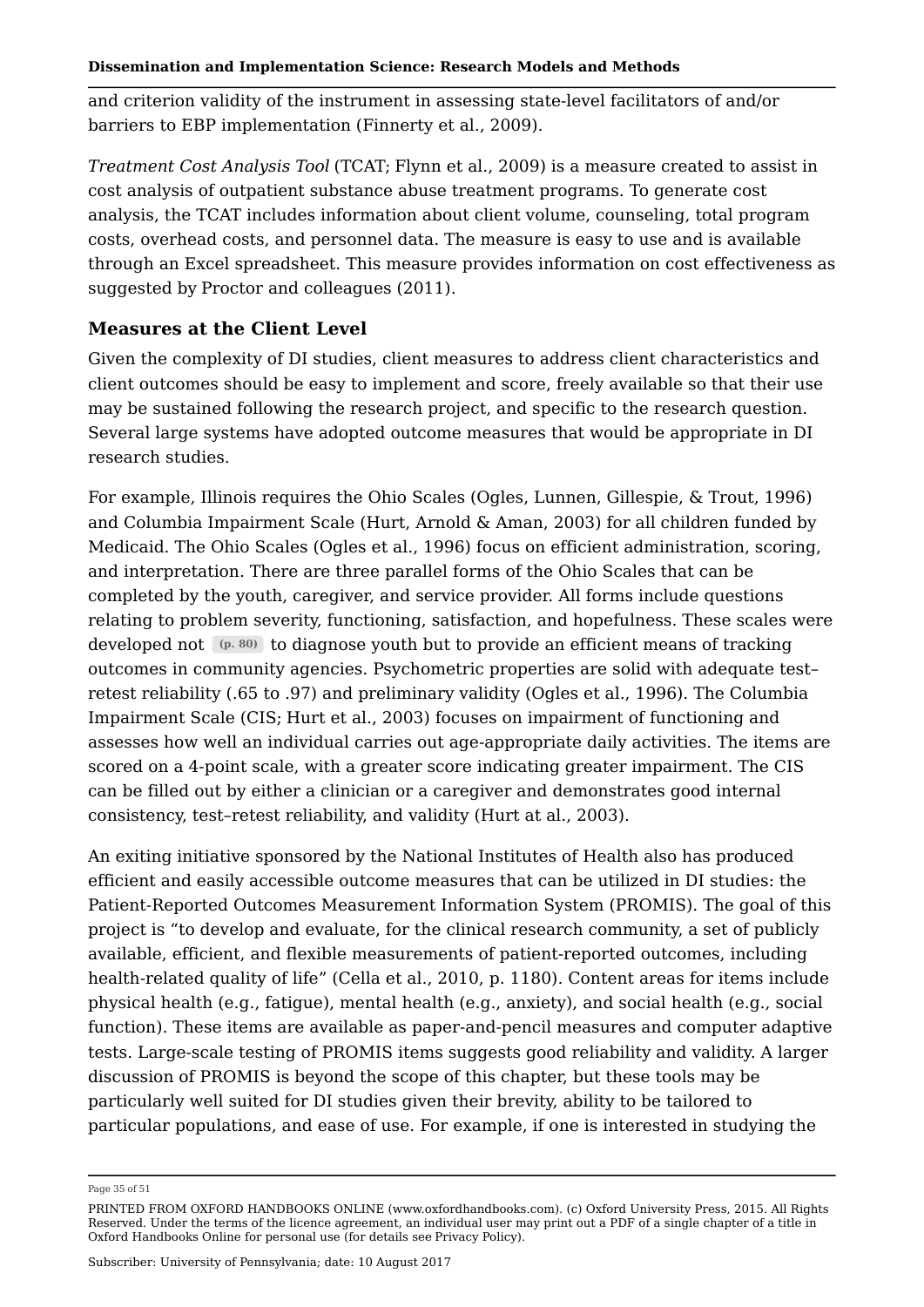DI of CBT for youth anxiety disorders, one could use the pediatric PROMIS anxiety and depressive symptoms scales to measure outcomes (Irwin et al., 2010).

# **Conclusion and Future Directions**

DI science is a relatively new area of inquiry within mental health services research that strives to understand the key mechanisms and processes needed to expand the utilization of EBP in community mental health settings. DI research aims to bridge the research-topractice gap that prevents knowledge and practices of effective treatments from reaching many people in need (Weisz, Donenberg, Han, & Kauneckis, 1995). Researchers focus on the need to systematically study the process of DI to increase the use of best practices in community mental health settings (Schoenwald & Hoagwood, 2001; Schoenwald, Hoagwood, Atkins, Evans, & Ringeisen, 2010).

Several models relevant to DI research were described. Comprehensive models (e.g., CFIR; Damschroder et al., 2009) provide heuristics as to areas and levels of study, while more specific models (e.g., TPB; Ajzen, 1988, 1991) describe specific targets that might be vital to understand DI mechanisms. The comprehensive models underscore the importance of considering multiple levels of change and organization, leading to the need for complex studies that address not only *whether* an implemented intervention has the desired effect, but also *how* the context affects the changes (or lack thereof) that may be a result of the intervention. This necessitates the careful and thoughtful assessment of fidelity and a thorough understanding of the issues that are inherent in fidelity measurement (e.g., What are the core elements of the intervention? Is ongoing quality assessment incorporated into the DI process? Can interventions be adapted with fidelity?). With regard to adaptation, empirical questions to tackle include: What adaptations, for whom, result in improved client outcomes? Do adaptations result in higher rates of implementation or sustainability of EBP? When does flexibility in implementation of an EBP become infidelity (Kendall & Beidas, 2007; Kendall et al., 2008)?

The specific models reviewed suggest possible targets of intervention to optimize DI efforts. For example, models emphasizing the organizational context of DI efforts (e.g., ARC; Glisson & Schoenwald, 2005) suggest that key components of the organizational context such as norms and expectations within the setting may influence DI outcomes. An organizational perspective includes how to influence and support an organization in the adoption and implementation of EBP. Traditionally, this perspective has included an understanding of the structures needed to support new models and learning and infrastructures that can support new models of mental health services. For example, providing facilitation to an organization in the creation of the structures and infrastructures needed to support a new intervention model increased the likelihood that

Page 36 of 51

PRINTED FROM OXFORD HANDBOOKS ONLINE (www.oxfordhandbooks.com). (c) Oxford University Press, 2015. All Rights Reserved. Under the terms of the licence agreement, an individual user may print out a PDF of a single chapter of a title in Oxford Handbooks Online for personal use (for details see Privacy Policy).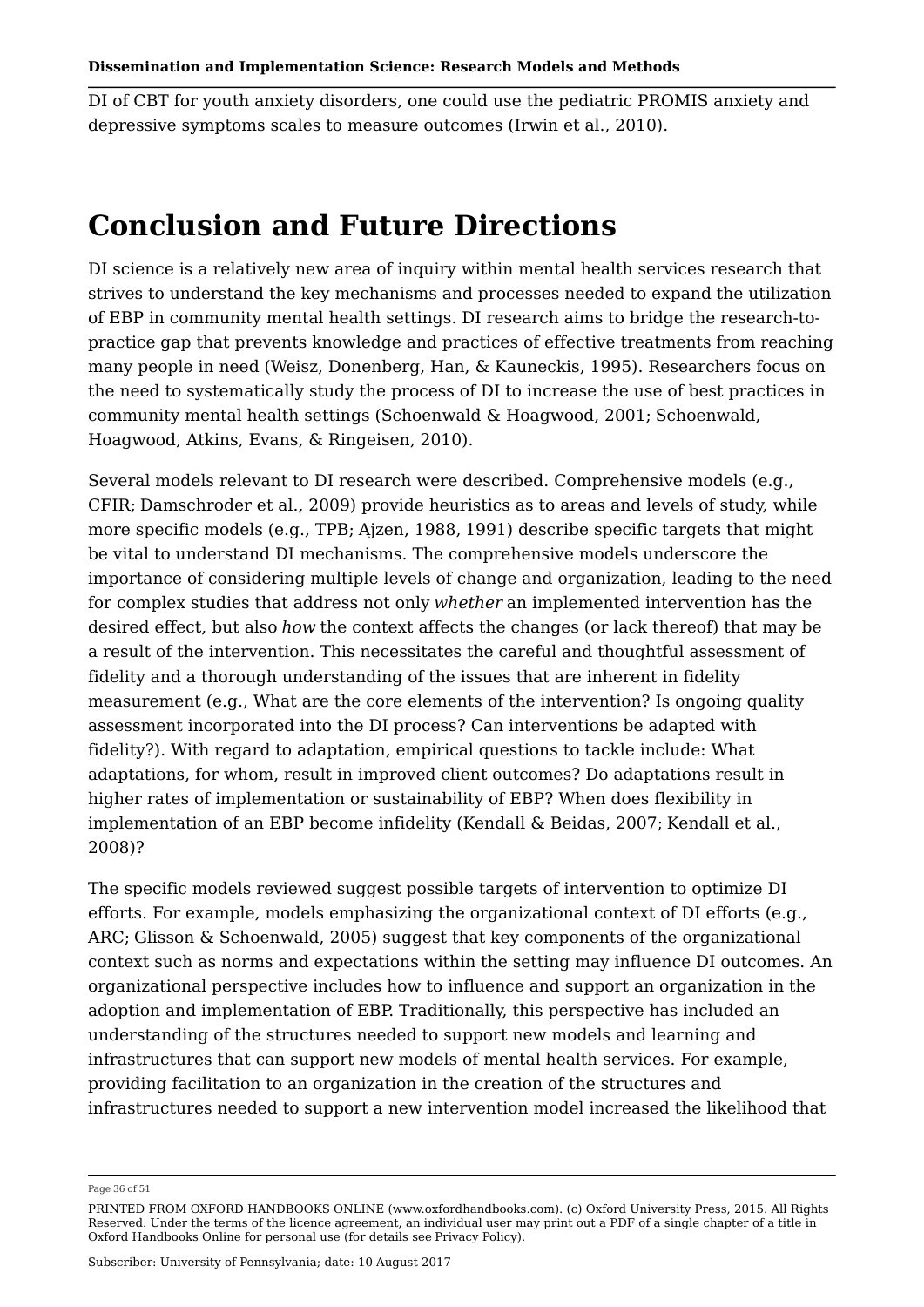a particular intervention was adopted and more clients improved following implementation (Glisson et al., 2010).

Other important organizational considerations include the role of social networks within DI efforts. Given that adoption of EBP may be a slow process, program response needs to be understood as unfolding over time, requiring longitudinal studies that account for the differential adoption of interventions. In addition, if programs are not adopted **(p. 81)** throughout a social system such as an agency or school, this may suggest that the program is not seen by a sufficient number of members as appropriate to their needs. This could lead to a series of questions as to how to adapt programs or how to activate key opinion leaders to influence mental health program use to inform DI efforts throughout a social system (Atkins et al., 2008). Key questions with regard to how organizational context may influence DI outcomes include: How do organizational constructs (e.g., organizational support) operate to facilitate or impede DI? How can knowledge of barriers/facilitators be used to coordinate and augment DI of EBP in community mental health settings? How can organizational interventions effectively improve DI efforts? How can social networks be used to augment DI?

A fundamental issue that arises when taking an organizational perspective is the natural tension between the adaptability of a services setting and the adaptability of a new intervention. There is often an implicit assumption that a service setting is ready to adopt a new intervention. However, if one takes an ecological perspective, there is an active transactional interplay between an organization and a new intervention, with the organization influencing the intervention and the intervention influencing the organization. For example, the organization is likely to be constrained by the structure of the agency, staffing, and budget issues, whereas intervention delivery may be constrained by the common elements that are required to effect change. How and what changes at each level is an empirical question that can enhance the understanding of DI processes and mechanisms. Research that addresses and resolves this tension is paramount.

As stated earlier, the added complexity of including multiple levels of change (i.e., individual, organizational) within a study calls for research methods and design that may stray from the traditional models or "gold standard" of RCTs. Although it remains important to assess and evaluate client outcomes, there are several methods to augment traditional RCT designs, as well as alternative designs (e.g., PCTs). Research on the development of DI-specific methods is sorely needed. Choosing a specific research design requires consideration of the most effective method and design to answer the specific research questions, the strengths and weaknesses of each design, the context of the research, and the available resources. Relying on mixed-method designs may be optimal given that different levels of inquiry may address various questions within the same research study. Finally, there are both proximal and distal outcomes that are relevant for DI research. For example, measuring organizational change or therapist attitude change is a proximal outcome, whereas improved client outcome is the distal outcome.

Page 37 of 51

PRINTED FROM OXFORD HANDBOOKS ONLINE (www.oxfordhandbooks.com). (c) Oxford University Press, 2015. All Rights Reserved. Under the terms of the licence agreement, an individual user may print out a PDF of a single chapter of a title in Oxford Handbooks Online for personal use (for details see Privacy Policy).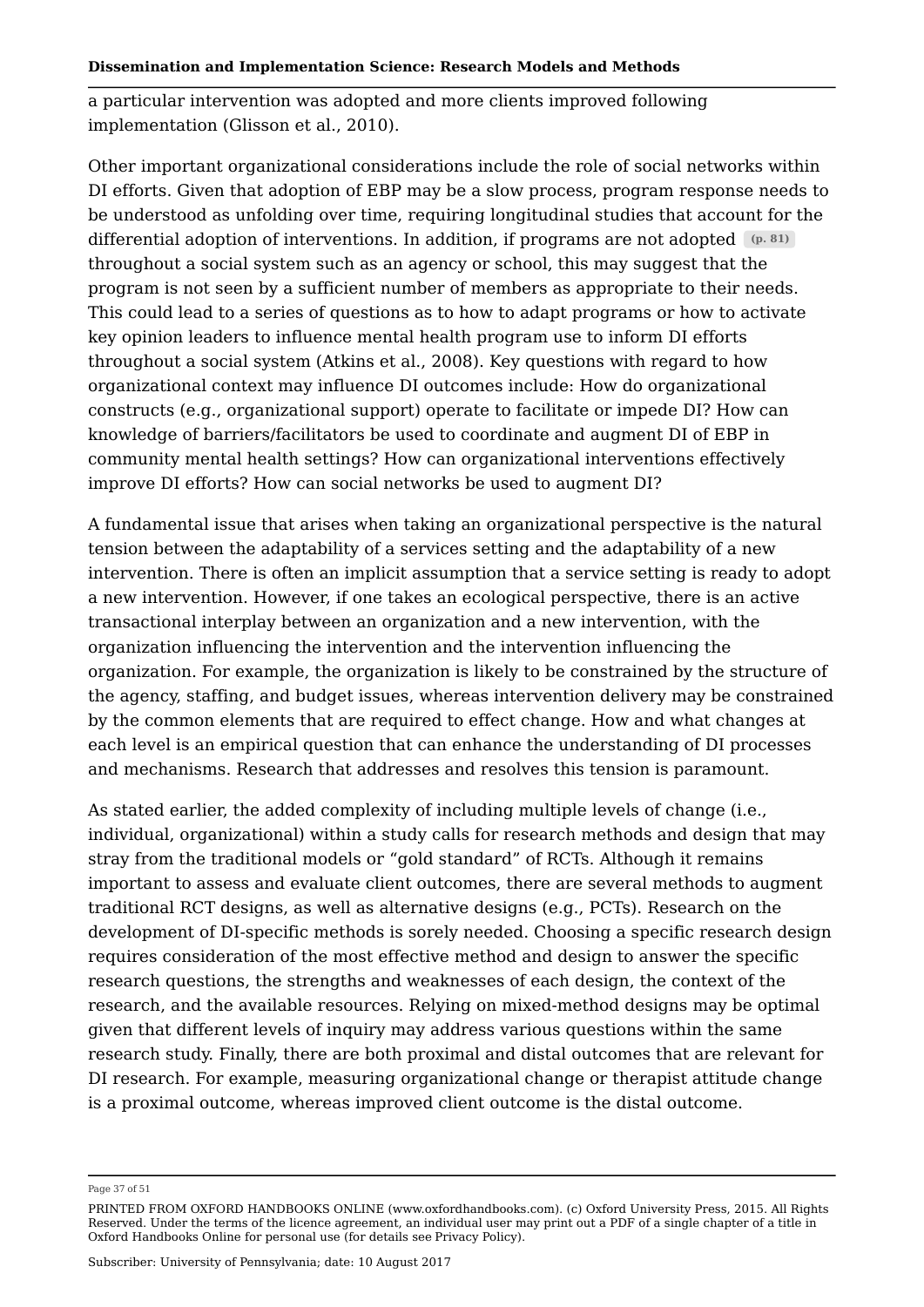Despite the many challenges, DI research has an important place in the field of mental health services research. The primary goal of DI research is to identify key processes and mechanisms for change while spreading EBP into community mental health settings (i.e., dissemination), resulting in uptake and adoption of such new technologies (i.e., implementation) that is sustainable (i.e., is maintained). The public policy implications of such empirical inquiry are substantial, given the unmet mental health needs within the U.S. population. One study found that only 21% of in-need children received mental health services within a year and that uninsured youth were especially vulnerable (Kataoka, Zhang, & Wells, 2002).

The public policy implications of DI research suggest that policymakers can, and will, play a key role in shaping the future of DI efforts. Recently, policymakers have been moving from passive users of technology to active participants in a process of DI. For example, Illinois policymakers are insisting that mental health providers implement EBP (e.g., Illinois requires that agencies receiving grants to implement school-based mental health services utilize EBP). This results in the formation of a critical relationship between policy and DI efforts and also provides an opportunity for research and policy to inform one another. Future research can include key questions with regard to public policy such as: How can researchers engage and capitalize on the push policymakers are currently making for the use of EBP? How can researchers partner with policymakers to ensure that efforts are indeed effective and sustainable?

New knowledge is a key feature of all research. DI research can contribute new knowledge both through an understanding of the support and monitoring structures that are needed to support DI of effective practices and the natural processes that support DI, such as social networks and key opinion leaders. Mental health service settings can be transformed with potentially enormous impact on the public health of the general population.

# **References**

Aarons, G. (2004). Mental health provider attitudes toward adoption of evidence-based practice: The Evidence-Based Practice Attitude Scale (EBPAS). *Mental Health Services Research*, *6*, 61–74. doi:10.1023/B:MHSR.0000024351.12294.65

Aarons, G., Cafri, G., Lugo, L., & Sawitzky, A. (2010). Expanding the domains of attitudes towards evidence-based practice: The Evidence Based Practice Attitude Scale-50. *Administration and Policy in Mental Health and Mental Health Services*, *39*, 331–340. doi: 10.1007/s10488-010-0302-3

Aarons, G., & Sawitzky, A. C. (2006). Organizational culture and climate and mental health provider attitudes toward evidence-based practice. *Psychological Services*, *3*, 61– 72. doi: 10.1037/1541–1559.3.1.61

Page 38 of 51

PRINTED FROM OXFORD HANDBOOKS ONLINE (www.oxfordhandbooks.com). (c) Oxford University Press, 2015. All Rights Reserved. Under the terms of the licence agreement, an individual user may print out a PDF of a single chapter of a title in Oxford Handbooks Online for personal use (for details see Privacy Policy).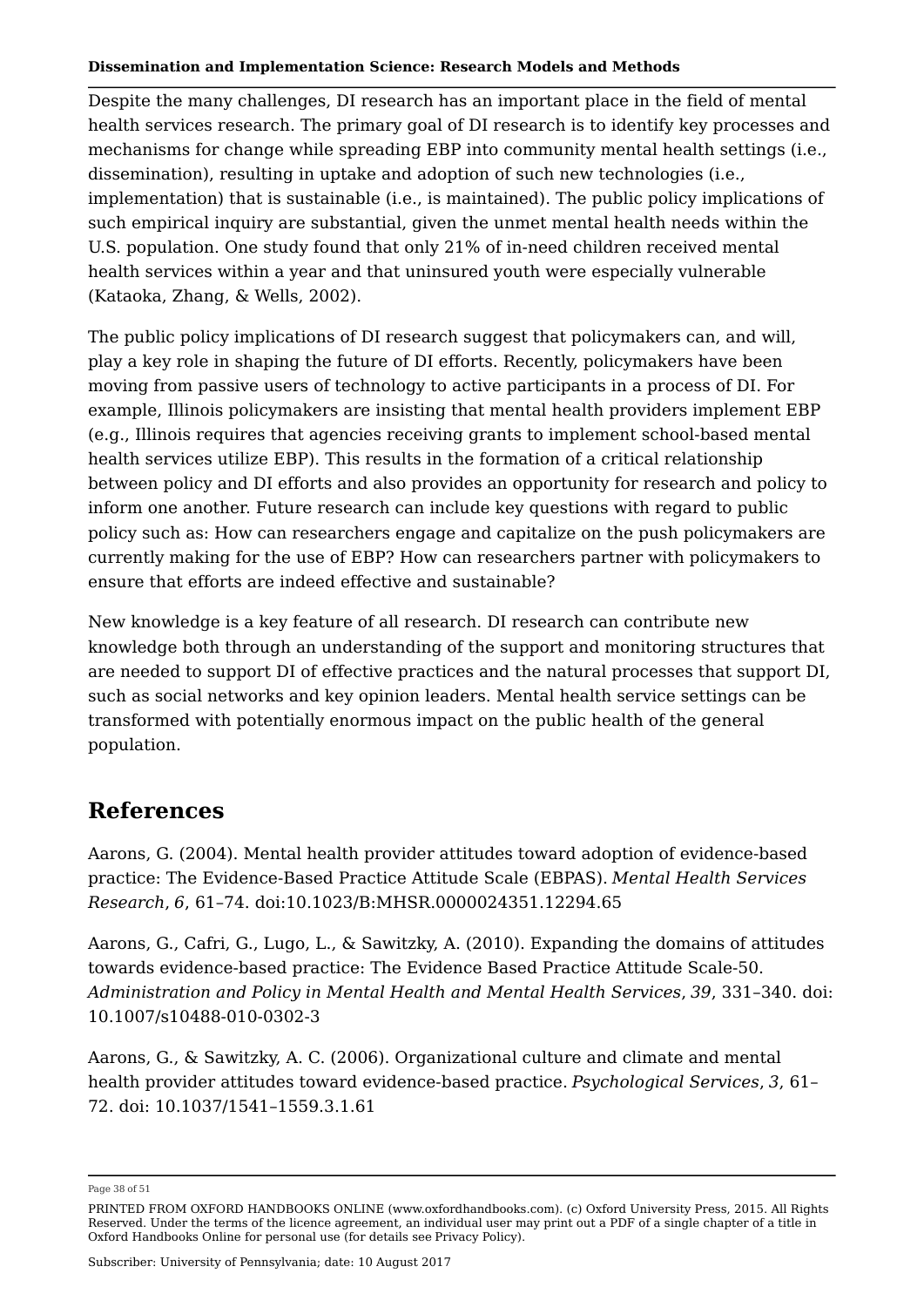Adelman, H. S., & Taylor, L. (2003). On sustainability of project innovations as systemic change. *Journal of Educational & Psychological Consultation*, *14*, 1–25. doi:10.1207/ S1532768XJEPC1401\_01

Ajzen, I. (1988). *Attitudes, personality and behavior*. Milton Keynes, England, Open University Press: Chicago, Dorsey Press.

Ajzen, I. (1991). The theory of planned behavior. *Organizational Behavior and Human Decision Processes*, *50*, 179–211. doi:10.1016/0749-5978(91)90020-T

Altman, D. G. (1995). Sustaining interventions in community systems: On the relationship between researchers and communities. *Health Psychology*, *14*, 526–536. doi: 10.1037/0278-6133.14.6.526

American Psychological Association. (2005). *American Psychological Association policy statement on evidence-based practice in psychology*. Retrieved from **http:// www.apa.org/practice/resources/evidence/evidence-based-statement.pdf**

Armitage, C. J., & Conner, M. (2001). Efficacy of the Theory of Planned Behaviour: a metaanalytic review. *British Journal of Social Psychology*, *40*, 471–499. Retrieved from **http:// www.ncbi.nlm.nih.gov/pubmed/11795063**

Atkins, M. S., Frazier, S., & Cappella, E. (2006). Hybrid research models. Natural opportunities for examining mental health in context. *Clinical Psychology: Science and Practice*, *13*, 105–107. doi:10.1111/j.1468-2850.2006.00012.x

Atkins, M. S., Frazier, S. L., Leathers, S. J., Graczyk, P. A., Talbott, E., Jakobsons, L., …. Bell, C. (2008). Teacher key opinion leaders and mental health consultation in low-income urban schools. *Journal of Consulting and Clinical Psychology*, *76*, 905–908. doi: 10.1037/ a0013036

Battistich, V., Schaps, E., Watson, M., & Solomon, D. (1996). Prevention effects of the child development project: Early findings from an ongoing multisite demonstration trial. *Journal of Adolescent Research*, *11*, 12–35. doi:10.1177/0743554896111003

Bauman, L. J., Stein, R. E., & Ireys, H. T. (1991). Reinventing fidelity: The transfer of social technology among settings. *American Journal of Community Psychology*, *19*, 619– 639. doi:10.1007/BF00937995

Beidas, R. S., & Kendall, P. C. (2010). Training therapists in evidence-based practice: A critical review of studies from a systems-contextual perspective. *Clinical Psychology: Science and Practice*, *17*, 1–30. doi:10.1111/j.1468-2850.2009.01187.x

Blakely, C. H., Mayer, J. P., Gottschalk, R. G., Schmitt, N., Davidson, W. S., Roitman, D. B., & Emshoff, J. G. (1987). The fidelity–adaptation debate: implications for the

Page 39 of 51

PRINTED FROM OXFORD HANDBOOKS ONLINE (www.oxfordhandbooks.com). (c) Oxford University Press, 2015. All Rights Reserved. Under the terms of the licence agreement, an individual user may print out a PDF of a single chapter of a title in Oxford Handbooks Online for personal use (for details see Privacy Policy).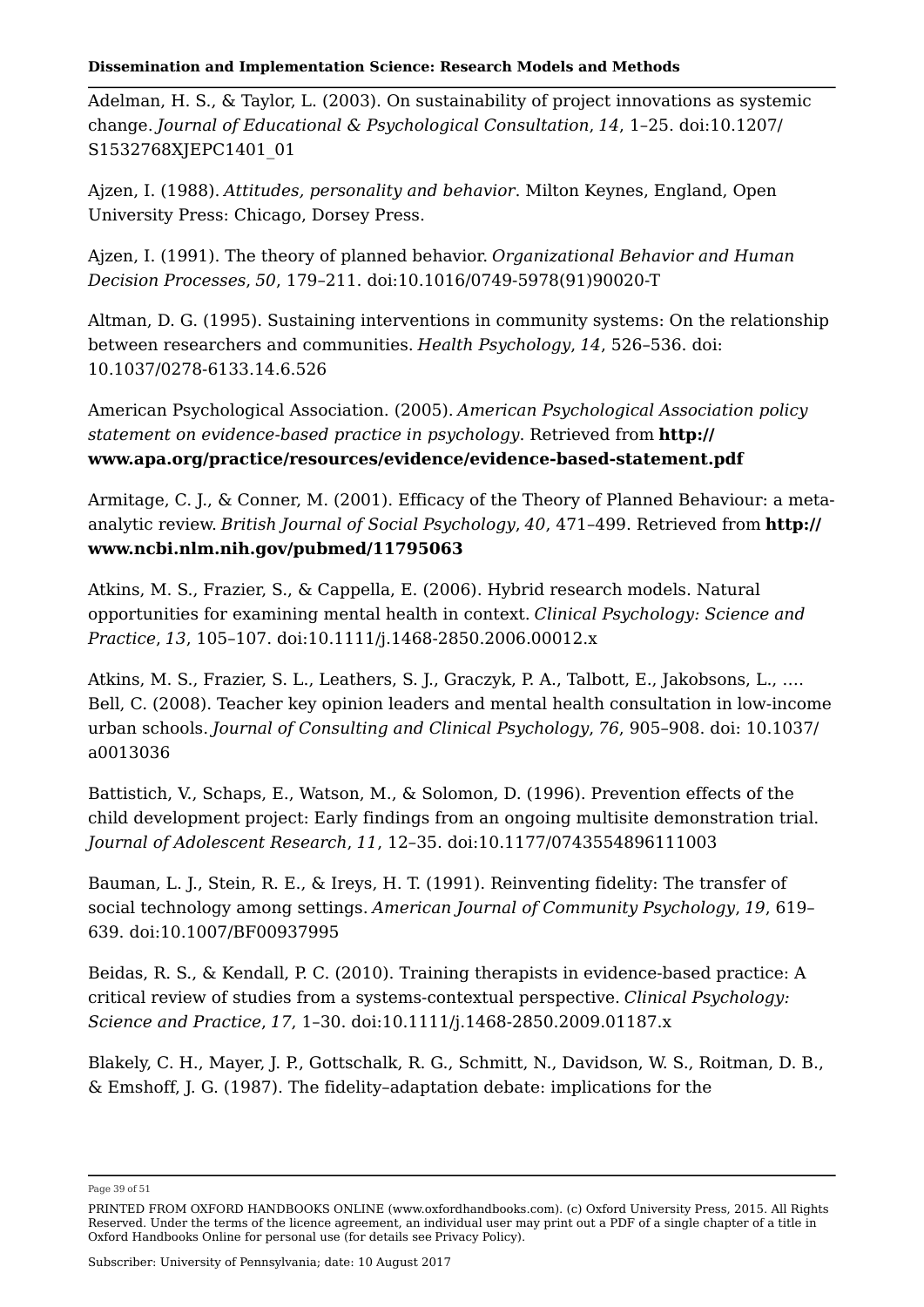implementation of public sector social programs. *American Journal of Community Psychology*, *15*, 253–268. doi:10.1007/BF00922697

Borckardt, J. J., Nash, M. R., Murphy, M. D., Moore, M., Shaw, D., & O'Neil, P. (2008). Clinical practice as natural laboratory for psychotherapy research: A guide to case-based time-series analysis. *American Psychologist*, *63*, 77–95. doi: 10.1037/0003-066X.63.2.77

Borntrager, C. F., Chorpita, B. F., Higa-McMillan, C., & Weisz, J. R. (2009). Provider attitudes toward evidence-based practices: are the concerns with the evidence or with the manuals? *Psychiatric Services*, *60*, 677–681. doi: 10.1176/appi.ps.60.5.677

Botvin, G. J., Baker, E., Dusenbury, L., Tortu, S., & Botvin, E. M. (1990). Preventing adolescent drug abuse through a multimodal cognitive-behavioral approach: Results of a 3-year study. *Journal of Consulting and Clinical Psychology*, *58*, 437–446. doi: 10.1037//0022-006X.58.4.437

Carroll, K., & Rounsaville, B. (2003). Bridging the gap: A hybrid model to link efficacy and effectiveness research in substance abuse treatment. *Psychiatric Services*, *54*, 333–339. doi:10.1176/appi.ps.54.3.333

Casper, E. (2007). The theory of planned behavior applied to continuing education for mental health professionals. *Psychiatric Services*, *58*, 1324–1329. doi:10.1176/appi.ps. 58.10.1324

Castro, F. G., Barrera, M., Jr., & Martinez, C. R., Jr. (2004). The cultural adaptation of prevention interventions: Resolving tensions between fidelity and fit. *Prevention Science*, *5*, 41–45. doi:10.1023/B:PREV.0000013980.12412.cd

Cella, D., Riley, W., Stone, A., Rothrock, N., Reeve, B.Yount, S... PROMIS Cooperative Group. (2010). The Patient-Reported Outcomes Measurement Information System (PROMIS) developed and tested its first wave of adult self-reported health outcome item banks: 2005–2008. *Journal of Clinical Epidemiology*, *63*, 1179–1194.

Center for Substance Abuse Prevention. (2002 Conference Edition). *Finding the Balance: Program Fidelity and Adaptation in Substance Abuse Prevention. Executive Summary of a State-of-the-Art Review*. Rockville, MD: U.S. Department of Health and Human Services, Substance Abuse and Mental Health Services Administration, Center for Substance Abuse Prevention.

Chamberlain, P., Snowden, L. R., Padgett, C., Saldana, L., Roles, J., Holmes, L.,… Landsverk, J. (2011). A strategy for assessing costs of implementing new practices in the child welfare system: Adapting the English cost calculator in the United States. *Administration and Policy in Mental Health and Mental Health Services Research*, *38*, 24– 31. doi: 10.1007/s10488-010-0318-8

Page 40 of 51

PRINTED FROM OXFORD HANDBOOKS ONLINE (www.oxfordhandbooks.com). (c) Oxford University Press, 2015. All Rights Reserved. Under the terms of the licence agreement, an individual user may print out a PDF of a single chapter of a title in Oxford Handbooks Online for personal use (for details see Privacy Policy).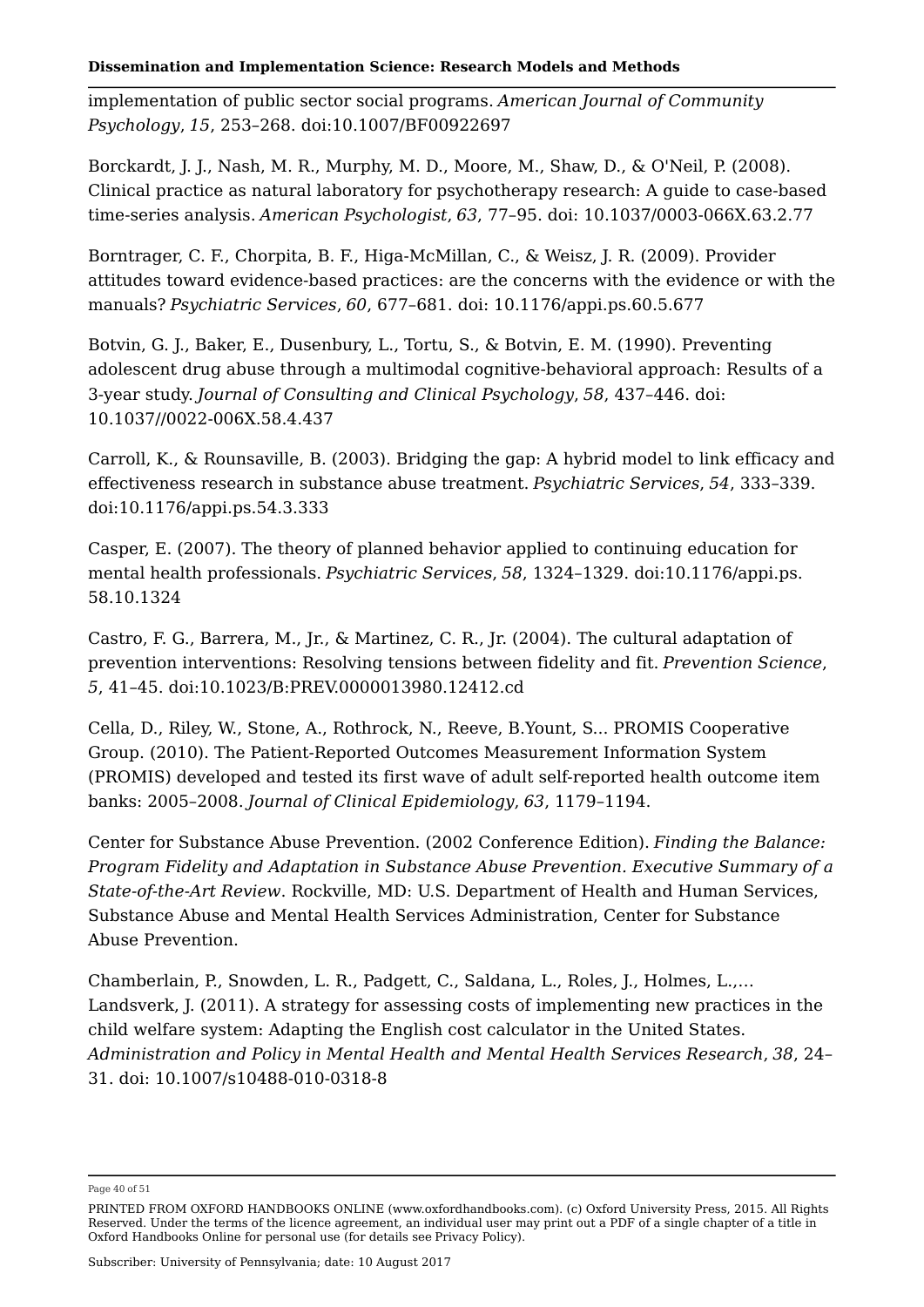Chambless, D. L., & Hollon, S. D. (1998). Defining empirically supported therapies. *Journal of Consulting and Clinical Psychology*, *66*, 7–18. Retrieved from **http:// www.ncbi.nlm.nih.gov/pubmed/9489259**.

Chow, S. C., & Chang, M. (2008). Adaptive design methods in clinical trials—a review. *Orphanet Journal of Rare Diseases*, *3*, 11. doi: 10.1186/1750-1172-3-11

Damschroder, L. J. (Feb. 10, 2011). The role and selection of theoretical frameworks in implementation research. Retrieved Feb. 10, 2011. from **www.hsrd.research.va.gov/ for\_researchers/cyber.../eis-021011.pdf**

Damschroder, L. J., Aron, D. C., Keith, R. E., Kirsh, S. R., Alexander, J. A., & Lowery, J. C. (2009). Fostering implementation of health (p. 83) services research findings into practice: a consolidated framework for advancing *implementation science*. Implementation Science, *4*. doi: 10.1186/1748-5908-4-50

Datnow, A., & Castellano, M. (2000). Teachers' responses to success for all: How beliefs, experiences, and adaptations shape implementation. *American Educational Research Journal*, *37*, 775–799. doi:10.2307/1163489

Dattilio, F. M., Edwards, D. J., & Fishman, D. B. (2010). Case studies within a mixed methods paradigm: toward a resolution of the alienation between researcher and practitioner in psychotherapy research. *Psychotherapy*, *47*, 427–441. doi: 10.1037/ a0021181

Dimeff, L., Koerner, K., Woodcock, E., Beadnell, B., Brown, M., Skutch, J.,… Harned, M. (2009). Which training method works best? A randomized controlled trial comparing three methods of training clinicians in dialectical behavior therapy skills. *Behavior Research and Therapy*, *47*, 921–930. doi:10.1016/j.brat.2009.07.011

Dingfelder, H. E., & Mandell, D. S. (2010). Bridging the research-to-practice gap in autism intervention: An application of diffusion of innovation theory. *Journal of Autism and Developmental Disorders*, *41*(5), 597–609. doi: 10.1007/s10803-010-1081-0.

Durlak, J. A., & DuPre, E. P. (2008). Implementation matters: A review of research on the influence of implementation on program outcomes and the factors affecting implementation. *American Journal of Community Psychology*, *41*, 327–350. doi:10.1007/ s10464-008-9165-0

Dusenbury, L., Brannigan, R., Hansen, W. B., Walsh, J., & Falco, M. (2005). Quality of implementation: Developing measures crucial to understanding the diffusion of preventive interventions. *Health Education Research*, *20*, 308–313. doi:10.1093/her/ cyg134

Feldstein, A., & Glasgow, R. (2008). A practical, robust implementation and sustainability model (PRISM) for integrating research findings into practice. *Joint Commission Journal on Quality and Patient Safety*, *34*, 228–242.

Page 41 of 51

PRINTED FROM OXFORD HANDBOOKS ONLINE (www.oxfordhandbooks.com). (c) Oxford University Press, 2015. All Rights Reserved. Under the terms of the licence agreement, an individual user may print out a PDF of a single chapter of a title in Oxford Handbooks Online for personal use (for details see Privacy Policy).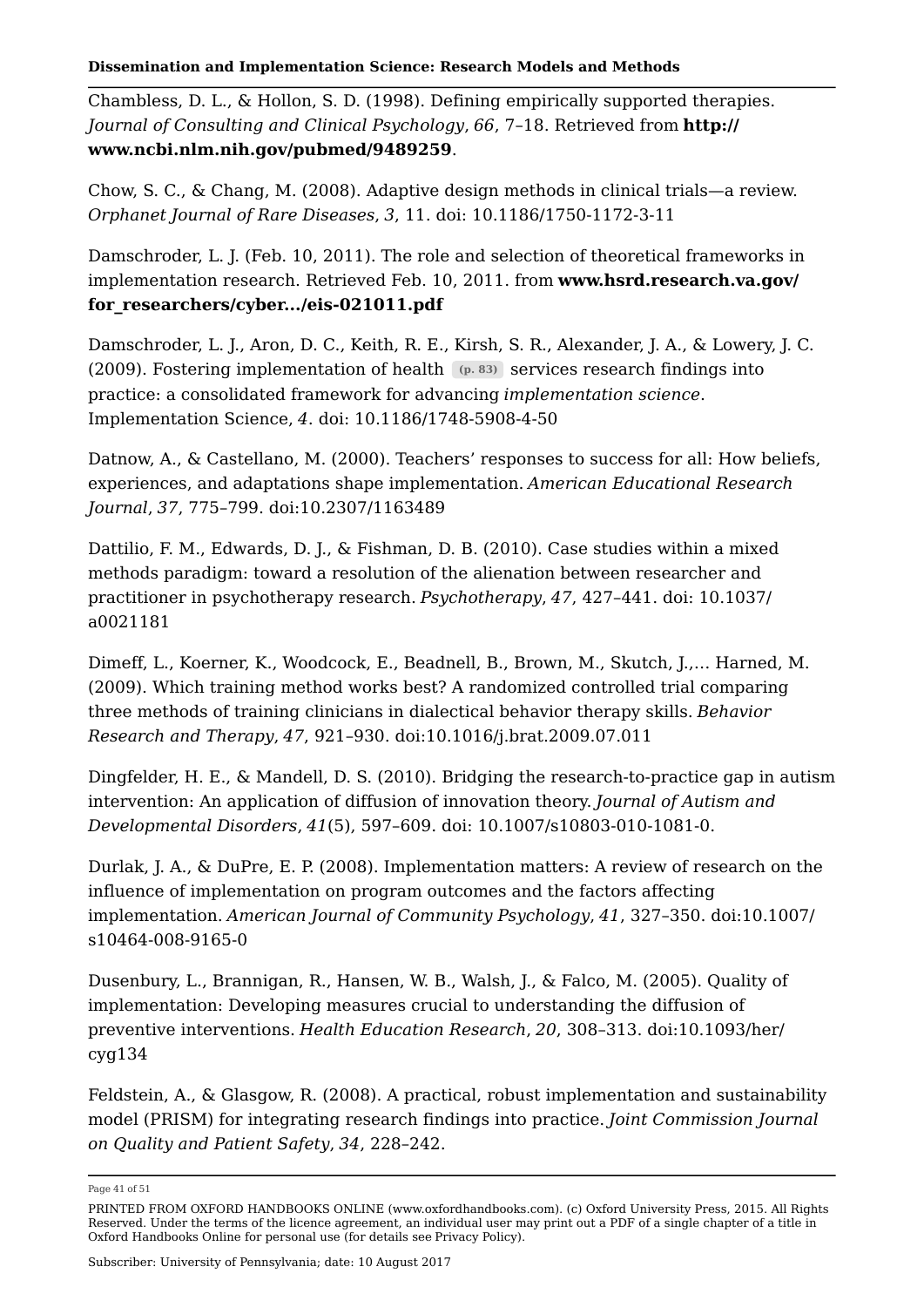Finnerty, M., Rapp, C., Bond, G., Lynde, D., Ganju, V., & Goldman, H. (2009). The State Health Authority Yardstick (SHAY). *Community Mental Health Journal*, *45*, 228–236. doi: 10.1007/s10597-009-9181-z

Fitzpatrick, R., & Boulton, M. (1996). Qualitative research in healthcare: I. The scope and validity of methods. *Journal of Evaluation in Clinical Practice*, *2*, 123–130.

Fixsen, D. L., Blase, K. A., Naoom, S. F., & Wallace, F. (2009). Core implementation components. *Research on Social Work Practice*, *19*, 531–540. doi: 10.1177/1049731509335549

Fixsen, D. L., Naoom, S. F., Blasé, K. A., Friedman, R. M., & Wallace, F. (2005). *Implementation research: A synthesis of the literature*. Tampa, FL: University of South Florida, The Louis de la Parte Florida Mental Health Institute. Department of Child & Family Studies. Retrieved from **http://nirn.fpg.unc.edu/**

Flynn, P., Broome, K., Beaston-Blaakman, A., Knight, D., Horgan, C., & Shepard, D. (2009). Treatment Cost Analysis Tool (TCAT) for estimating costs of outpatient treatment services. *Drug and Alcohol Dependence*, *100*, 47–53. doi:10.1016/j.drugalcdep. 2008.08.015

Freedman, B. (1987). Equipoise and the ethics of clinical research. *New England Journal of Medicine*, *16*, 141–145. Retrieved from **http://www.ncbi.nlm.nih.gov/pubmed/ 3600702**

Gambrill, E. (2006). *Social work practice: A critical thinker's guide* (2nd ed.) New York: Oxford University Press.

Garland, A., Brookman-Frazee, L., Hurlburt, M., Accurso, E., Zoffness, R., Haine-Schlagel, R., … Ganger, W. (2010). Mental health care for children with disruptive behavior problems: A view inside therapists' offices. *Psychiatric Services*, *61*, 788–795. doi: 10.1176/appi.ps.61.8.788

Glasgow, R. E., Vogt, T. M., & Boles, S. M. (1999). Evaluating the public health impact of health promotion interventions: the RE-AIM framework. *American Journal of Public Health*, *89*, 1322–1327. Retrieved from **http://www.pubmedcentral.nih.gov/ articlerender.fcgi?artid=1508772&tool=pmcentrez&rendertype=abstract**

Glisson, C., Landsverk, J., Schoenwald, S., Kelleher, K., Hoagwood, K., Mayberg, S., … The Research Network on Youth Mental Health (2008). Assessing the Organizational Social Context (OSC) of mental health services: Implications for research and practice. *Administration and Policy in Mental Health and Mental Health Services Research*, *35*, 98– 113. doi: 10.1007/s10488-007-0148-5

Glisson, C., & Schoenwald, S. K. (2005). The ARC organizational and community intervention strategy for implementing evidence-based children's mental health

Page 42 of 51

PRINTED FROM OXFORD HANDBOOKS ONLINE (www.oxfordhandbooks.com). (c) Oxford University Press, 2015. All Rights Reserved. Under the terms of the licence agreement, an individual user may print out a PDF of a single chapter of a title in Oxford Handbooks Online for personal use (for details see Privacy Policy).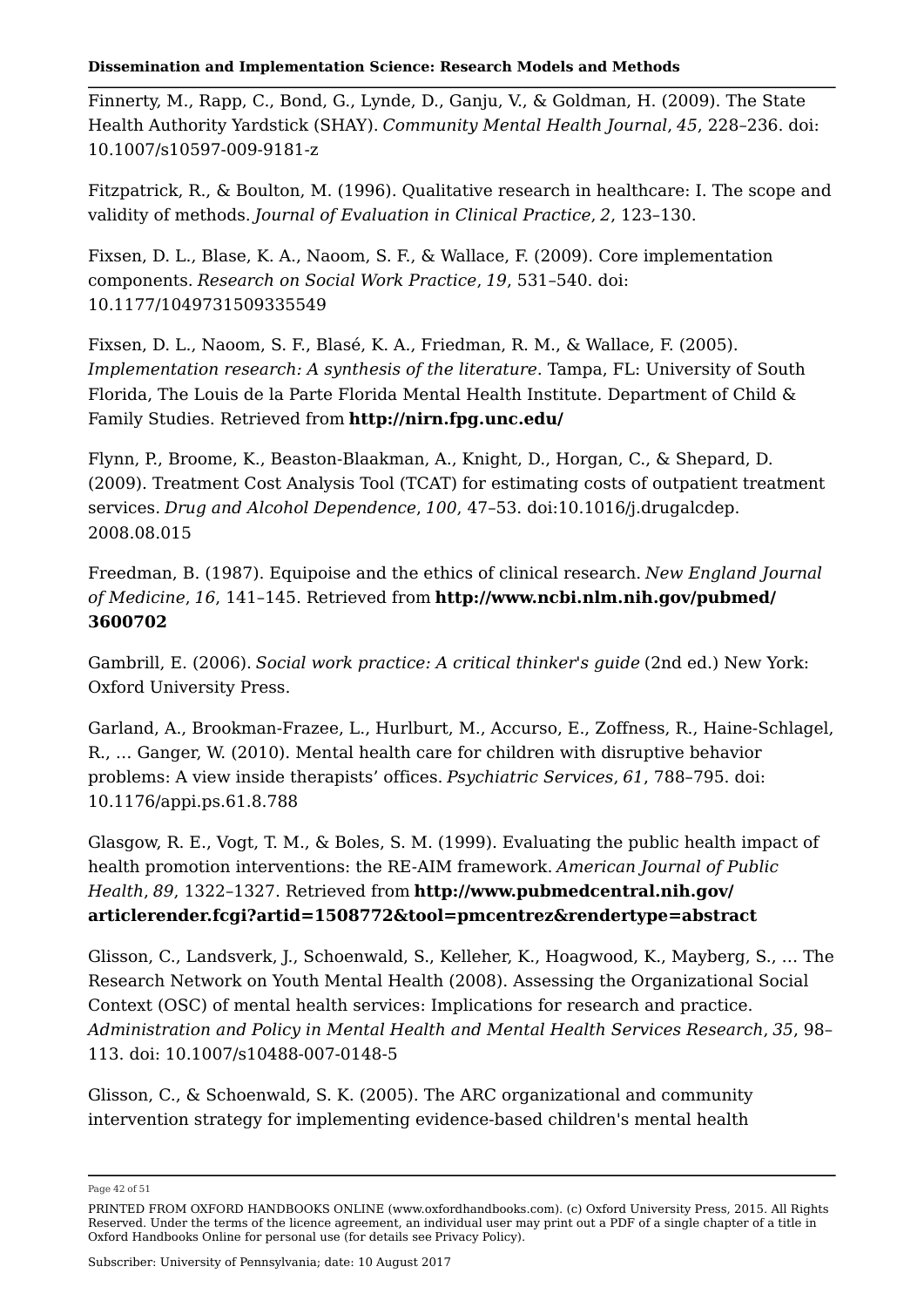treatments. *Mental Health Services Research*, *7*, 243–259. doi: 10.1007/ s11020-005-7456-1

Glisson, C., Schoenwald, S. K., Hemmelgarn, A., Green, P., Dukes, D., Armstrong, K. S., & Chapman, J. E. (2010). Randomized trial of MST and ARC in a two-level evidence-based treatment implementation strategy. *Journal of Consulting and Clinical Psychology*, *78*, 537–550. doi: 10.1037/a0019160

Green, L. W., & Glasgow, R. E. (2006). Evaluating the relevance, generalization, and applicability of research: Issues in external validation and translation methodology. *Evaluation & the Health Professions*, *29*, 126–153. doi:10.1177/0163278705284445

Green, L. W., Ottoson, J. M., Garcia, C., & Hiatt, R. A. (2009). Diffusion theory, and knowledge dissemination, utilization, and integration in public health. *Annual Review of Public Health*, *30*, 151–174. doi: 10.1146/annurev.publhealth.031308.100049

Greenhalgh, T., Robert, G., Macfarlane, F., Bate, P., & Kyriakidou, O. (2004). Diffusion of innovations in service organizations: systematic review and recommendations. *Milbank Quarterly*, *82*, 581–629. doi: 10.1111/j.0887-378X.2004.00325.x

Grol, R., Bosch, M., Hulscher, M., Eccles, M., & Wensing, M. (2007). Planning and studying improvement in patient care: The use of theoretical perspectives. *Milbank Quarterly*, *85*, 93–138.

Hagedorn, H., & Heideman, P. (2010). The relationship between baseline Organizational Readiness to Change Assessment subscale scores and implementation of hepatitis prevention services in substance use disorders treatment clinics: a case study. *Implementation Science*, *5*. Retrieved from **http://www.implementationscience.com/ content/5/1/46**

Haider, M., & Kreps, G. (2004). Forty years of diffusion of innovations: Utility and value in public health. *Journal of Health Communication*, *9*, 3–11. doi: 10.1080/10810730490271430

Hawe, P., Shiell, A., & Riley, T. (2004). Complex interventions: how "out of control" can a randomised controlled trial be? *British Medical Journal*, *328*, 1561–1563. doi: 10.1136/ bmj.328.7455.1561

Helfrich, C. D., Damschroder, L. J., Hagedorn, H. J., Daggett, G. S., Sahay, A., Ritchie, M., … Stetler, C. B. (2010). A critical synthesis of literature on the Promoting Action on Research Implementation in Health Services (PARIHS) framework. **(p. 84)** *Implementation Science*, *82*. doi: 10.1186/1748-5908-5-82

Helfrich, C. D., Li, Y., Sharp, N., & Sales, A. (2009). Organizational readiness to change assessment: Development of an instrument based on the Promoting Action Research in Health Services (PARiHS) framework. *Implementation Science*, *4*. doi: 10.1186/1748-4-38

Page 43 of 51

PRINTED FROM OXFORD HANDBOOKS ONLINE (www.oxfordhandbooks.com). (c) Oxford University Press, 2015. All Rights Reserved. Under the terms of the licence agreement, an individual user may print out a PDF of a single chapter of a title in Oxford Handbooks Online for personal use (for details see Privacy Policy).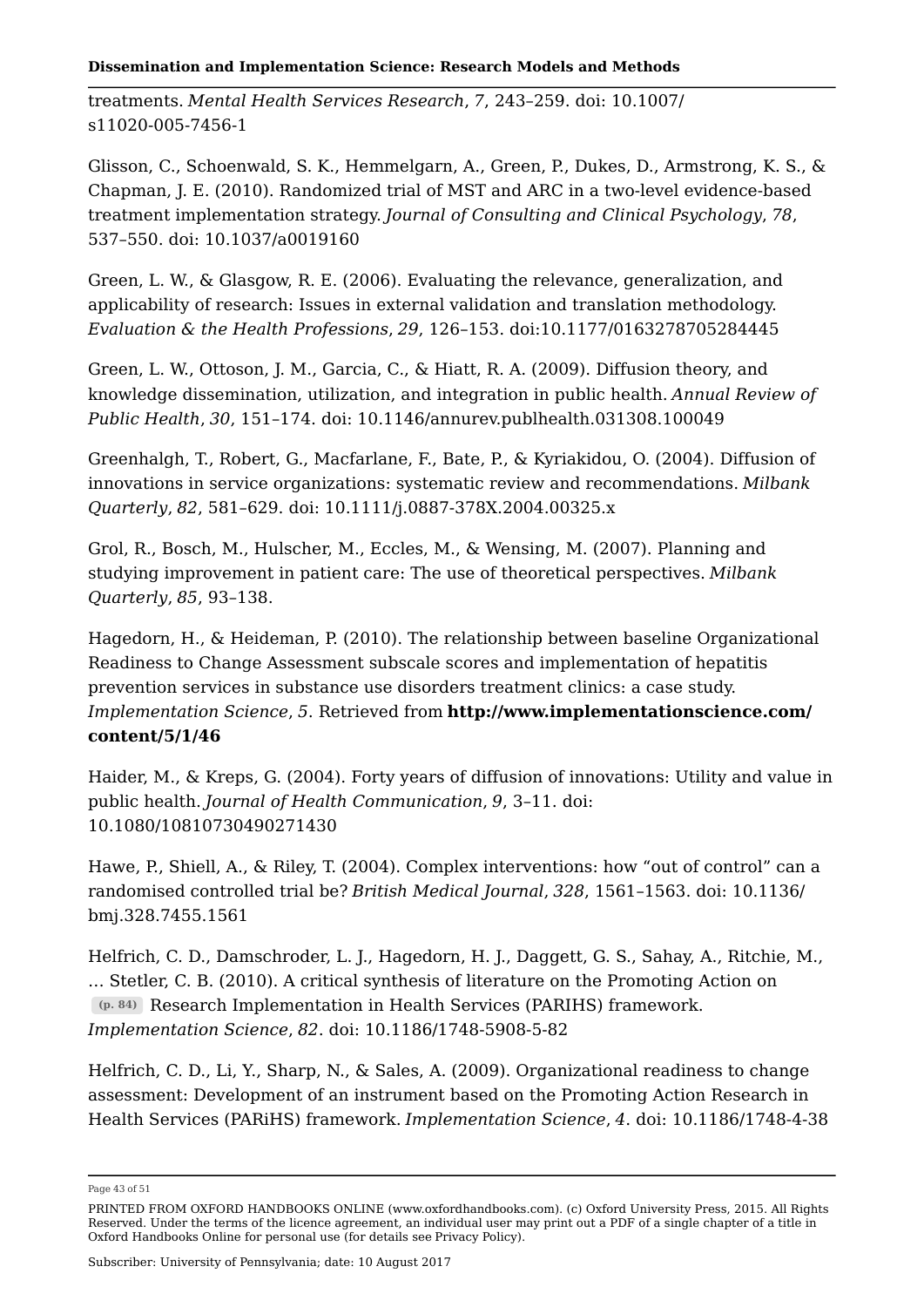Hersen, M., & Barlow, D. (1976). *Single-case experimental designs: Strategies for studying behavior change*. New York: Pergamon Press.

Hill, C., Thompson, B., & Williams, E. (1997). A guide to conducting consensual qualitative research. *Counseling Psychologist*, *25*, 517–572. doi: 10.1177/0011000097254001

Hoagwood, K., Burns, B., & Weisz, J. (2002). A profitable conjunction: From science to service in children's mental health. In B. Burns & K. Hoagwood (Eds.), Community treatment for youth: Evidence-based interventions for severe emotional and behavioral disorders (pp. 328–338). New York: Oxford University Press.

Hollon, S., Evans, D., Auerbach, A., DeRubeis, R., Elkin, I., Lowery, A.,… Piasecki, J. (1988). *Development of a system for rating therapies for depression: Differentiating cognitive therapy, interpersonal therapy, and clinical management pharmacotherapy*. Unpublished manuscript, University of Minnesota, Twin Cities Campus.

Hurt, E., Arnold, L. E., & Aman, M. G. (2003). Clinical instruments and scales in pediatric psychopharmacology. In A. Martin, L. Scahill, & C. Kratochvil, (2nd ed.), *Pediatric psychopharmacology: Principles and practice* (pp. 389–406). New York: Oxford University Press.

Institute of Behavioral Research (2002). Organizational readiness for change. Texas Christian University, Fort Worth, Texas.

Irwin, D., Stucky, B., Langer, M., Thissen, D., DeWitt, E., Jin-Shei, L.,… DeWalt, D. (2010). An item response analysis of the pediatric PROMIS anxiety and depressive symptoms scales. *Quality of Life Research*, *19*, 595–607. doi:10.1007/s11136-010-9619-3

James, I., Blackburn, I., & Reichelt, F. (2001). *Manual for the Revised Cognitive Therapy Scale (CTS-R)* (2nd ed.). Unpublished manuscript, available from Ian James, Centre for the Health of the Elderly, Newcastle General Hospital, Westgate Road, Newcastle NE4 6BE.

Jensen-Doss, A., & Hawley, K. (2010). Understanding barriers to evidence-based assessment: Clinician's attitudes toward standardized assessment tools. *Journal of Clinical Child & Adolescent Psychology*, *39*, 885–896. doi:10.1080/15374416. 2010.517169

Jensen-Doss, A., Hawley, K., Lopez, M., & Osterberg, L. (2009). Using evidence-based treatments: The experiences of youth providers working under a mandate. *Professional Psychology: Research and Practice*, *40*, 417–424. doi:10.1037/a0014690

Kataoka, S., Zhang, L., & Wells, K. (2002). Unmet need for mental health care among US children: Variation by ethnicity and insurance status. *American Journal of Psychiatry*, *159*, 1548–1555. doi: 10.1176/appi.ajp.159.9.1548

Page 44 of 51

PRINTED FROM OXFORD HANDBOOKS ONLINE (www.oxfordhandbooks.com). (c) Oxford University Press, 2015. All Rights Reserved. Under the terms of the licence agreement, an individual user may print out a PDF of a single chapter of a title in Oxford Handbooks Online for personal use (for details see Privacy Policy).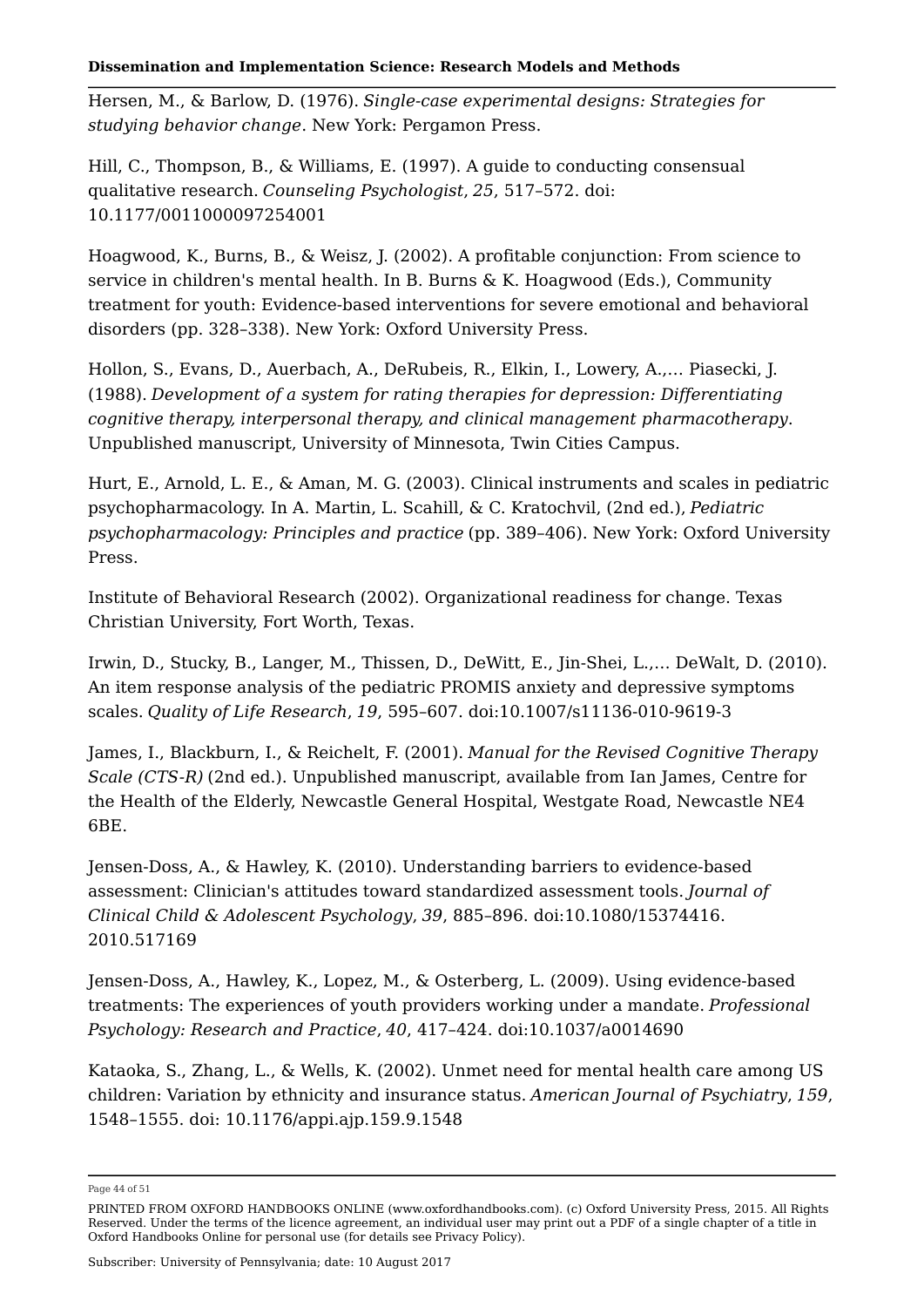Kauth, M., Sullivan, G., Blevins, D., Cully, J., Landes, R., Said, Q., & Teasdale, T. (2010). Employing external facilitation to implement cognitive behavioral therapy in VA clinics: a pilot study. *Implementation Science*, *5*. Retrieved from **http:// www.implementationscience.com/content/5/1/75**

Kendall, P. C., & Beidas, R. (2007). Smoothing the trail for dissemination of evidencebased practices for youth: Flexibility within fidelity. *Professional Psychology: Research and Practice*, *38*, 13–20.

Kendall, P. C., & Chambless, D. (Eds.) (1998). Empirically supported psychological therapies, *Journal of Consulting and Clinical Psychology*, *66*, entire issue.

Kendall, P. C., & Comer, J. S. (2011). Research methods in clinical psychology. In D. Barlow (Ed.), Oxford handbook of clinical psychology (pp. 52–75). New York: Oxford University Press.

Kendall, P. C., Gosch, E., Furr, J., & Sood, E. (2008). Flexibility within fidelity. *Journal of the American Academy of Child and Adolescent Psychiatry*, *47*, 987–993.

Kitson, A., Harvey, G., & McCormack, B. (1998). Enabling the implementation of evidence based practice: a conceptual framework. *Quality in Health Care*, *7*, 149–158. Retrieved from **http://www.pubmedcentral.nih.gov/articlerender.fcgi? artid=2483604&tool=pmcentrez&rendertype=abstract**

Kitson, A. L., Rycroft-Malone, J., Harvey, Gill, McCormack, Brendan, Seers, K., & Titchen, A. (2008). Evaluating the successful implementation of evidence into practice using the PARiHS framework: theoretical and practical challenges. *Implementation Science*, *3*. doi: 10.1186/1748-5908-3-1.

Kratochwill, T. R., & Levin, J. R. (2010). Enhancing the scientific credibility of single-case intervention research: Randomization to the rescue. *Psychological Methods*, *15*, 124–144. doi: 10.1037/a0017736

Landsverk, J., Brown, C. H., Rolls Reutz, J., Palinkas, L., & Horwitz, S. M. (2010). Design elements in implementation research: A structured review of child welfare and child mental health studies. *Administration and Policy in Mental Health and Mental Health Services Research*, *38*, 54–63. doi: 10.1007/s10488-010-0315-y

Larsen, T., & Samdal, O. (2007). Implementing second step: Balancing fidelity and program adaptation. *Journal of Educational & Psychological Consultation*, *17*, 1–29. doi: 10.1207/s1532768Xjepc1701\_1

Latham, M., Myles, P., & Ricketts, T. (2003). *Development of a multiple choice questionnaire to measure changes in knowledge during CBT training*. Open paper. British Association of Behavioural and Cognitive Psychotherapy Annual Conference, York University.

Page 45 of 51

PRINTED FROM OXFORD HANDBOOKS ONLINE (www.oxfordhandbooks.com). (c) Oxford University Press, 2015. All Rights Reserved. Under the terms of the licence agreement, an individual user may print out a PDF of a single chapter of a title in Oxford Handbooks Online for personal use (for details see Privacy Policy).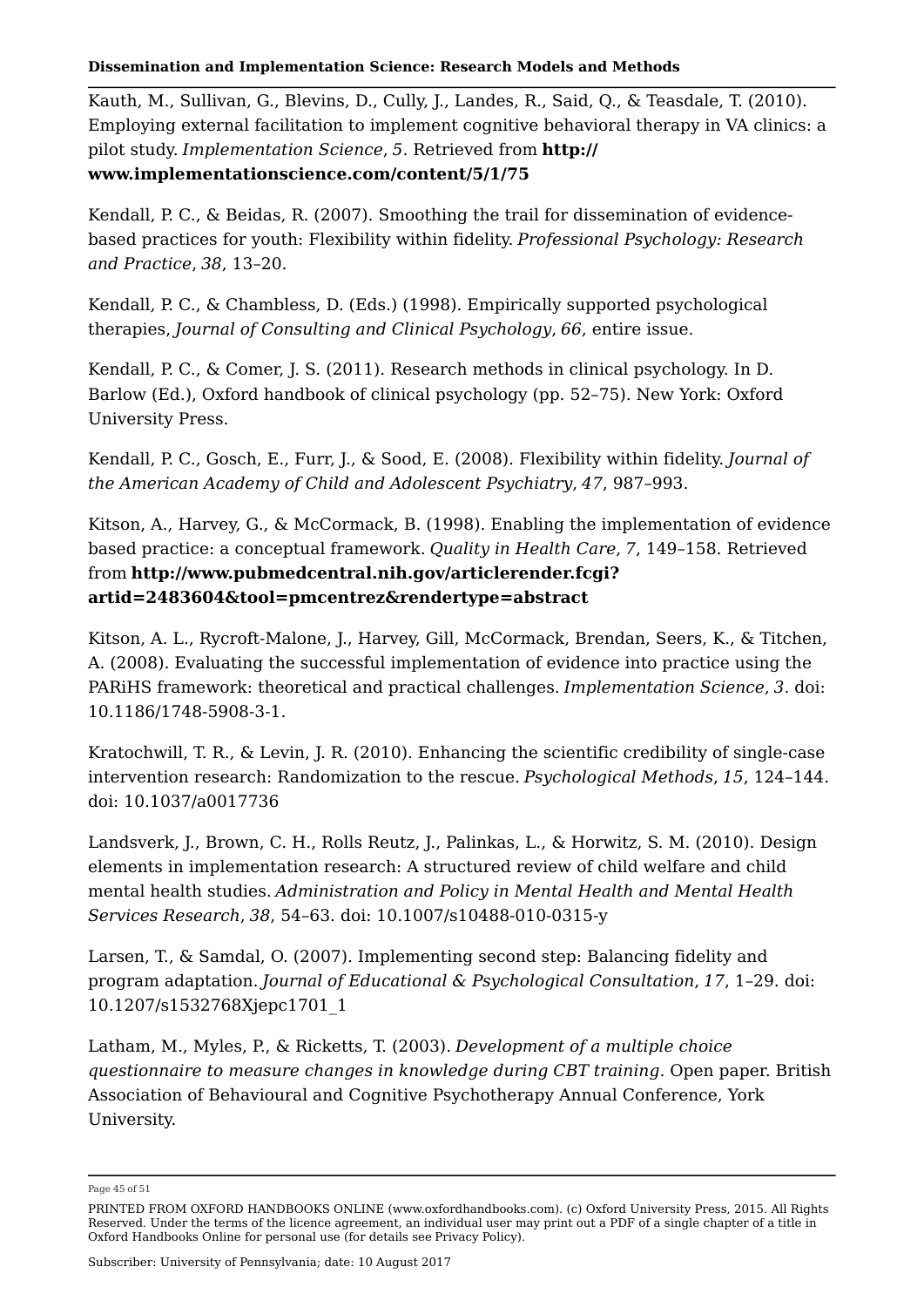Lavori, P. W., Rush, A. J., Wisniewski, S. R., Alpert, J., Fava, M., Kupfer, D. J.,… Trivedi, M. (2001). Strengthening clinical effectiveness trials: equipoise-stratified randomization. *Biological Psychiatry*, *50*, 792–801. Retrieved from **http://www.ncbi.nlm.nih.gov/ pubmed/11720698**

Lehman, W., Greener, J., & Simpson, D. (2002). Assessing organizational readiness for change. *Journal of Substance Abuse Treatment*, *22*, 197–209. doi:10.1016/ S0740-5472(02)00233-7

Lewin, J., Lall, V., & Kratochwill, T. (2011). Extensions of a versatile randomization test for assessing single-case intervention effects. *Journal of School Psychology*, *49*, 55–79. doi: 10.1016/j.jsp.2010.09.002

Lewis, C., Comtois, K., & Krimer, Y. (2011, March). *A comprehensive review of dissemination and implementation science instruments*. Poster presented at the annual meeting of the National Institutes of Health Dissemination and Implementation Conference, Bethesda, MD.

Lomas, J. (1993). Diffusion, dissemination and implementation: Who should do what? *Annals of the New York Academy of Sciences*, *703*, 226–237. doi:10.1111/j. 1749-6632.1993.tb26351.x

Lopez, M., Osterberg, L., Jensen-Doss, A., & Rae, W. (2011). Effects of workshop **(p. 85)** training for providers under mandated use of evidence-based treatment. *Administration and Policy in Mental Health and Mental Health Services Research*. *38*(4), 301–312. doi: 10.1007/s10488-010-0326-8

Lovejoy, T. I., Demireva, P. D., Grayson, J. L., & McNamara, J. R. (2009). Advancing the practice of online psychotherapy: An application of Rogers' diffusion of innovations theory. *Psychotherapy: Theory, Research, Practice, Training*, *46*, 112–124. doi: 10.1037/ a0015153

Luce, B., Kramer, J., Gooman, S., Connor, J., Tunis, S., Whicher, D., & Schwartz, J. (2009). Rethinking randomized clinical trials for comparative effectiveness research: The need for transformational change. *Annals of Internal Medicine*, *151*, 206–209.

Macpherson, H. (2004). Pragmatic clinical trials. *Complementary Therapies in Medicine*, *12*, 136–40. doi: 10.1016/j.ctim.2004.07.043

March, J. (May 2011). *Twenty years of comparative treatment trials in pediatric psychiatry*. University of Illinois at Chicago Grand Rounds, Chicago, Illinois.

March, J., Silva, S., Compton, S., Shapiro, M., Califf, R., & Krishnan, R. (2005). The case for practical clinical trials in psychiatry. *American Journal of Psychiatry*, *162*, 836–846. doi:10.1176/appi.ajp.162.5.836

Page 46 of 51

PRINTED FROM OXFORD HANDBOOKS ONLINE (www.oxfordhandbooks.com). (c) Oxford University Press, 2015. All Rights Reserved. Under the terms of the licence agreement, an individual user may print out a PDF of a single chapter of a title in Oxford Handbooks Online for personal use (for details see Privacy Policy).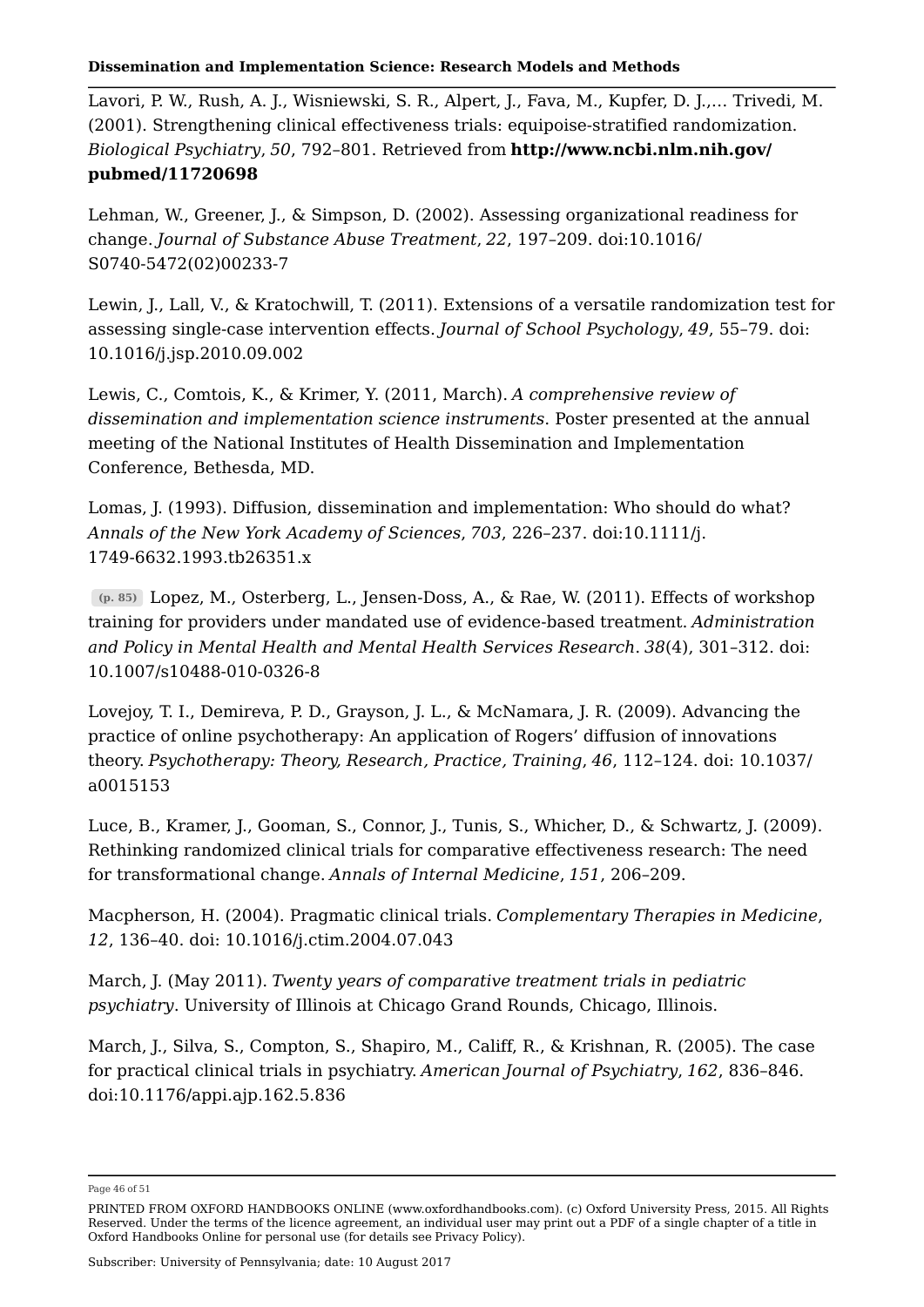Mays, N., & Pope, C. (2000). Assessing quality in qualitative research. *BMJ*, *320*, 50–52. Retrieved from **http://www.bmj.com/content/320/7226/50.1.extract**

McGraw, S. A., Sellers, D. E., Stone, E. J., & Bebchuk, J. (1996). Using process data to explain outcomes: An illustration from the child and adolescent trial for cardiovascular health (CATCH). *Evaluation Review*, *20*, 291–312. doi:10.1177/0193841X9602000304

McHugh, R. K., & Barlow, D. H. (2010). The dissemination and implementation of evidence-based psychological treatments: A review of current efforts. *American Psychologist*, *65*, 73–84. doi: 10.1037/a0018121

McLeod, B. (2001). *The therapy process observational coding system for child psychotherapy*. Unpublished manuscript, University of California, Los Angeles.

McLeod, B. D., & Weisz, J. R. (2010). The therapy process observational coding system for child psychotherapy-strategies scale. *Journal of Clinical Child and Adolescent Psychology39*, 436–443. doi: 10.1080/15374411003691750

Meyer, G. (2004). Diffusion methodology: Time to innovate? *Journal of Health Communication*, *9*, 59–69. doi: 10.1080/10810730490271539

Miller, W., Yahne, C., Moyers, T., Martinez, J., & Pirritano, M. (2004). A randomized trial of methods to help clinicians learn motivational interviewing. *Journal of Consulting and Clinical Psychology*, *72*, 1050–1062. doi:10.1037/0022-006X.72.6.1050

Moore, G., & Benbasat, I. (1991). Development of an instrument to measure the perceptions of adopting an information technology innovation. *Information Systems Research*, *2*, 192–222. doi:10.1287/isre.2.3.192

Morgenstern, J., & McKay, J. R. (2007). Rethinking the paradigms that inform behavioral treatment research for substance use disorders. *Addiction*, *102*, 1377−1389. doi:10.1111/ j.1360-0443.2007.01882.x

Moyers, T., Martin, T., Catley, D., Harris, K., & Ahluwalia, J. (2003). Assessing the integrity of motivational interviewing interventions: Reliability of the Motivational Interviewing Skills Code. *Behavioral and Cognitive Psychotherapy*, *31*, 177–184. doi:10.1017/ S1352465803002054

Myles, P. J., Latham, M., & Ricketts, T. (2003). *The contributions of an expert panel in the development of a new measure of knowledge for the evaluation of training in cognitive behavioural therapy*. Open paper. British Association of Behavioural and Cognitive Psychotherapies Annual Conference, York University.

O'Connor, C., Small, S. A., & Cooney, S. M. (2007). *Program fidelity and adaptation: Meeting local needs without compromising program effectiveness*. What Works,

Page 47 of 51

PRINTED FROM OXFORD HANDBOOKS ONLINE (www.oxfordhandbooks.com). (c) Oxford University Press, 2015. All Rights Reserved. Under the terms of the licence agreement, an individual user may print out a PDF of a single chapter of a title in Oxford Handbooks Online for personal use (for details see Privacy Policy).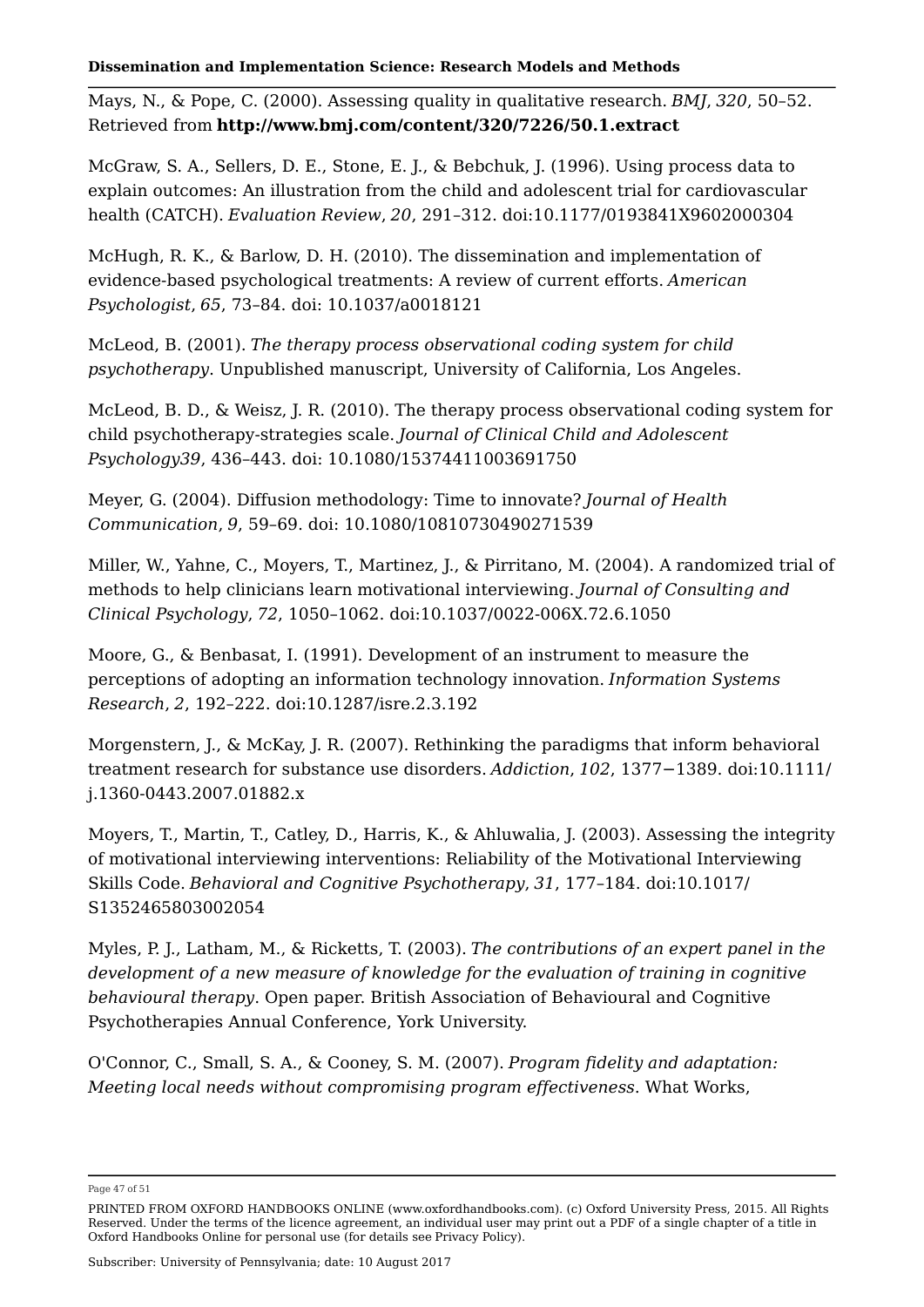Wisconsin Research to Practice Series, 4. Madison, WI: University of Wisconsin–Madison/ Extension.

Ogles, B., Lunnen, K., Gillespie, D., & Trout, C. (1996). Conceptualization and initial development of the Ohio Scales. In C. Liberton,, K. Kutash,, & R. Friendman (Eds.), *The 8th Annual Research Conference Proceedings, A system of care for children's mental health: Expanding the research base* (pp. 33–37). Tampa, FL: University of South Florida, Florida Mental Health Institute, Research and Training Center for Children's Mental Health.

Okamura, K., Nakamura, B., Higa McMillan, C., Mueller, C., & Hayashi, K. (2010, November). *Psychometric evaluation of the Knowledge of Evidence-Based Questionnaire in a community sample of mental health therapists*. Poster presented at the annual meeting of the Association for Behavioral and Cognitive Therapies, San Francisco, CA.

Ozer, E. J., Wanis, M. G., & Bazell, N. (2010). Diffusion of school-based prevention programs in two urban districts: Adaptations, rationales, and suggestions for change. *Prevention Science*, *11*, 42–55. doi:10.1007/s11121-009-0148-7

Palinkas, L., Aarons, G., Horwitz, S., Chamberlain, P., Hurlburt, M., & Landsverk, J. (2011). Mixed method designs in implementation research. *Administration and Policy in Mental Health and Mental Health Services Research*, *38*(1), 44–53. doi: 10.1007/ s10488-010-0314-z

Palinkas, L., Schoenwald, S. K., Hoagwood, K., Landsverk, J., Chorpita, B. F., & Weisz, J. R. (2008). An ethnographic study of implementation of evidence-based treatments in child mental health: First steps. *Psychiatric Services*, *59*, 738–746. doi: 10.1176/appi.ps. 59.7.738

Perpepletchikova, F., & Kazdin, A. (2005). Treatment integrity and therapeutic change: Issues and research recommendations. *Clinical Psychology: Science and Practice*, *12*, 365–383. doi:10.1093/clipsy/bpi045

Pluye, P., Potvin, L., & Denis, J-L. (2004). Making public health programs last: Conceptualizing sustainability. *Evaluation and Program Planning*, *27*, 121–133. doi: 10.1016/j.evalprogplan.2004.01.001

Proctor, E., Silmere, H., Raghavan, R., Hovmand, P., Aarons, G., Bunger, A., … Hensley, M. (2011). Outcomes for implementation research: Conceptual distinctions, measurement challenges, and research agenda. Administration and Policy in Mental Health and Mental Health Services Research, *38*(2), 65–76. doi: 10.1007/s10488-010-0319-7

Proctor, E. K., Landsverk, J., Aarons, G., Chambers, D., Glisson, C., & Mittman, B. (2009). Implementation research in mental health services: an emerging science with conceptual, methodological, and training challenges. *Administration and Policy in Mental Health and Mental Health Services Research*, *36*(1), 24–34. doi: 10.1007/s10488-008-0197-4

Page 48 of 51

PRINTED FROM OXFORD HANDBOOKS ONLINE (www.oxfordhandbooks.com). (c) Oxford University Press, 2015. All Rights Reserved. Under the terms of the licence agreement, an individual user may print out a PDF of a single chapter of a title in Oxford Handbooks Online for personal use (for details see Privacy Policy).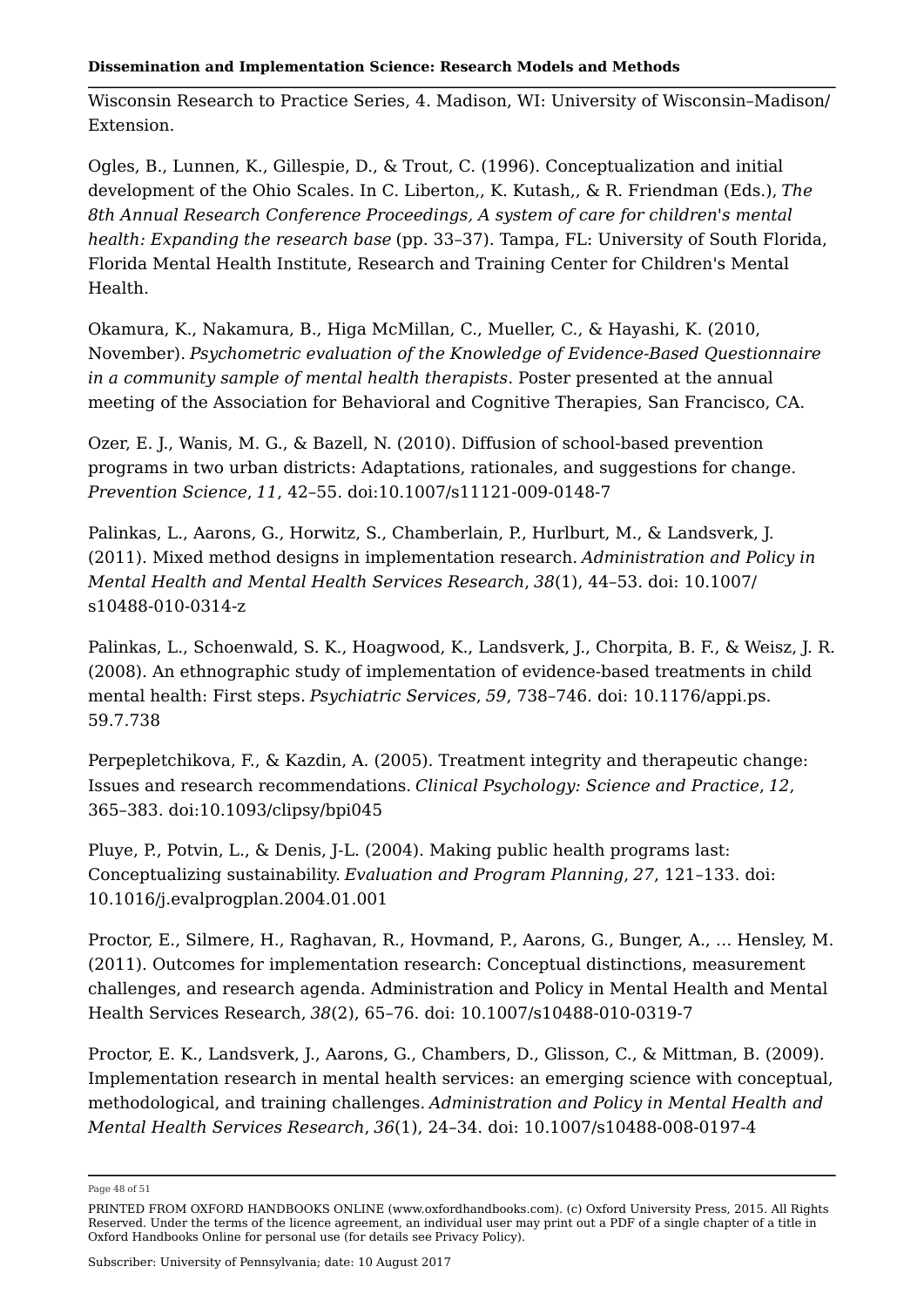Rakovshik, S. G., & McManus, F. (2010). Establishing evidence-based training in cognitive behavioral therapy: A review  $\left(\Phi, 86\right)$  of current empirical findings and theoretical guidance. *Clinical Psychology Review*, *30*, 496–516. doi: 10.1016/j.cpr.2010.03.004

Ringwalt, C., Ennett, S. T., Vincus, A., & Simons-Rudolph, A. (2004). Students' special needs and problems as reason for the adaptation of substance abuse prevention curricula in the nation's middle schools. *Prevention Science*, *5*, 197–206. doi:10.1023/B:PREV. 0000037642.40783.95

Rogers, E. (1995). *Diffusion of innovations*. New York: The Free Press.

Rogers, E. (2004). A prospective and retrospective look at the diffusion model. *Journal of Health Communication*, *9*, 13–19. doi: 10.1080/10810730490271449

Rohrbach, L. A., Graham, J. W., & Hansen, W. B. (1993). Diffusion of a school-based substance abuse prevention program: predictors of program implementation. *Preventive Medicine*, *22*, 237–260. doi:10.1006/pmed.1993.1020

Rush, A. (2001). *Sequenced Treatment Alternatives to Relieve Depression (STAR\*D)*. In: Syllabus and Proceedings Summary, American Psychiatric Association 154th Annual Meeting, New Orleans, LA, May 5–10, p. 182.

Scheirer, M. A. (2005). Is sustainability possible? A review and commentary on empirical studies of program sustainability. *American Journal of Evaluation*, *26*, 320–347. doi: 10.1177/1098214005278752

Schoenwald, S. K., & Hoagwood, K. (2001). Effectiveness, transportability, and dissemination of interventions: What matters when? *Psychiatric Services*, *52*, 1190–1197. doi:10.1176/appi.ps.52.9.1190

Schoenwald, S. K., Hoagwood, K. E., Atkins, M. S., Evans, M. E., & Ringeisen, H. (2010). Workforce development and the organization of work: The science we need. *Administration and Policy in Mental Health and Mental Health Services Research*, *37*, 71– 80. doi:10.1007/s10488-010-0278-z

Shediac-Rizkallah, M. C., & Bone, L. R. (1998). Planning for the sustainability of community-based health programs: Conceptual frameworks and future directions for research, practice and policy. *Health Education Research*, *13*, 87–108. doi:10.1093/her/ 13.1.87

Sholomskas, D., Syracuse-Siewert, G., Rounsaville, B., Ball, S., Nuro, K., & Carroll, K. (2005). We don't train in vain: A dissemination trial of three strategies of training clinicians in cognitive-behavioral therapy. *Journal of Consulting and Clinical Psychology*, *73*, 106–115. doi:10.1037/0022-006X.73.1.106

Page 49 of 51

PRINTED FROM OXFORD HANDBOOKS ONLINE (www.oxfordhandbooks.com). (c) Oxford University Press, 2015. All Rights Reserved. Under the terms of the licence agreement, an individual user may print out a PDF of a single chapter of a title in Oxford Handbooks Online for personal use (for details see Privacy Policy).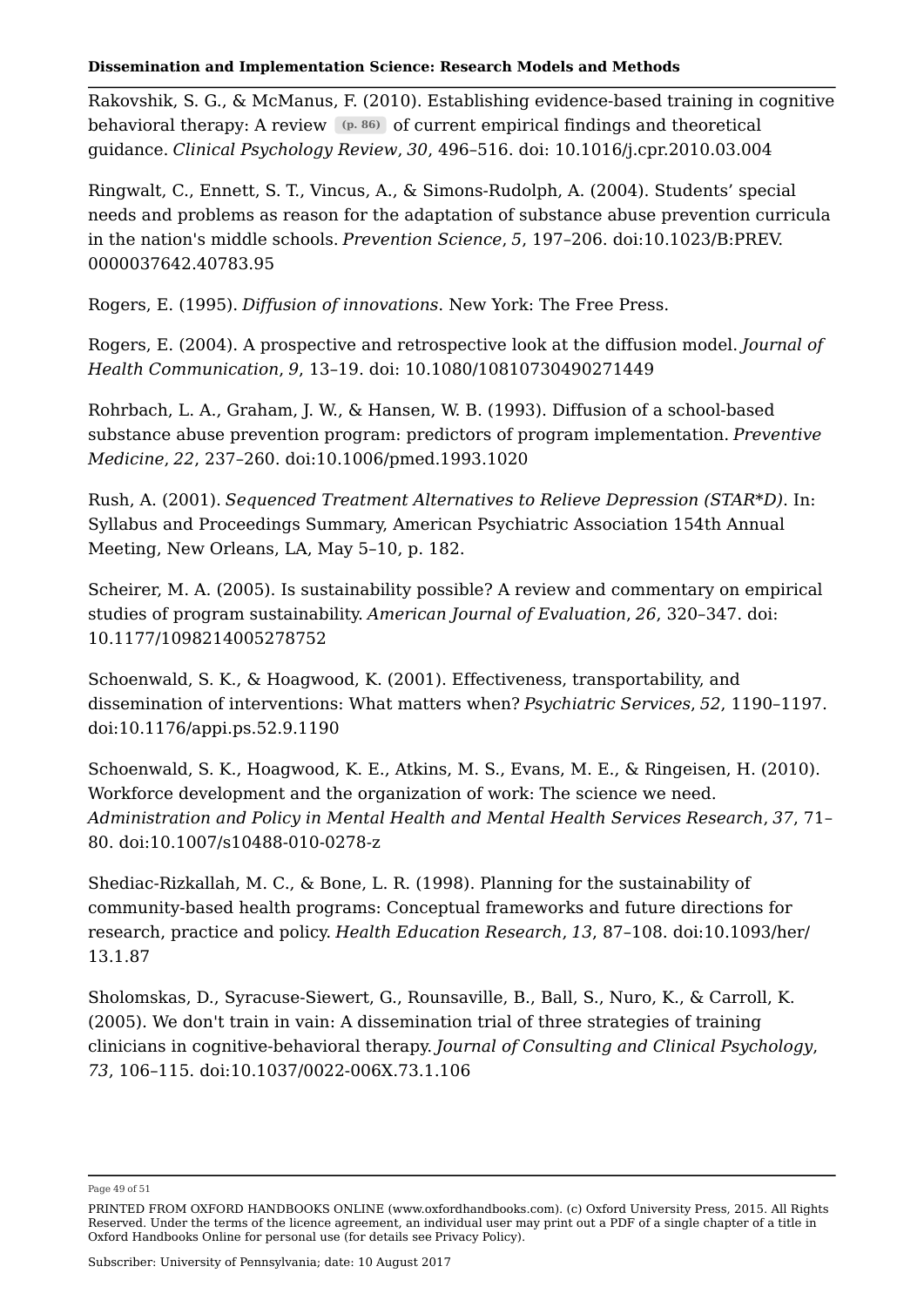Song, M., & Herman, R. (2010). Critical issues and common pitfalls in designing and conducting impact studies in education: Lessons learned from the What Works Clearinghouse (Phase I). *Educational Evaluation and Policy Analysis*, *32*, 351–371. doi: 10.3102/0162373710373389

Stetler, C. (2001). Updating the Stetler Model of research utilization to facilitate evidence-based practice. *Nursing Outlook*, *49*, 272–279. doi:10.1067/mno.2001.120517

Stewart, R. E., & Chambless, D. L. (2010). Interesting practitioners in training in empirically supported treatments: Research reviews versus case studies. *Journal of Clinical Psychology*, *66*, 73–95. doi: 10.1002/jclp

Stirman, S., DeRubeis, R., Crits-Christoph, P., & Brody, P. (2003). Are samples in randomized controlled trials of psychotherapy representative of community outpatients? A new methodology and initial findings. *Journal of Consulting and Clinical Psychology*, *71*, 963–972. doi: 10.1037/0022-006X.71.6.963

Stumpf, R. E., Higa-McMillan, C. K., & Chorpita, B. F. (2009). Implementation of evidencebased services for youth: assessing provider knowledge. *Behavior Modification*, *33*, 48– 65. doi: 10.1177/0145445508322625.

Torrey, W., Finnerty, M., Evans, A., & Wyzik, P. (2003). Strategies for leading the implementation of evidence-based practices. *Psychiatric Clinics of North America*, *26*, 883–897. doi: 10.1016/S0193-953X(03)00067-4

Trent, L., Buchanan, E., & Young, J. (2010, November). *Development and initial psychometric evaluation of the Measure of Disseminability (MOD)*. Poster presented at the annual meeting of the Association for Behavioral and Cognitive Therapies, San Francisco, CA.

Tunis, S. R., Stryer, D. B., & Clancy, C. M. (2003). Practical clinical trials: increasing the value of clinical research for decision making in clinical and health policy. *Journal of the American Medical Association*, *290*, 1624–1632. doi: 10.1001/jama.290.12.1624

Valente, T. W., & Davis, R. L. (1999). Accelerating the diffusion of innovations using opinion leaders. *Annals of the American Academy of Political and Social Science*, *566*, 55– 67. doi: 10.1177/0002716299566001005

Webb, C., DeRubeis, R., & Barber, J. (2010). Clinician adherence/competence and treatment outcome: A meta-analytic review. *Journal of Consulting and Clinical Psychology*, *78*, 200–211. doi:10.1037/a0018912

Weisz, J. R., Donenberg, G. R., Han, S. S., & Kauneckis, D. (1995). Child and adolescent psychotherapy outcomes in experiments versus clinics: Why the disparity? *Journal of Abnormal Child Psychology*, *23*, 83–106. doi:10.1007/BF01447046

Page 50 of 51

PRINTED FROM OXFORD HANDBOOKS ONLINE (www.oxfordhandbooks.com). (c) Oxford University Press, 2015. All Rights Reserved. Under the terms of the licence agreement, an individual user may print out a PDF of a single chapter of a title in Oxford Handbooks Online for personal use (for details see Privacy Policy).